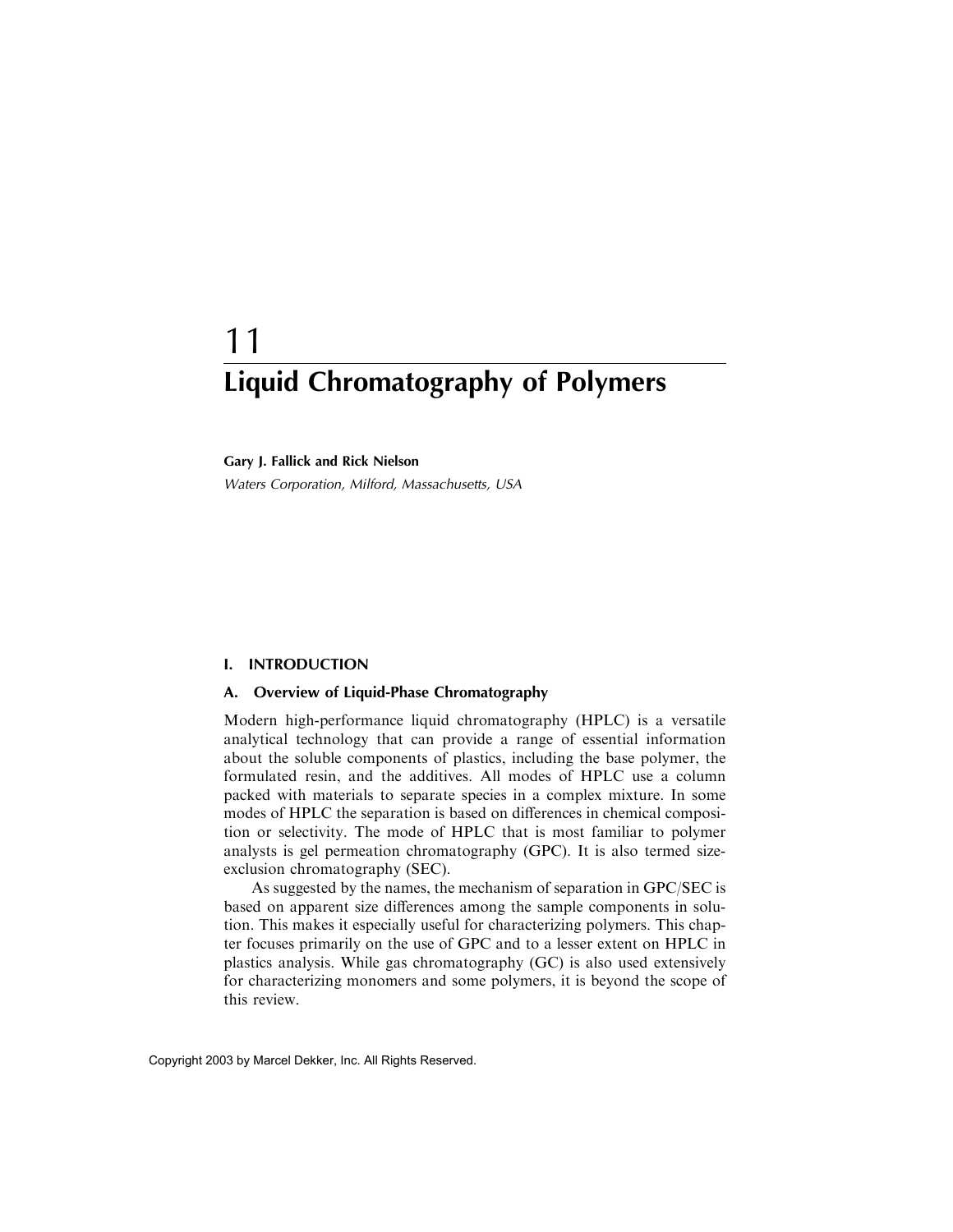# B. Molecular-Weight Distribution of Polymers

Monomers, the building blocks of polymers, have a single molecular weight. As low-molecular-weight organic compounds, they are monodisperse. Typical monomers include styrene, ethylene, and phenol. At the onset of polymerization these molecules combine to form oligomers such as dimers, trimers, tetramers, and so on. Ultimately, the growing chains of molecules reach sufficient size to be termed polymers. At this stage not every molecule contains the exact same number of monomer units. This results in a distribution of chain lengths or molecular weights. Depending on the type and conditions of polymerization, this molecular-weight distribution can be very narrow or quite broad. For example, a condensation, or step-growth polymer such as a polyester, poly(ethyleneterephthalate), will have a narrow distribution of molecular weights. Conversely, a free-radical polymerization of an olefin such as ethylene may produce a polyethylene polymer with a very broad distribution of chain lengths and molecular weights.

Both the molecular-weight distribution and the average molecular weight are among the most important determinants of the polymer performance. This encompasses the physical properties of the polymer as well as its processability [1]. Consequently, it is vital to be able to accurately measure molecular weights and molecular-weight distributions for many purposes. These uses include controlling the kinetics of the polymerization to achieve a desired distribution, ensuring the quality and consistency of incoming materials that will be formulated and fabricated, evaluating competitive materials and diagnosing an undesired change in performance.

The widespread use of gel permeation chromatography is due to its ability to accurately and reproducibly determine polymer molecular-weight distributions and to distinguish subtle differences between closely related samples. [Figure 1](#page-2-0) shows the slight shifts in molecular-weight distribution of a polypropylene sample at various points in the injection-molding process, especially before and after the gate. The profiles for the pellet and the sample taken from the runner are offset for ease of comparison.

# C. Composition and Chemical Structure

While polymer molecular-weight average and distribution have a major influence on behavior, many other factors are also very significant. The structure of the polymer chain, polymer chemical composition, and the additive packages may all play a key role. For example, a polymer chain structure that is linear will have very different thermal and processability characteristics than one that is branched. Of course the chemical composition of the monomer or the use of two or more monomers to produce a copolymer or terpolymer will often account for greater differences than a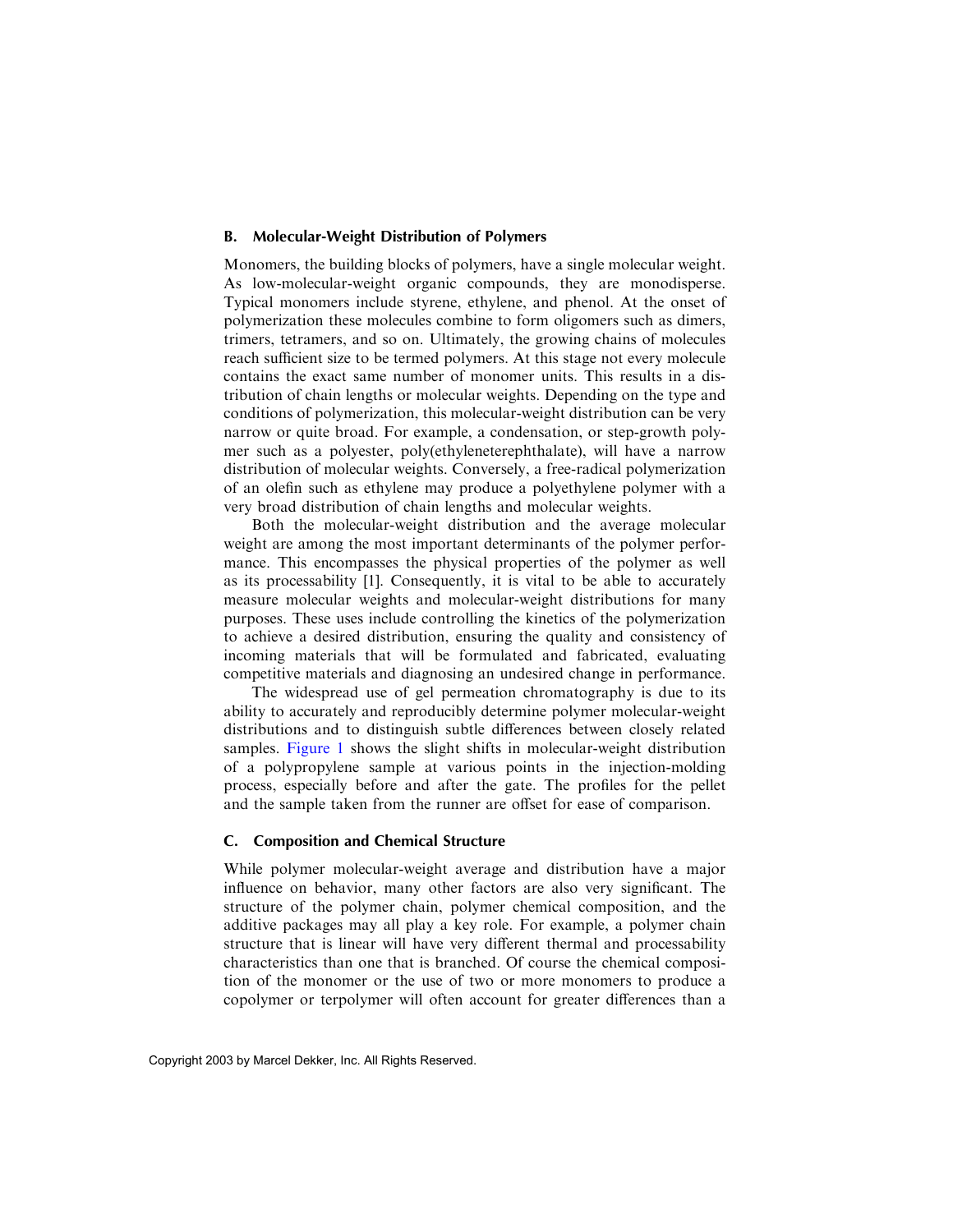<span id="page-2-0"></span>

Figure 1 Injection molding effects. Solvent: 1,2,4-trichlorobenzene. Temperature:  $140^{\circ}$ C. Columns: Styragel HT6, HT5, HT4, and HT3. The shift in the molecular-weight distribution of the ''Gate'' sample may be due to melt shear-induced reduction of the largest molecules after passing through the mold gate.

slight shift in molecular-weight distribution between two samples of the sample polymer type. The vital role of additives is also well known.

In addition to molecular weight and distribution, modes of HPLC can also be used to characterize polymer structure, polymer composition, and additives. Sections II.D. and III.B describe the use of multiple-detector GPC for measuring branching and other aspects of polymer structure, while Secs. II.F and III.C contain brief examples of additive and copolymer analysis by HPLC.

## D. Gel Permeation Chromatography

GPC is the most predictable mode of HPLC. The separation is based on the size of the sample in solution, not the molecular weight. There must not be any interaction with the column packing material (adsorption, partition, etc.), as there is in other modes of HPLC. GPC column packings are particles of cross-linked gel that contain surface pores. The sizes of these pores are controlled and vary from small to large. They act as a molecular filtration system. The most widely used gels are styrene/divinylbenzene copolymers for organic solvent-soluble polymers and acrylate gels for watersoluble polymers.

In practice, the polymer is dissolved in a suitable solvent and a small sample of the dilute polymer solution is injected into a solvent (usually the same as the polymer solvent) that is being pumped through the columns. For most applications, several columns of varying pore size are connected in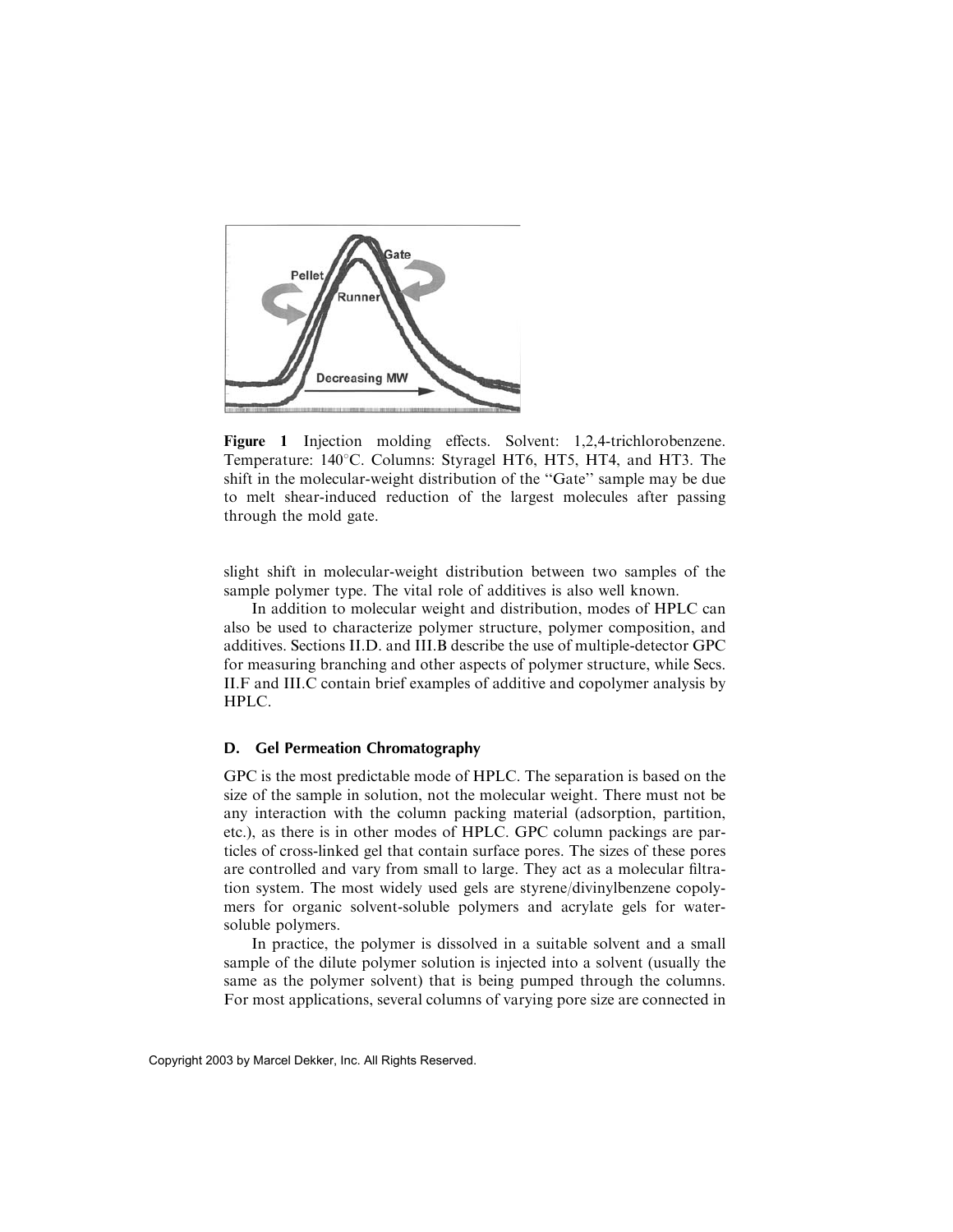series. When the column packing porosity range is chosen properly, the largest polymer molecules in the distribution will fit into only a few of the pores and will pass through the columns primarily in the interstitial volume between the packing particles. They will elute sooner than the smaller polymer molecules that can fit into more of the pores and therefore be retained in the columns longer. The solvent path out of the column is through one or more detectors that can sense the presence of the polymer fractions as they elute. The detector signal is then recorded as a chromatogram showing the distribution of the various size components in the sample, proceeding from largest to smallest. The amount of each fraction corresponds to the height of the peak.

The schematic separation shown in Fig. 2 represents the molecularweight (MW) distribution of the polymeric gum base used in chewing gum, followed by the lower-MW components in decreasing order of size. A similar example could be a chromatogram of PVC with a mixture of plasticizers, antioxidants, and UV stabilizers.

One of the original techniques for using GPC was simply to superimpose the chromatograms of two or more samples and display regions of difference in the distribution. This was used to explain differences in behavior, [Fig. 3,](#page-4-0) or to establish acceptance envelopes for incoming materials, [Fig. 4.](#page-4-0) Note the detail of the oligomeric region of the uncured phenolic resin in Fig. 4. Also, recall that since GPC is performed with dilute solutions of the polymer sample, this type of analysis is only suitable for thermosetting resins and elastomers before they are cured.



Figure 2 GPC example: chewing gum. The chromatogram is not to scale the stabilizer and flavor peaks would probably be much smaller and would consist of one or more monodisperse peaks instead of the distribution shown to illustrate the size separation concept.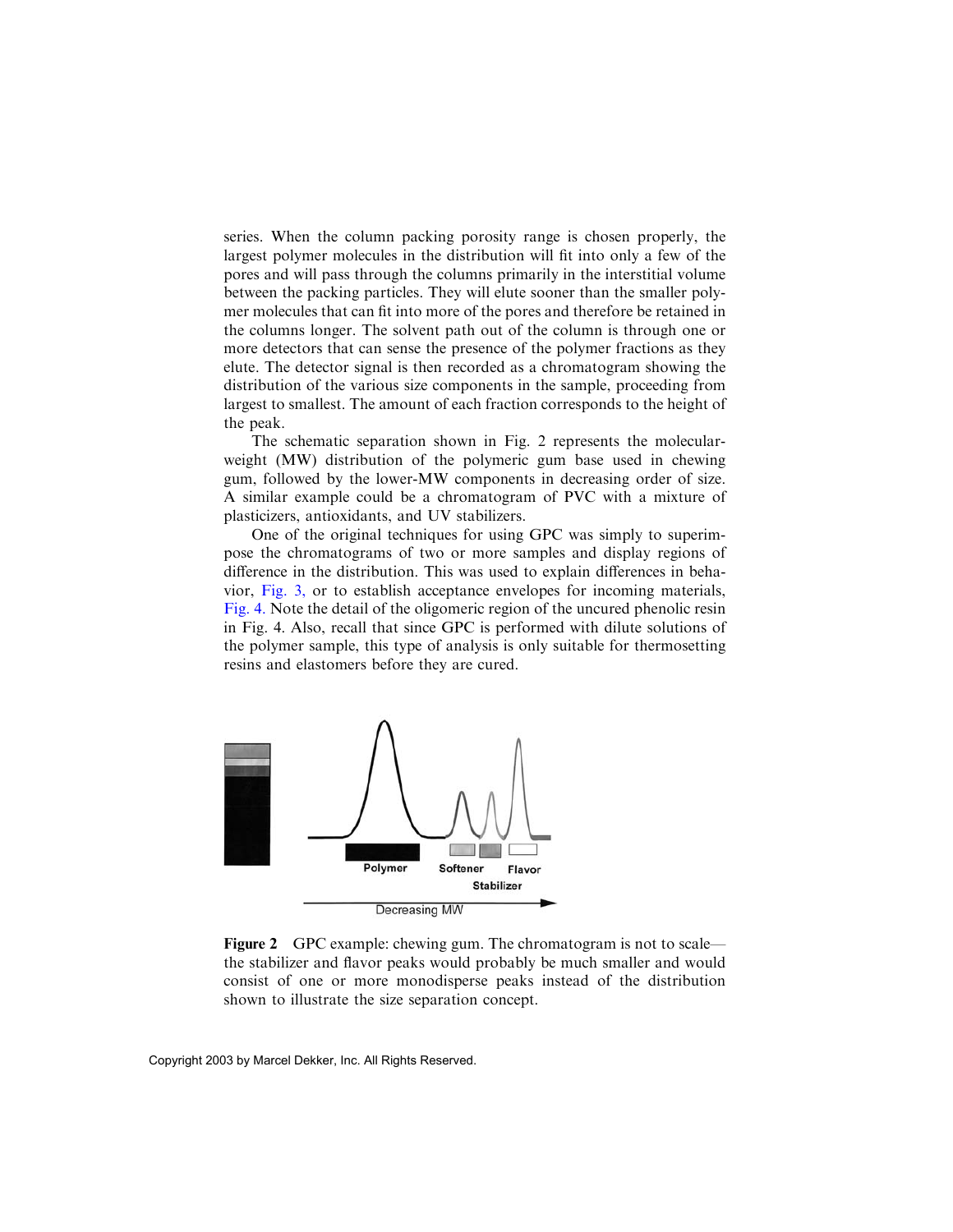<span id="page-4-0"></span>

Figure 3 Comparison of results. Many differences in properties or processability of polymers can be explained by comparing molecular-weight regions. In this example the bad sample has slightly less high-molecularweight and more low-molecular-weight content than the good sample.



Figure 4 Phenolic resins from different vendors. GPC is useful for incoming quality control, technical support, and competitive analysis. Differences in the molecular-weight distributions of these two phenolic resins could correspond to acceptable and unacceptable processability or performance.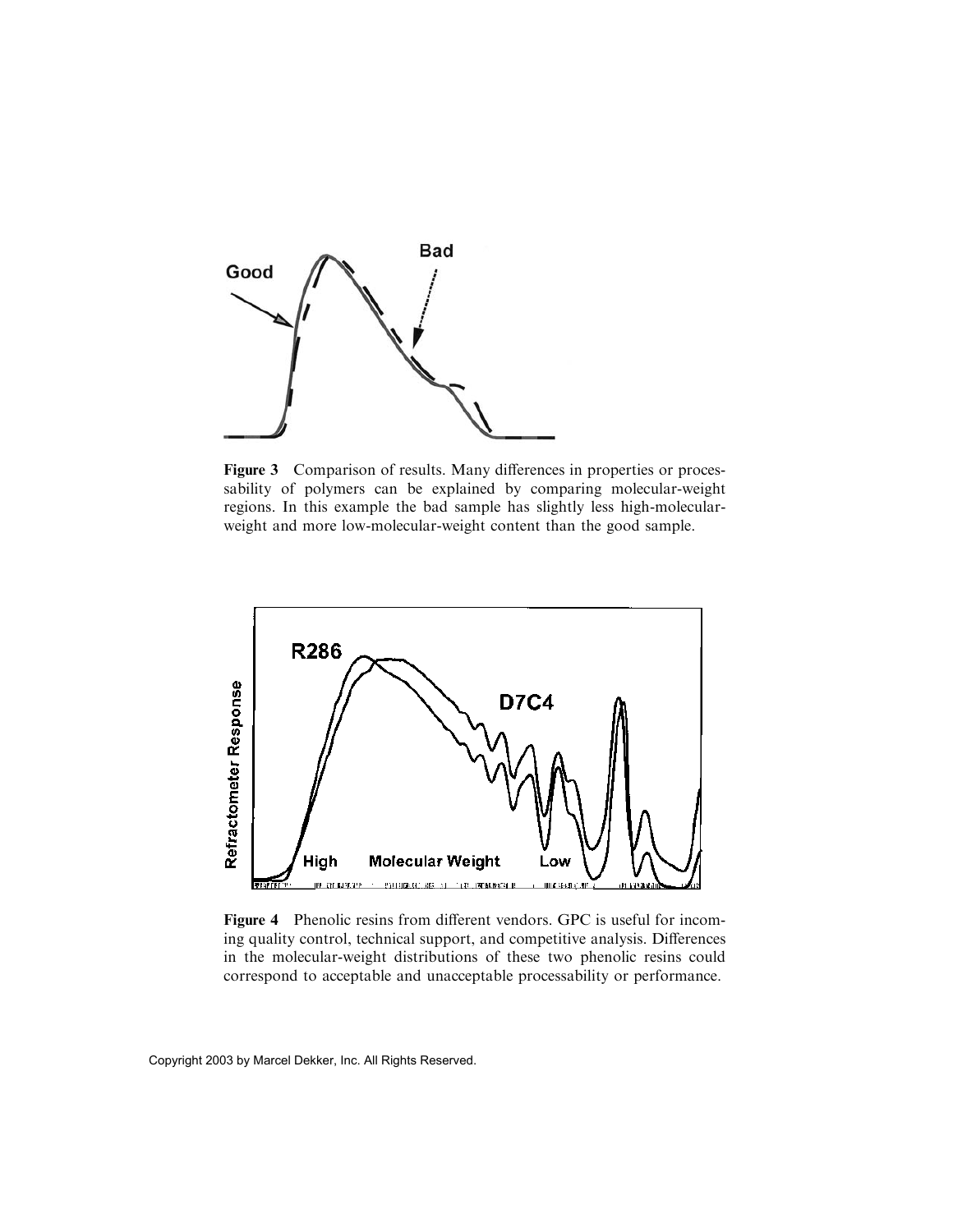With an understanding of the influence specific molecular-weight regions have on behavior, this can be a very useful way to use GPC information. However, for many purposes it is desirable, if not essential, to be able to quantify the molecular-weight values.

### E. Polymer Characterization: Molecular-Weight Values

In order to assign numerical values to the GPC chromatogram, it is divided into a number of vertical slices and treated statistically, Fig. 5. When a masssensitive detector is used in the GPC system, the height of each slice,  $H_i$ corresponds to the number of molecules present in that slice. The retention time (or volume) of that slice is assigned a molecular weight value,  $M_i$ , which is obtained from a calibration curve, such as that shown in [Fig. 6.](#page-6-0) Calibration methods are discussed in Sec. II.B.

Once values for  $H_i$  and  $M_i$  are assigned to each slice, the summations indicated in Fig. 5 are performed to obtain the various molecular-weight averages that describe the molecular-weight distribution. The values are statistical moments of the distribution, while PD, the polydispersity, is an indication of the narrowness of the distribution.

There are other techniques for determining the various molecularweight averages. Number average, Mn, can be obtained by membrane osmometry or end-group analysis. Weight average, Mw, is determined by



Figure 5 A number of molecular-weight averages are calculated from the distribution curve to fully define the distribution.

Copyright 2003 by Marcel Dekker, Inc. All Rights Reserved.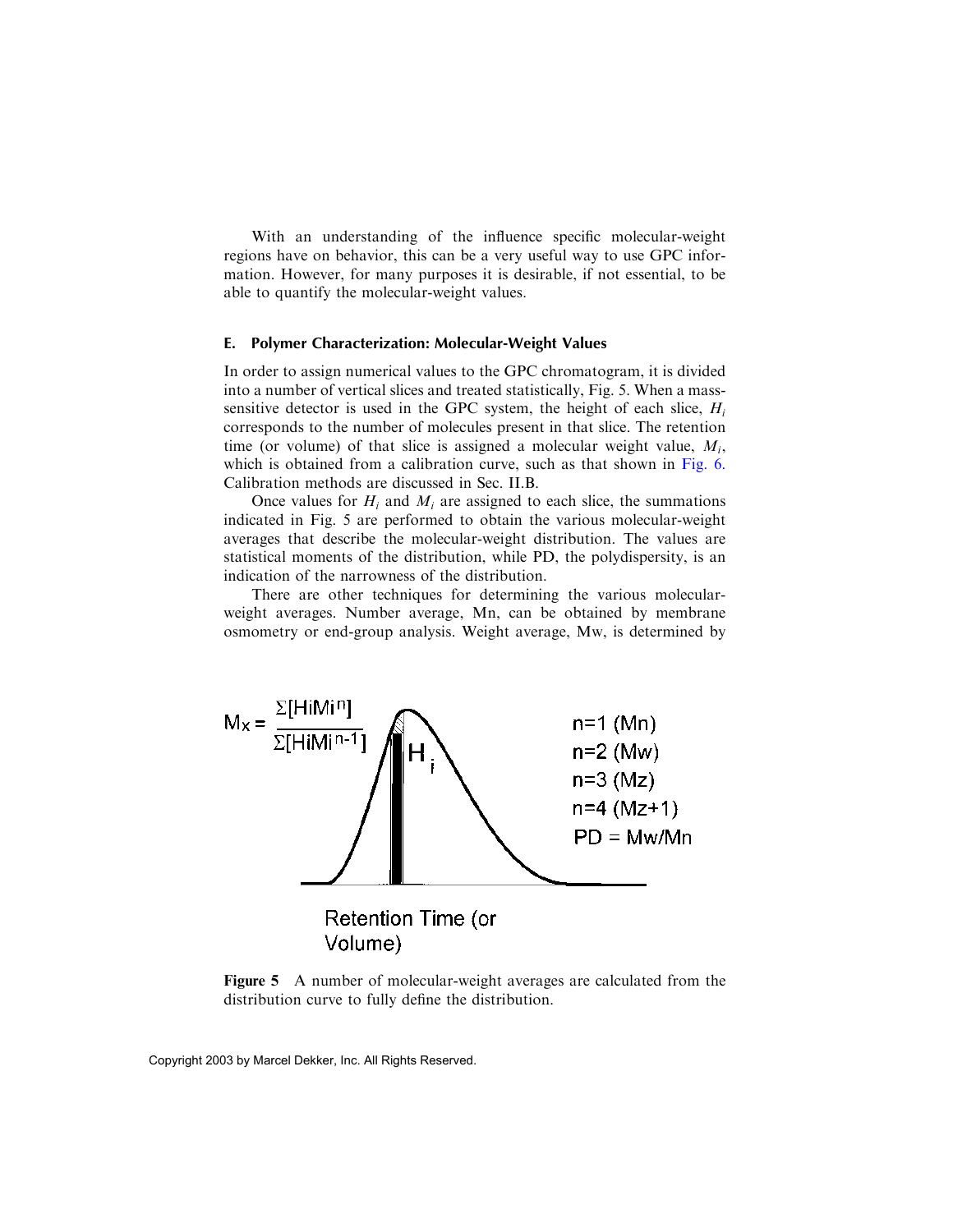<span id="page-6-0"></span>

Figure 6 Polybutadiene calibration. The curve is developed for a specific column set with the same solvent and at the same conditions that will be used to characterize unknown samples.

light scattering, while Z and  $Z + 1$  averages,  $M_Z$  and  $M_{Z+1}$  are measured by ultracentrifugation. GPC is unique in that all of these averages can be obtained in a single analysis.

The value in determining the different molecular-weight averages is related to the influence that various molecular-weight fractions have on properties and behavior. For example, additional high-molecular polymer chains may change the flexibility of the polymer to a much greater extent than the same number of low-molecular chains in the material. Raising the molecular weight to a higher power in the calculation of Mz than in the calculation of Mn reflects the greater influence of these longer chains. Mz is related to elongation and flexibility, while Mn is related to brittleness and flow properties. The region of the molecular-weight distribution where each of these molecular-weight averages occurs is shown in [Fig. 7.](#page-7-0) MP is the only chromatographic value in the figure, corresponding to the peak molecular weight.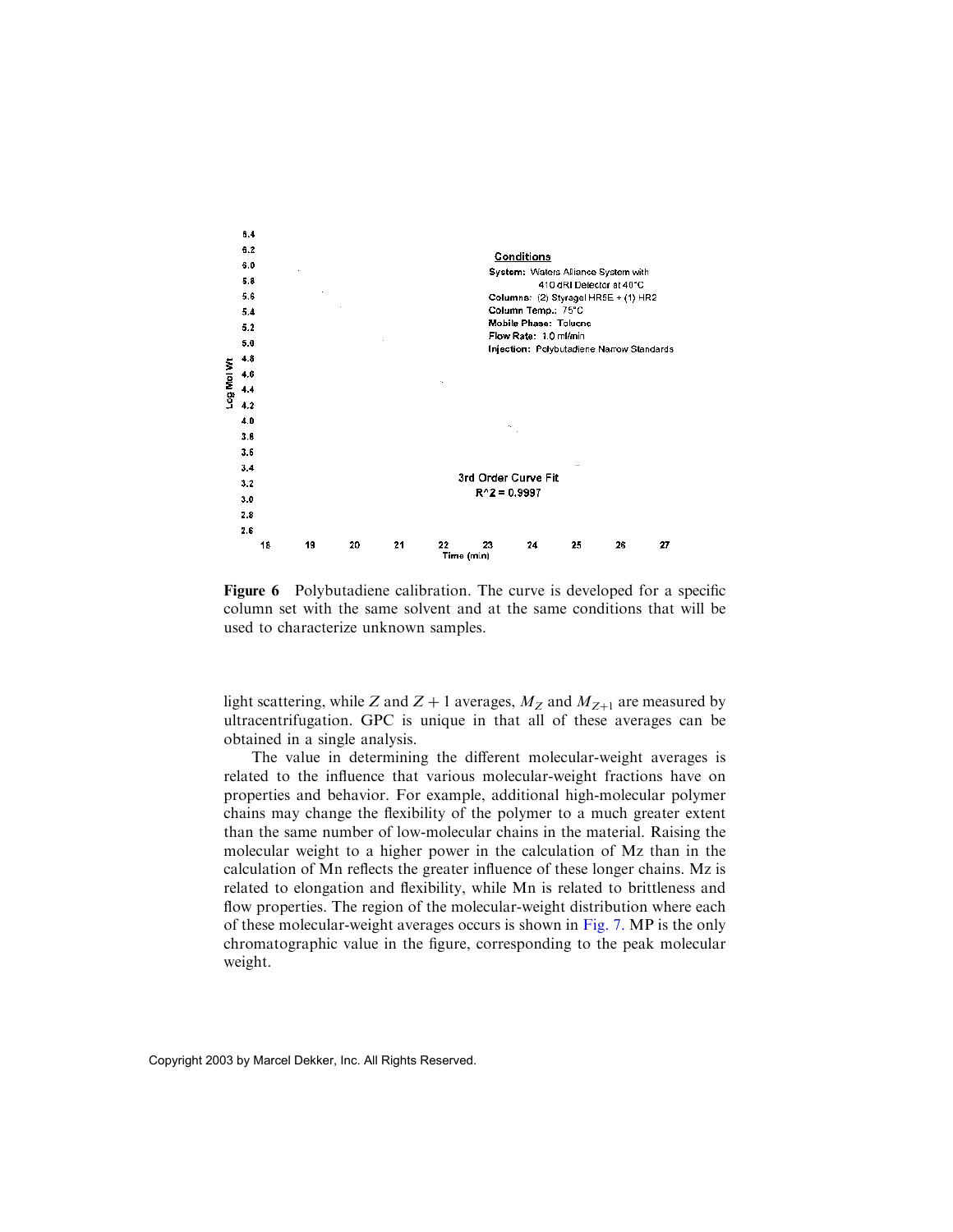<span id="page-7-0"></span>

Figure 7 The calculated molecular-weight values correspond to regions of the full distribution. The peak molecular weight, Mp, is not calculated but read directly from the chromatogram. The polydispersity, PD, is the ratio of the weight-average to number-average molecular-weight, an indication of the broadness of the molecular-weight distribution.

#### F. Structure–Property Correlations

The relationship between certain molecular-weight averages and properties extends beyond the brief examples mentioned in the preceding section. Various studies and correlations have been published [2–5].

Weight-average molecular weight, Mw, is related to characteristics such as tensile strength and impact resistance. The actual relationship may be the consequence of molecular weight and structure contributing to the balance of amorphous and crystalline regions, which in turn influence physical behavior. This is shown in a study of three polypropylene samples that were characterized by GPC, differential scanning calorimetry (DSC), dynamic mechanical analysis (DMA), and melt rheometry. Molecular-weight values and intrinsic viscosity were determined by GPC. Enthalpy of melting, a measure of crystallinity, was determined by DSC. Tan  $\delta$ , the ratio of loss modulus to storage modulus, a measure of amorphous content at glass transition, was measured by DMA, and zero-shear melt viscosity was mea-sured by melt rheometer. The results appear in [Tables 1](#page-8-0) and [2.](#page-8-0)

The most apparent correlation is between the rheology and the GPC measurements. The samples had a broad range of melt flow index values, the amount of material that will flow through a standard oriface in 10 min under a fixed combination of temperature and pressure. Higher melt flow index values indicate a greater tendency to flow. The most frequently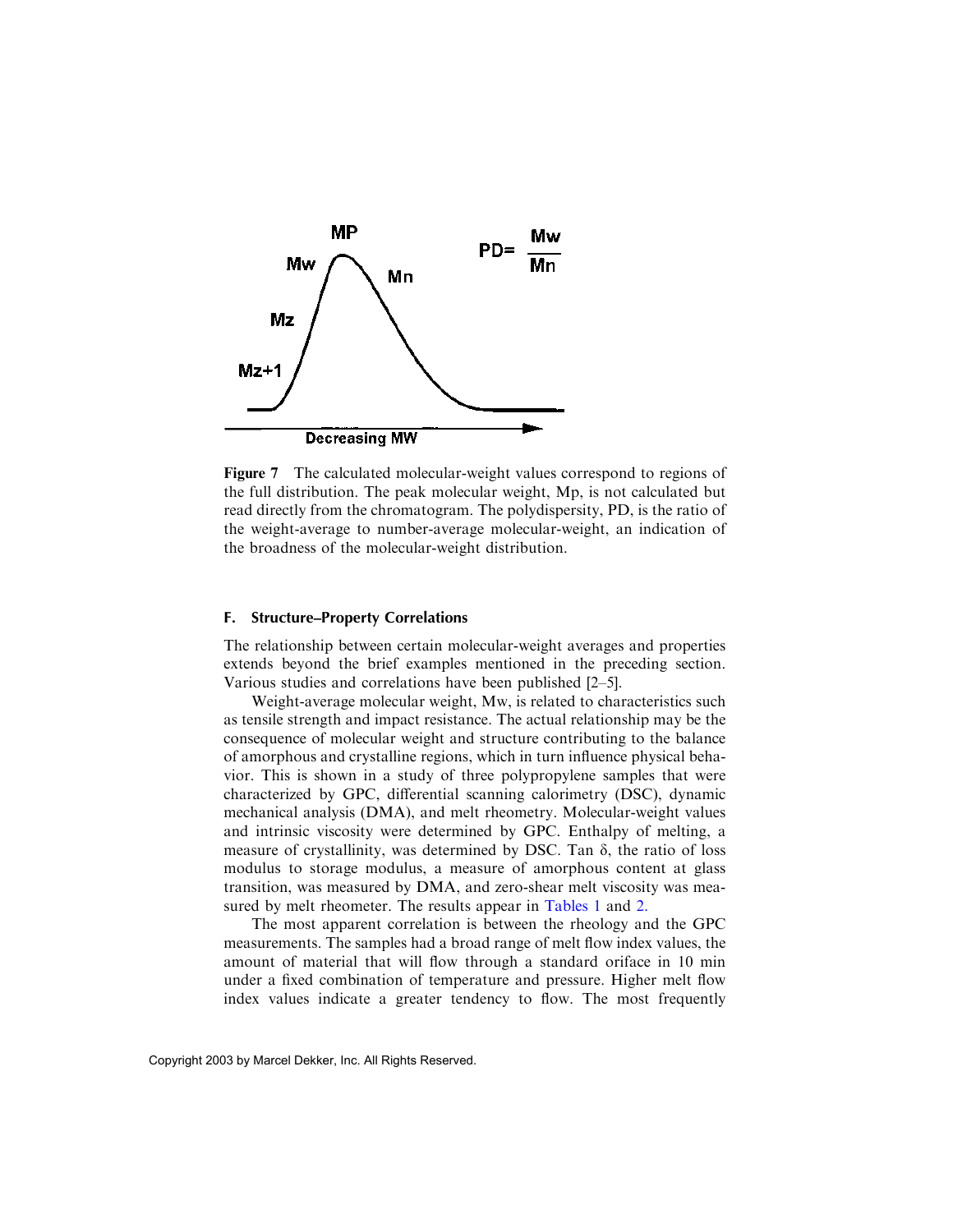| Sample melt flow<br>$[g/10 \text{ min}]$ | $Mn \times 10^3$ | $Mw \times 10^3$ | Intrinsic<br>viscosity<br>(solution)<br>(n) | Zero shear<br>viscosity (melt)<br>[Pa.S] |
|------------------------------------------|------------------|------------------|---------------------------------------------|------------------------------------------|
| 30                                       | 26               | 201.4            | 1.26                                        | 2,960                                    |
| 10                                       | 44               | 275.5            | 1.47                                        | 3,990                                    |
| 1.8                                      | 69               | 328.6            | 1.76                                        | 41,800                                   |

<span id="page-8-0"></span>Table 1 Correlating GPC and Rheology

When comparing the same type of polymer, molecular weight and flow properties may correlate very strongly, as shown for these polypropylene samples.

reported molecular-weight values, number average, Mn, and weight average, Mw, decreased as melt flow index increased. Lower-molecular-weight polymers contain shorter polymer chains that will entangle less often in flowing conditions and therefore have less resistance to flow. Hence the higher melt flow index samples had lower dilute solution viscosity and melt viscosity values with decreasing molecular weights. The intrinsic viscosity was determined with a GPC system containing a viscometer detector. More information is given in Secs. II.D and III.B.

As suggested above, the influence of molecular weight on various mechanical properties may, in some instances, actually be attributed to differences in the degree of crystallinity, which, in turn, is related to chain length. Longer polymer chains may be less mobile and therefore sterically inhibited from alligning as many chain segments into ordered, crystalline regions as the shorter polymer chains. This simplified mechanistic model is supported by the values listed in Table 2. Enthalpy of melting shows more

| Sample melt flow<br>$[g/10 \text{ min}]$ | $Mn \times 10^3$ | $Mw \times 10^3$ | Enthalpy of<br>melting $\Delta$ Hm <sup>a</sup> [J/g] | $\tan \delta$ @ $Tg^b$ |
|------------------------------------------|------------------|------------------|-------------------------------------------------------|------------------------|
| 30                                       | 26               | 201.4            | 99.5                                                  | 0.053                  |
| 10                                       | 44               | 275.5            | 96.7                                                  | 0.061                  |
| 1.8                                      | 69               | 328.6            | 95.4                                                  | 0.072                  |

Table 2 Correlating GPC and Thermal Analysis

Thermal and thermal mechanical properties are related to crystallinity, which in turn can be influenced by molecular weight.

<sup>a</sup> Increases with higher crystallinity (less amorphous).

 $<sup>b</sup>$  Increases with lower crystallinity (more amorphous).</sup>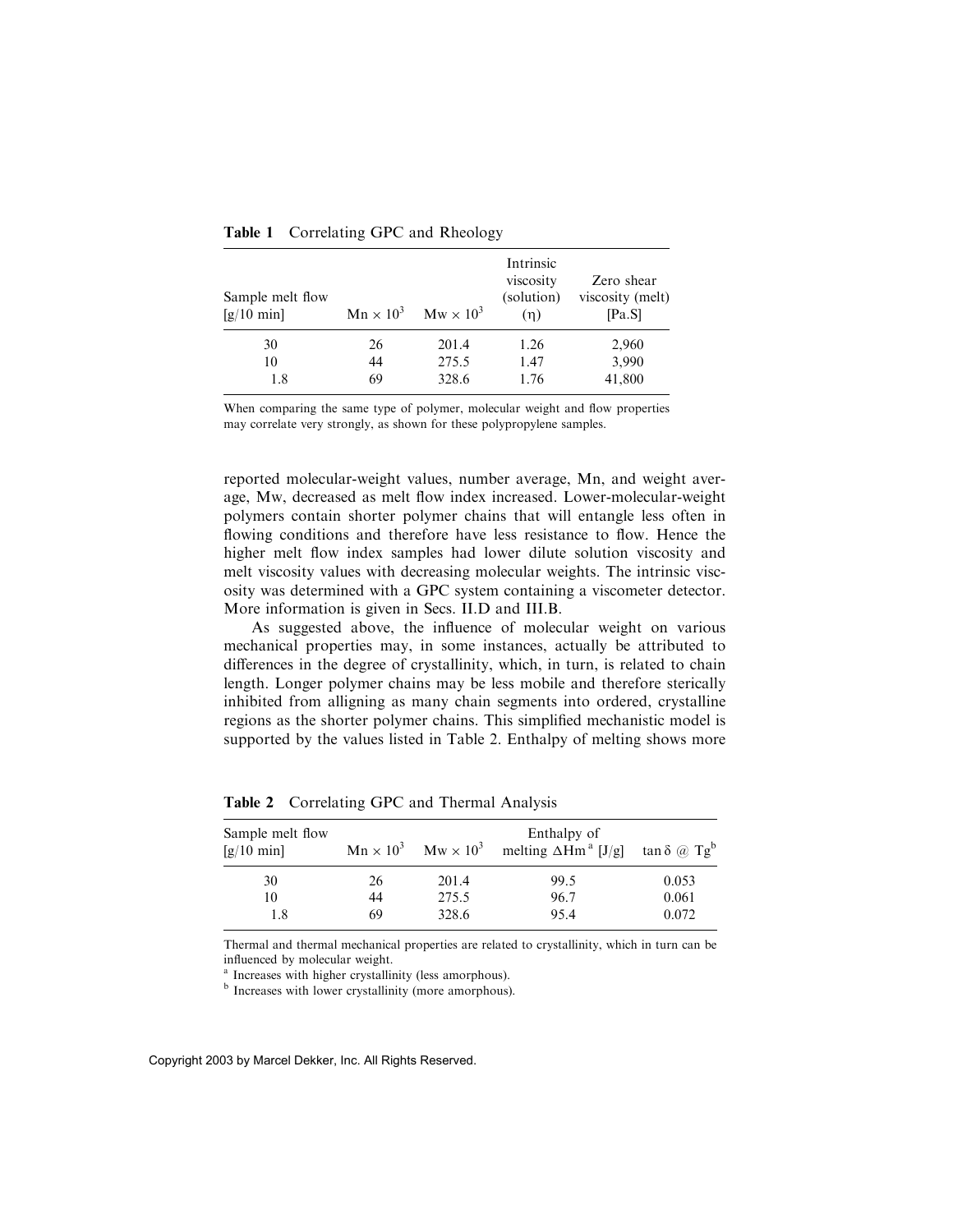crystallinity with the lower-molecular-weight samples, while tan  $\delta$ , a measure of toughness contributed by the amorphous region of the polymer, also shows more crystallinity (less amorphous material) at the lower molecular weight.

Any such analysis is valid only for a closely related set of samples of the same polymer type. Otherwise, factors such as chemical composition of the polymer, differences in degree of branching, or presence of additive packages can overshadow the contributions of shifts in molecular weight. In addition, the history of the sample may also account for a difference in behavior. Recall in [Fig. 1](#page-2-0), the shift in the MW distribution toward the lower range due to the melt shear imparted to the resin during the injection-molding operation. This also suggests the utility of monitoring molecular-weight profiles to estimate the amount of regrind that can be used without impairing performance.

## II. CHROMATOGRAPHY PRACTICES

### A. System Configuration

All HPLC systems, including GPC, employ a pumping system to deliver a steady flow rate of solvent through the columns and detectors. There is also some means of introducing the sample solution into the flowing solvent before it enters the columns, as well as a data handling device. The components may be modular or incorporated into an integrated system. Manufacturers of GPC systems are listed in Appendix E. Whatever the configuration, the pumping system is the key to the performance of the system. It must be a sophisticated fluid manager capable of delivering flow accurately, reproducibly, and smoothly. The significance of flow precision is illustrated in Sec. III.A.

The most basic GPC system consists of a basic, single solvent delivery system, a sample injection device, columns, and a differential refractometer detector. The sample injection mechanism can be a simple, single-sample, manually activated valve or an autosampler for unattended processing of multiple samples. A basic modular system with autosampler is shown schematically in the top section of [Fig. 8.](#page-10-0)

Numerous variations and enhancements are available for many of the system components. Solvent delivery systems that operate with multiple solvents to produce programmable changes in composition during the course of the analysis are used often. This enables the system to also perform HPLC analysis of additives or oligomeric resins such as phenolics and epoxies. For these applications it is also necessary to use additional detectors, such as the photodiode array (PDA) detector indicated in the middle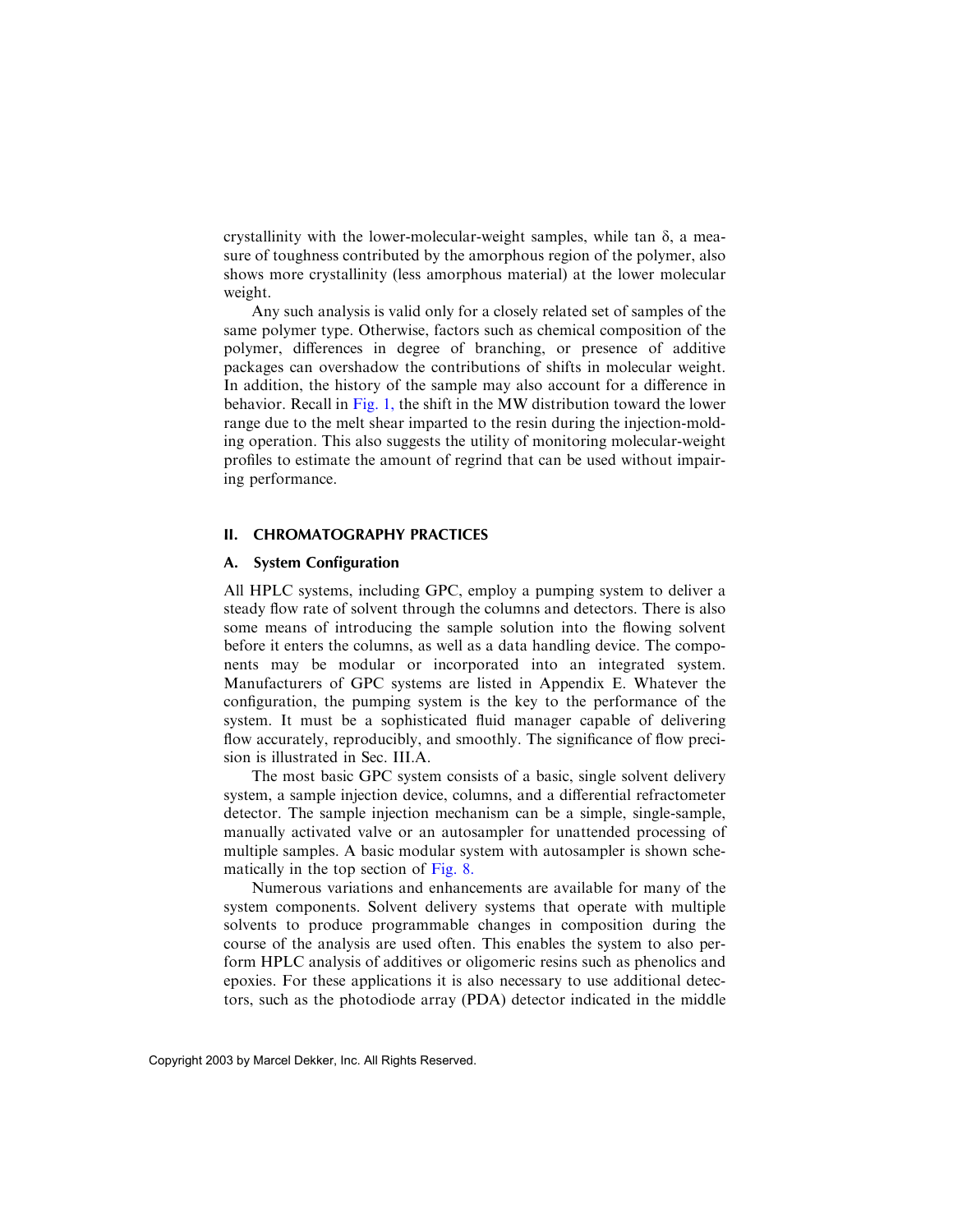<span id="page-10-0"></span>

Figure 8 Primary components of modern GPC/HPLC instruments.

system of Fig. 8 (see Secs. II.D and F). Manufacturers of complete HPLC systems are listed in Appendix E.

Some of the other components commonly found in GPC systems are column heater compartments and solvent degassers. The column heater is often used, even for polymers that are soluble at room temperature, to reduce solvent viscosity and ensure uniform column operating conditions, despite any fluctuations in room temperature. The solvent degasser is located before the pump intake. Degassing prevents noisy signals caused by intermittent outgassing in the refractive index detector. In all systems the data management system is essential. It can range from a simple stripchart recorder or integrator to a computer-based software package that can control the system as well as processing the data and reporting the results. See Sec. II.E.

The lower system schematic in Fig. 8 shows a module in which the pumping system and autosampler have been integrated into a single Separations Module. This unit, the 2690 Separations Module, is the basis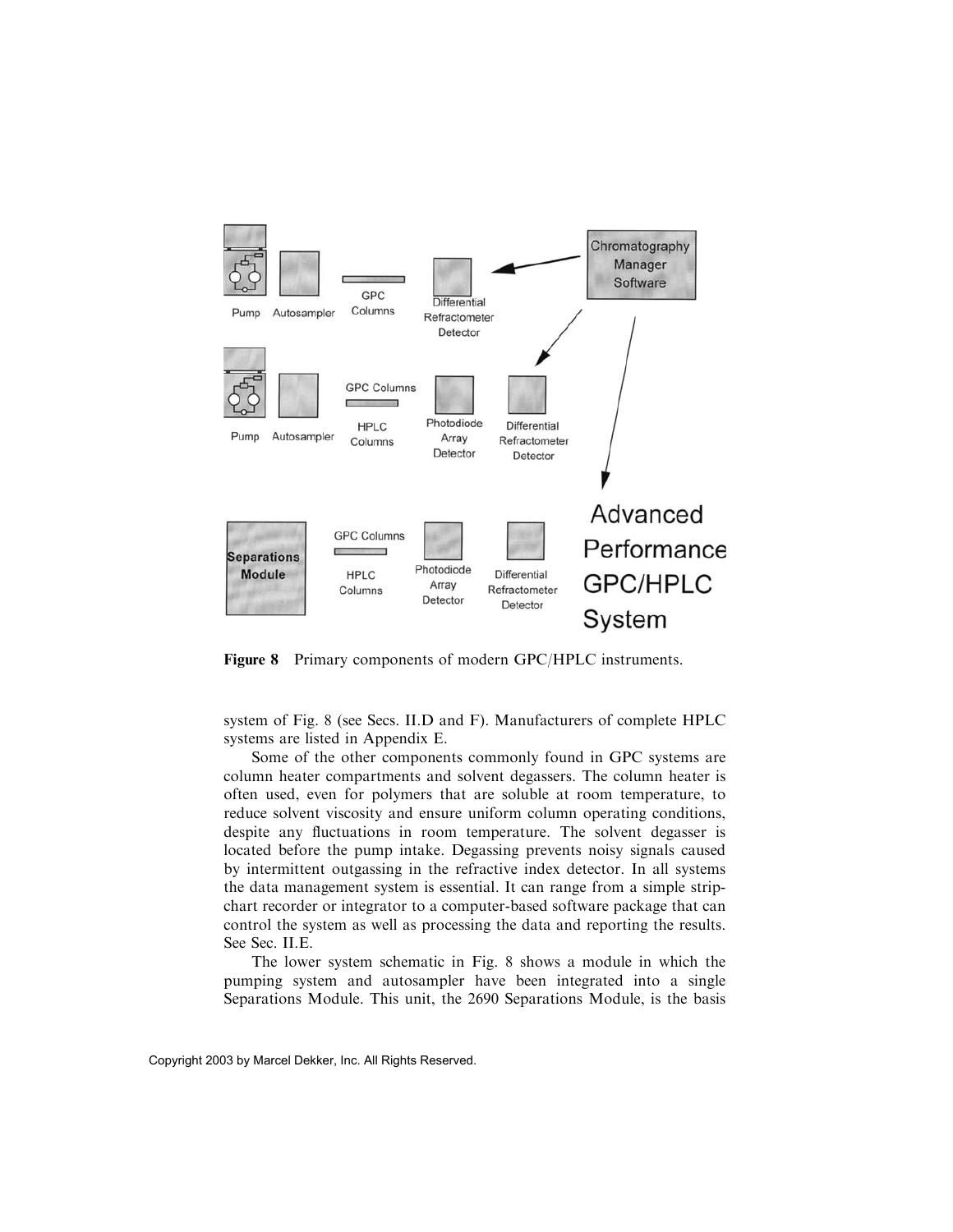<span id="page-11-0"></span>of high-performance HPLC and GPC Alliance Systems that combine the high performance and capacity of the solvent and sample management with the flexibility of detector choices according to the ways the system is to be used. It can be used for single-solvent (isocratic) GPC work or for up to four solvent gradient separations of additives and oligomers. It offers the option of integral solvent degassing. A number of design enhancements incorporated into the 2690 significantly improve GPC performance associated with traditional gear-driven dual reciprocating-head pumps. The two heads are independently microprocessor controlled, producing extremely smooth, precise flow that contributes to exceptionally reproducible molecular-weight values. See Sec. III.A. Figure 9 is a photo of a basic Alliance HPLC/GPC System using a refractive index detector, while [Fig. 10](#page-12-0) depicts the major internal configuration of this system.



**Figure 9** A versatile integrated solvent and sample management module configured with modular refractive index detector for performing basic GPC.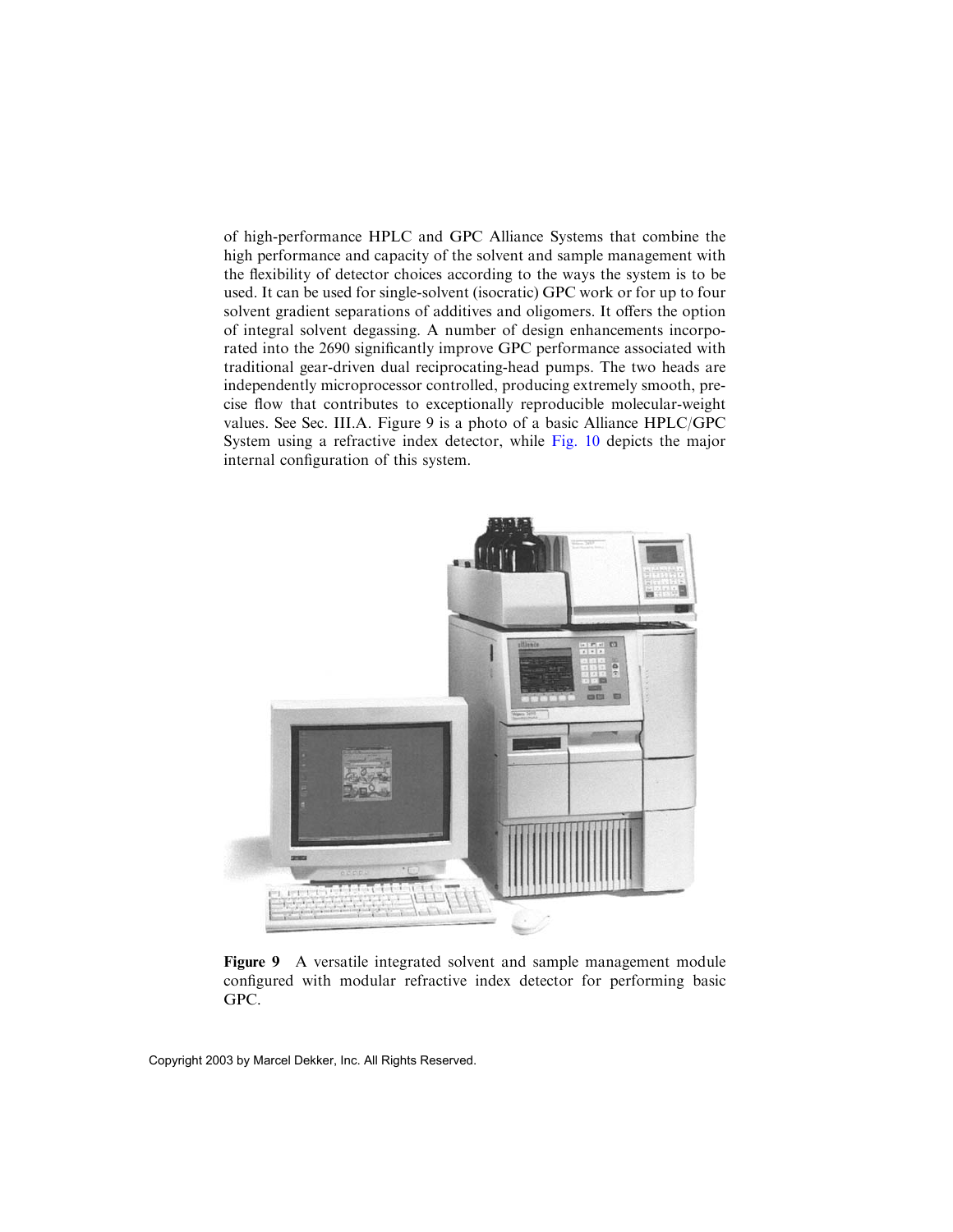<span id="page-12-0"></span>

Figure 10 The primary components of the system shown in [Fig. 9](#page-11-0) include the control panel (upper left), injection mechanism (upper right), autosampler carousels (mid-level), independently driven dual reciprocating solvent delivery pistons (lower left), and degasser/solvent select module (lower right).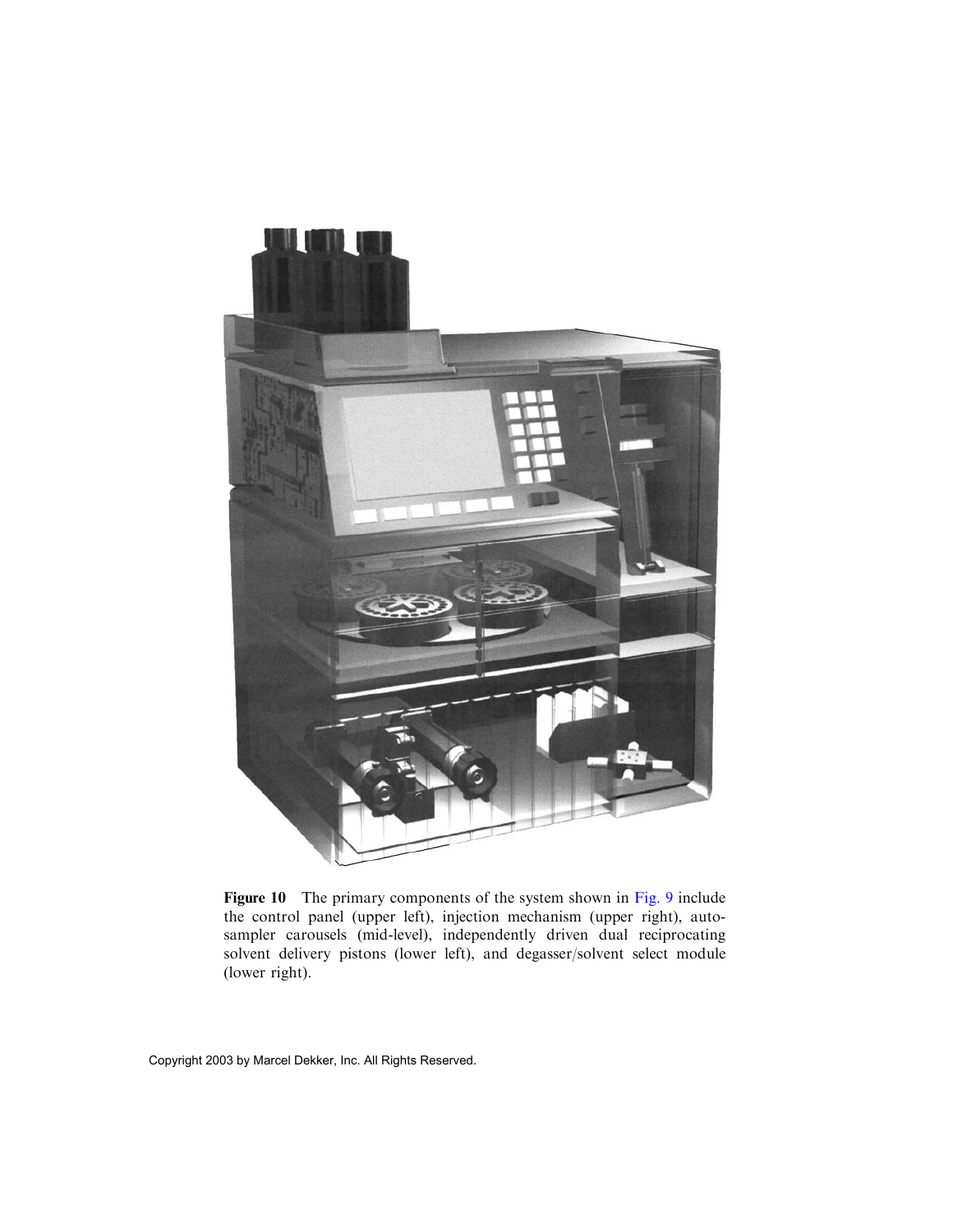<span id="page-13-0"></span>In order to perform GPC of polyolefins and other polymers that are only soluble at elevated temperatures, a completely integrated system is used to ensure that solvent, injector, columns, and detector are all maintained at temperature to preserve solubility and provide greatest reproducibility. Such systems are produced by Polymer Laboratories and Waters Corp. The Waters Alliance GPC 2000 System is shown in Fig. 11. It features the same innovative flow management design as the 2690 Separations Module, plus a precise dual-temperature-zone injector and the option of single detection with integral differential refractometer or dual detection with refractometer and viscometer. See Secs. III.B and III.D. The autosampler can agitate the samples by spinning to ensure complete solubility and homogeneity and also filter the samples. This is especially useful for samples prepared from filled materials or elastomers that may contain gels. The agitation and filtration operations take place in the pre-injection zone, which is thermally isolated and independently controlled relative to the holding positions in the autosampler. They can be at the same temperature or the pre-injection zone temperature can be set higher than the holding positions. This enables the samples to be injected at temperature without impairing sample stability while in the queue. The benefits of the integrated system and the sample processing capabilities can also be applied to ambient soluble polymers.



Figure 11 A completely integrated, automated GPC system capable of analyzing samples ranging from those soluble at ambient conditions to those which are only soluble at temperatures up to 180 C.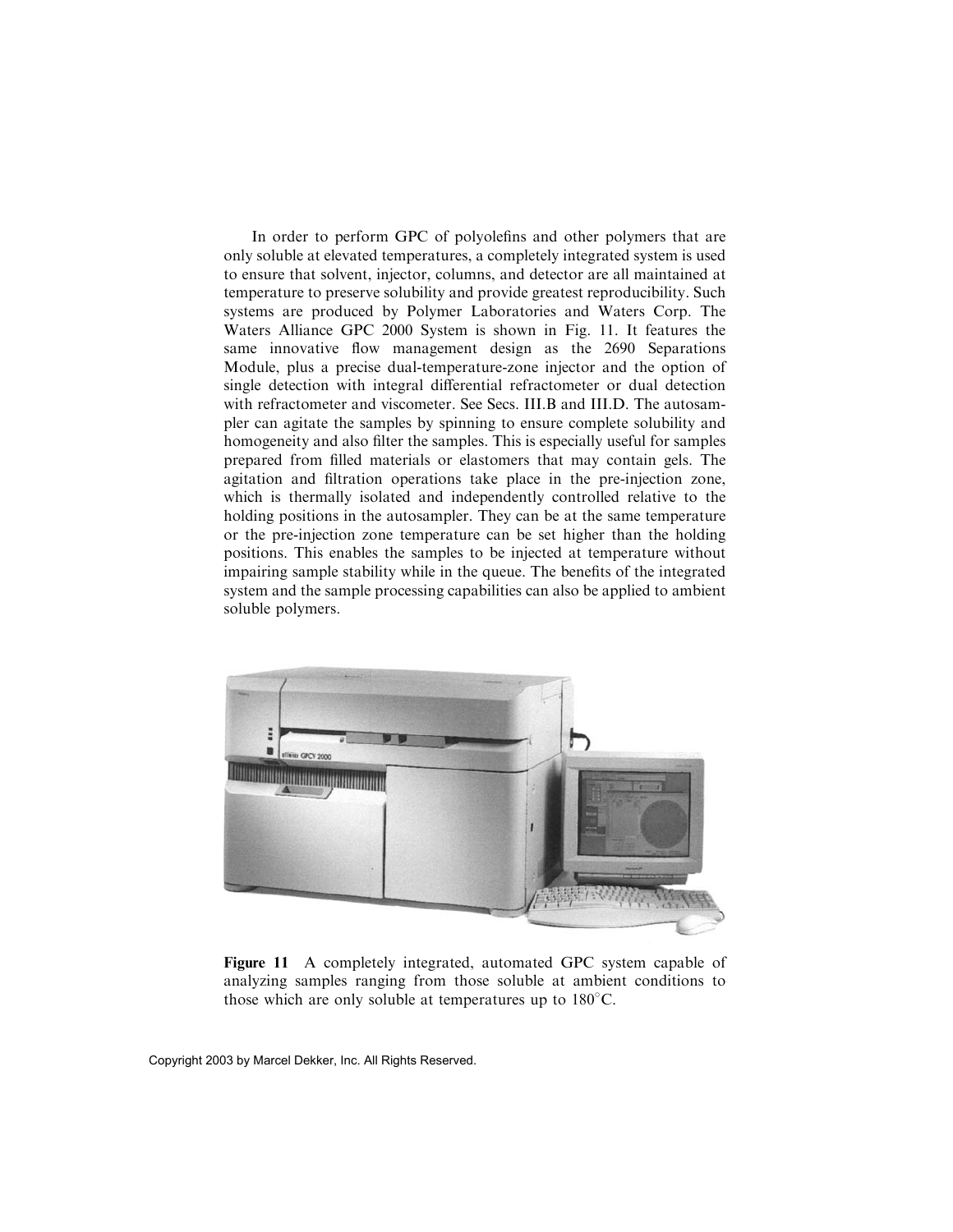#### B. Column Conventions: Selection and Calibration

To ensure that a representative molecular-weight distribution is obtained, it is critical to choose the correct columns. This refers to the correct packing pore sizes to maximize the resolution in the molecular-weight range of concern. The solvent must also be considered. GPC is a separation technique based on the size of the polymer in solution, and the solvent will influence the conformation of the polymer in solution. The solvents that are most suitable for specific polymers are listed in the Appendix.

Column designations are related to the pore size of the packing, but the numerical grades are not the actual pore size. Instead, they are the nominal size (in solution) of the smallest polymer molecule that will be excluded by that column. That is, all polymers of that size and larger will not fit into even the largest pores and will be excluded by the column. So a  $10^3$  Å column will exclude all polymer chains in the sample that have an effective size in solution of  $10^3$  Å or greater.

For convenience, the organic soluble polymer molecular-weight ranges corresponding to the specific column designations have been tabulated in Table 3.

The breadth of molecular-weight ranges for any one column is a consequence of the variety of polymer types that are characterized by GPC. Furthermore, the process of producing the porous, cross-linked packings results in a narrow but finite distribution of pore sizes. Typically, three or more columns representing a range of pore sizes are used in series to provide adequate resolution and ensure that the full molecular-weight range of the samples is evaluated.

| MW range              | Column $(A)$ |
|-----------------------|--------------|
| $100 - 1000$          | 50           |
| $250 - 2500$          | 100          |
| $1000 - 18K$          | 500          |
| $5000 - 40K$          | $10^{3}$     |
| $10K-200K$            | $10^{4}$     |
| $50K-1M$              | $10^{5}$     |
| $200K \rightarrow 5M$ | $10^{6}$     |
| $500K - 20M$          | $10^{7}$     |

Table 3 Organic Soluble Polymer Molecular-Weight Ranges Corresponding to the Specific Column Designations

Copyright 2003 by Marcel Dekker, Inc. All Rights Reserved.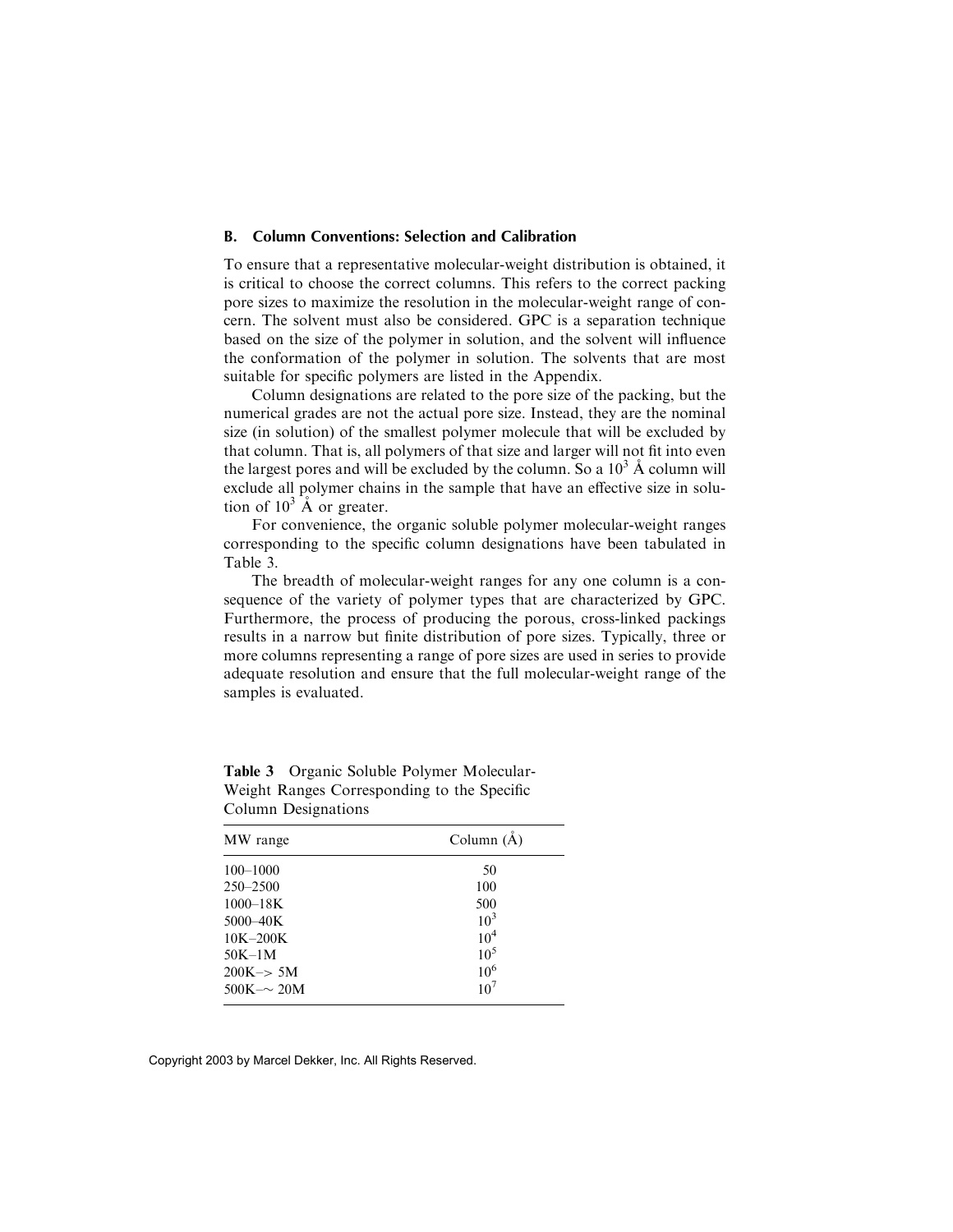For example, to analyze a low-molecular-weight material such as an uncured epoxy resin, a suitable column set would be one each of  $10^3$ , 500, 100, and perhaps a 50. For a medium-molecular-weight PVC sample a likely column set would contain a  $10^3$ ,  $10^4$ , and  $10^5$ . Choosing individual pore sizes targeted at the molecular-weight range of the polymer provides the highest resolution. If the molecular-weight range is not known or is very broad, there are also mixed-bed, or ''linear'' columns that contain blends of packings to provide an extended range of use, over several orders of magnitude of molecular weight. The trade-off is a loss of resolution within any specific polymer molecular-weight range, so multiple columns are also needed with these mixed bed types to achieve the necessary resolution.

For some applications mixed-bed columns are combined with individual-pore-size columns for optimum utility. Using two mixed-bed columns plus a 500  $\AA$  provides extra pore volume at the low-molecular-weight "tail" of the distribution and ensures that all polymer chains will be well resolved from any low-molecular-weight additive or impurity peaks that may appear at the end of the chromatogram.

There are other factors to consider when choosing a column, especially the particle size of the packing materials, the column dimensions, and the solvent in which the column is packed. For GPC of polymers in organic solvents, columns are commercially available prepacked in some of the most frequently used solvents. Particle size influences the ruggedness and resolving power of the columns, while column length can also affect resolving power and diameter relates directly to solvent consumption.

Once the column set has been chosen and assembled, it must be calibrated to enable calculation of the molecular-weight and polydispersity values. As noted in Sec. I.E, calibration enables assignment of molecularweight values to each retention-time slice of the raw chromatogram. There are several ways to perform a calibration. The simplest is to use a relative calibration based on a set of well-characterized polymer standards, each with as narrow a molecular-weight distribution as possible.

The ideal standards are monodisperse, with  $Mw/Mn = 1$ . There are polymer standards that are polymerized specifically for this use, such as anionically polymerized polystyrene. They have dispersity of  $\lt$  1.10 and cover molecular weights ranging from monomer to  $> 10,000,000$ . Other narrow standards available for organic solvent GPC include poly(methylmethacrylates), polyisoprenes, polybutadienes [\(Fig. 6\),](#page-6-0) and poly(THF), while poly(ethylene oxides), poly(ethylene glycols), and pullulans (polysaccharides) are used for aqueous GPC.

Polystyrene is the most frequently used narrow standard for organic GPC analysis. A series of the narrow standards of known molecular weight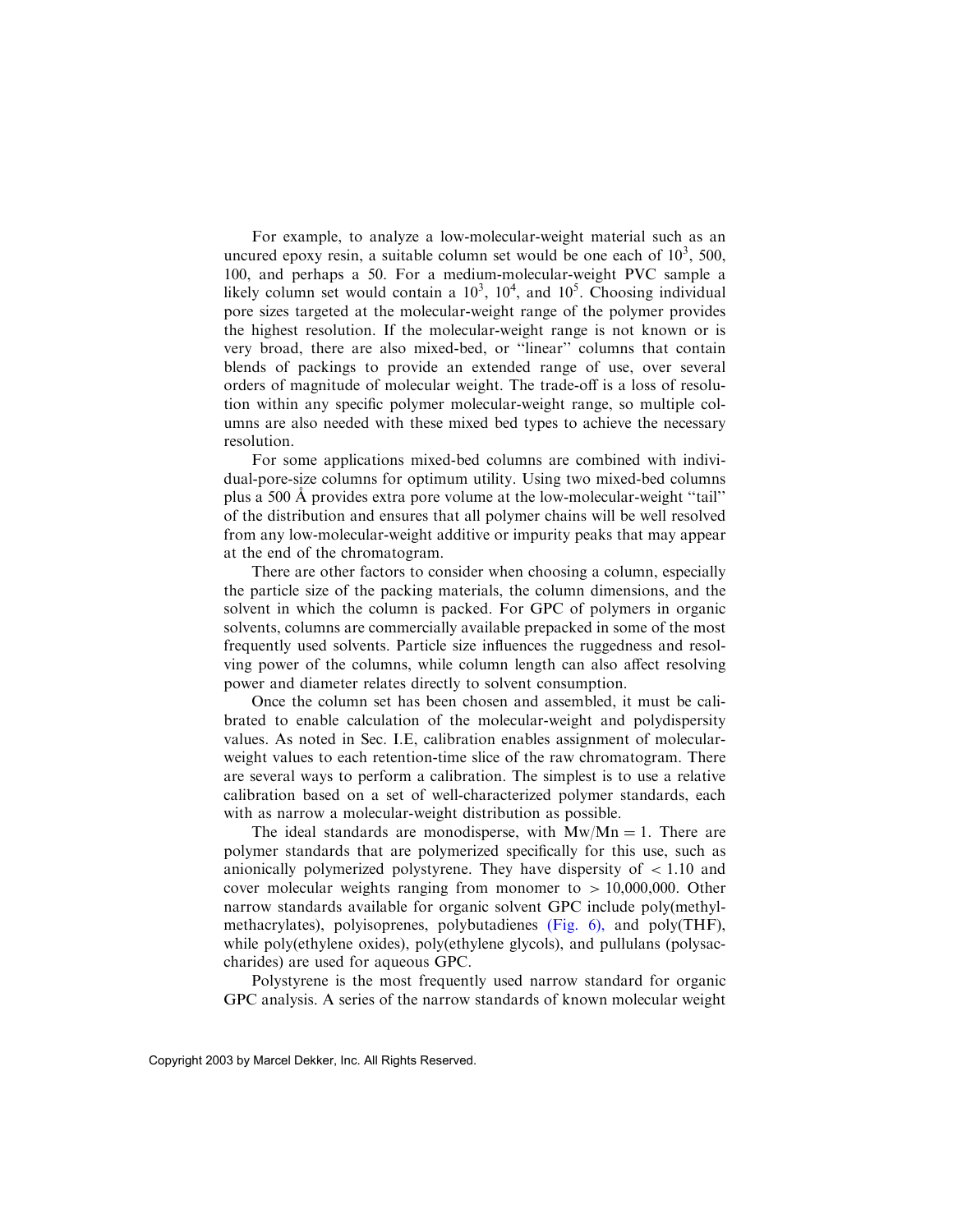are analyzed using the same conditions that will be employed with the samples, especially flow rate, injection volume, and concentration. Then a plot of log MW versus retention time (or volume) is generated with a poly-nomial fit, usually third [\(Fig. 6\)](#page-6-0) or fifth order. The values are taken from this curve to calculate the molecular-weight averages of the samples.

This conventional narrow standard calibration procedure yields ''relative'' molecular-weight values because the averages obtained are relative to the calibration polymer. For example, if polyethylene molecular weights are determined with a calibration curve produced with polystyrene narrow standards, the results would be incorrect for polyethylene. For many purposes relative molecular-weight values are adequate, since the results obtained with an unknown sample may be compared to preestablished acceptable relative values. If narrow standards of the same polymer as the unknown sample are available, then it is possible to calculate ''absolute'' values.

Other calibration techniques that enable determination of ''absolute'' molecular-weight values include broad standard calibration [6] and universal calibration [7]. The broad standard approach uses a polymer of the same type as the sample for which the various molecular-weight averages have been characterized by alternative methods such as membrane osmometry, light scattering, and ultracentrifugation. These molecular-weight averages are entered into the software and the broad standard is chromatographed by the same conditions used for the samples. The software does a Simplex search routine, fitting the broad standard chromatogram to the given molecular-weight averages.

The resulting broad standard calibration curve will consist of the data points for each average. If only number- and weight-average molecularweights are available, the resulting calibration curve will consist of these two points plus the peak molecular-weight, or a three-point calibration curve. This is in contrast to a typical nine-point minimum that is common with narrow standard calibration. However, for the QC lab regularly testing the same polymer in the same molecular-weight range as the broad standard, this is sufficient to produce absolute molecular-weight values.

Modern GPC systems incorporating viscometry detection together with the differential refractometer are able to generate universal calibration curves and from them determine absolute molecular-weight values. In 1967 Benoit and co-workers introduced the concept of universal calibration. Instead of plotting the log molecular-weight M versus retention time, the log of the product of intrinsic viscosity  $[\eta]$  times molecular-weight M is plotted versus retention time. This product,  $[\eta]M$ , is related to the hydrodynamic volume of the polymer in solution.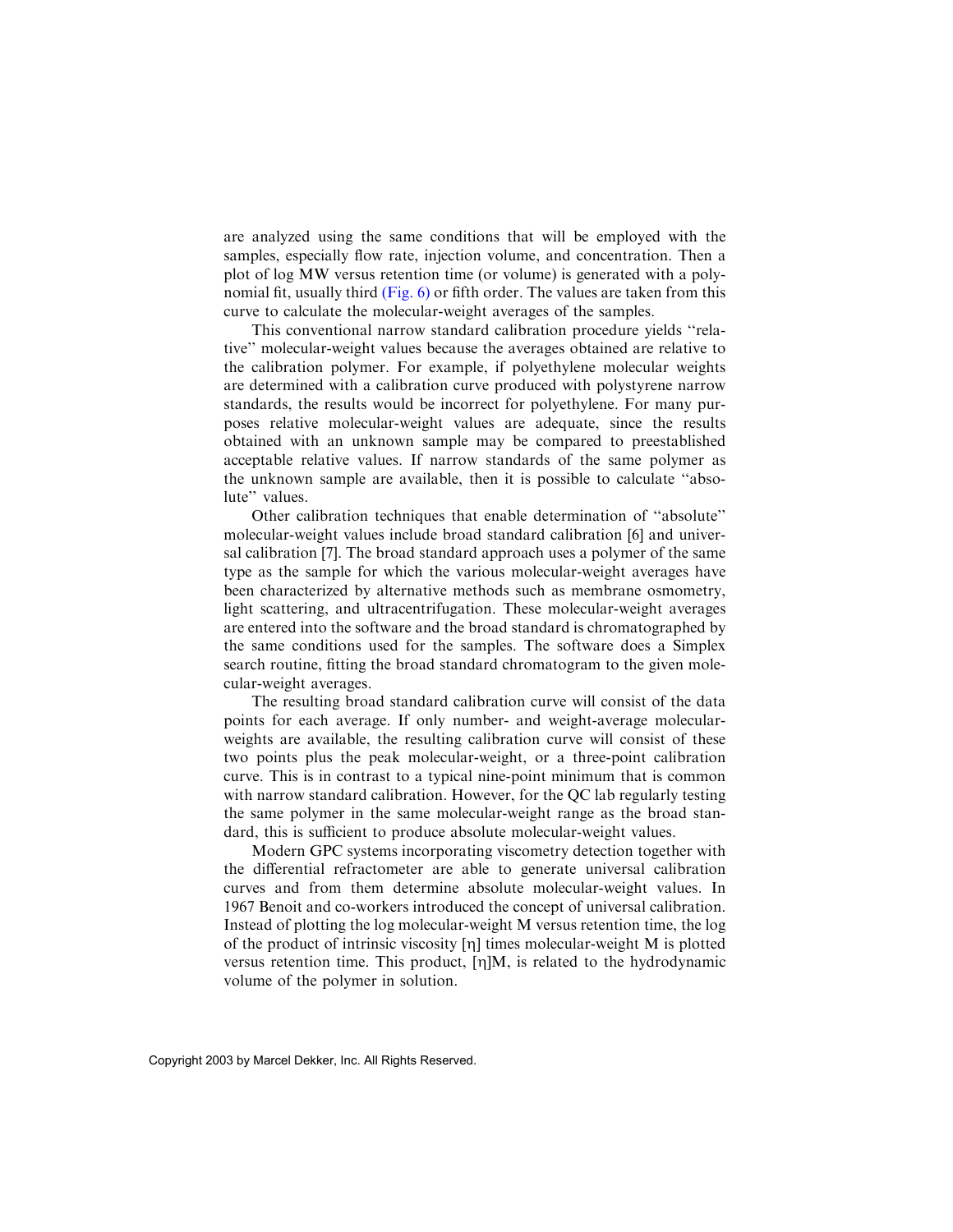The hydrodynamic volume is the reciprocal of density, so the plot of log (volume/mass) versus time becomes independent of the polymer type, enabling construction of the universal calibration curve, Fig. 12. This concept is applicable to all random-coil polymers, the most commonly used synthetic polymers. Other conformations, such as rods, spheres, or globular, may not comply with the universal calibration approach.





Copyright 2003 by Marcel Dekker, Inc. All Rights Reserved.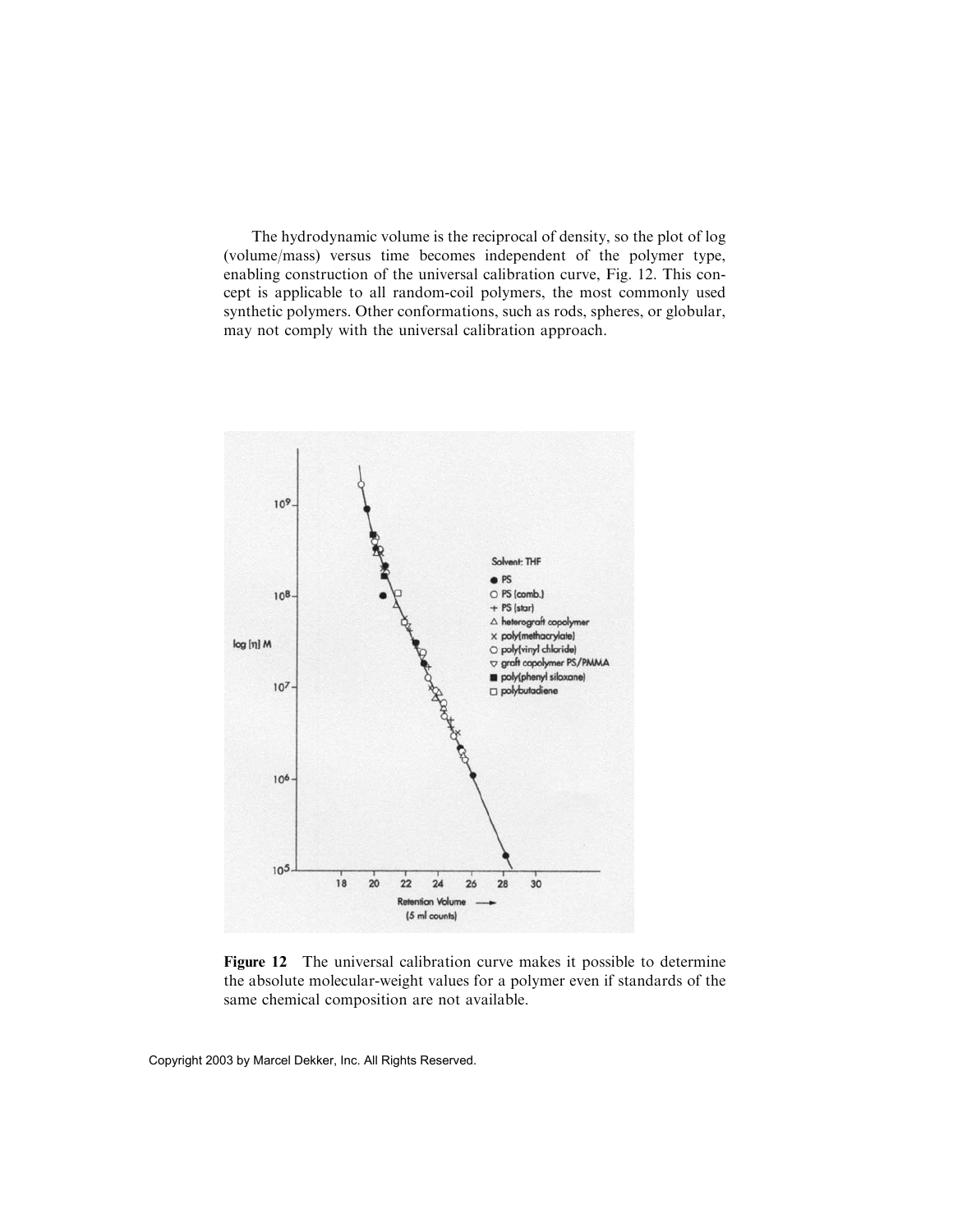## C. Sample Handling and Solvent Considerations

GPC analysis is a dilute solution procedure. Among the most frequently used solvents for characterizing synthetic organic polymers, tetrahydrofuran (THF) is probably the most common. Toluene is also popular, especially for elastomers. Appendix A–D contains an extensive list of solvent/polymer combinations plus information about the solvents. Depending on the effectiveness of the solvent that is being used, the molecular-weight range of the polymer, and its crystallinity, preparation of the standard and sample solutions will take time. This usually requires a few hours. Gentle stirring or shaking can be used, but high-speed mixing, ultrasonic, or microwave dissolution should not be used without first determining if it causes shear degradation or other damage to the polymer. Polyolefins and some other classes of polymers are soluble only at elevated temperatures. They are also listed in Appendix C.

The appropriate polymer concentration is somewhat a function of the molecular-weight. It must be high enough to produce a good detector signal but low enough to avoid column overload and resulting concentrationrelated viscous effects that can skew the results. The ranges shown in Table 4 are based on experience with typical analyses in which the sample injection size is 100  $\mu$ L per 7.8 mm ID  $\times$  30 cm column in a set. Concentrations are mass/volume, so 0.10% is 1.0 mg/mL.

In GPC, the solvent in which the standards and sample are dissolved should be identical to the mobile-phase solvent in which the analysis will be performed. In most cases filtration is the only step needed to prepare the mobile phase. Organic solvents should be vacuum filtered through a 0.45 mm fluorocarbon filter, while acetate-type filters are used with aqueous mobile phases. In some cases mobile-phase additives are required. When polar solvents such as N,N-dimethyformamide, N,N-dimethylacetamide, and n-methyl pyrrolidone are used to analyze polar polymers such as poly-

| MW range       | Concentration range $(\% )$ |
|----------------|-----------------------------|
| > 1,000,000    | $0.007 - 0.02$              |
| 500K-1,000,000 | $0.02 - 0.07$               |
| $100K - 500K$  | $0.07 - 0.10$               |
| $50K-100K$     | $0.10 - 0.13$               |
| $10K-50K$      | $0.13 - 0.16$               |
| < 10K          | $0.16 - 0.20$               |

Table 4 Polymer Concentrations

Copyright 2003 by Marcel Dekker, Inc. All Rights Reserved.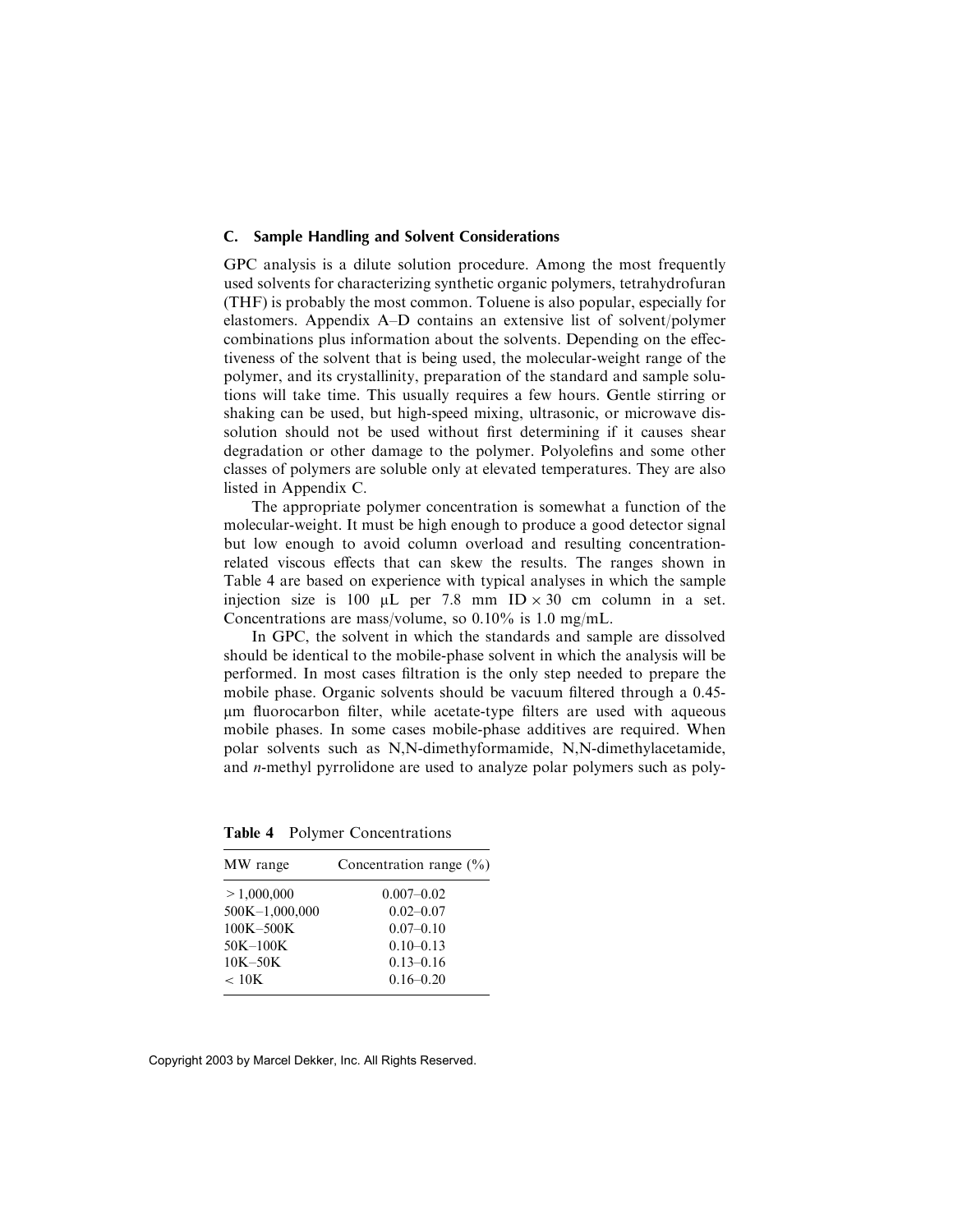urethanes or polyimides, a dipole interaction can occur, causing artificial shoulders to appear on the high-molecular-weight end of the distribution. This interaction is eliminated by adding 0.05 M lithium bromide to the solvent.

Salts are also used in aqueous GPC because the methacrylate-based gel packing has a net anionic charge. This can cause ion exclusion with anionic samples and ion adsorption with cationic samples instead of the simple sizeexclusion separation mechanism that is essential for valid GPC. Sodium nitrate is the preferred salt for minimizing these ionic interferences

## D. Detection Options

There are a number of detection options, some used primarily for GPC and others that have use for GPC as well as other modes of HPLC. The differential refractometer, viscometer, and light-scattering detectors are associated mostly with GPC, while absorbance detectors such as the UV/ visible or photodiode array (PDA) are widely used in all HPLC modes, including GPC. The UV/visible and PDA are especially useful for characterizing polymers and oligomers with chromophoric groups and for HPLC analyses of additives. Mass spectrometry is also used for some analyses. This is described in Sec. II.F.

The most popular GPC detector is the differential refractometer. It is a concentration-sensitive detector that measures the difference in refractive index  $(\Delta R I)$  between the eluent (the flowing solvent) and the sample solution. It is a universal detector that will respond to any polymer with a significant refractive index difference from the solvent. So another consideration when selecting a solvent, besides being a good solvent for the polymer, must be a refractive index that will provide a significant  $\Delta RI$ . The solvent/polymer combinations listed in the Appendix fulfill this criterion.

Two additional detectors specific to GPC are the viscometer and the light-scattering detectors. They are used to complement the information provided by the differential refractometer, since they respond to molecular-weight and structural characteristics of the polymer, while the refractometer responds primarily to mass. The viscometer determines viscosity by measuring differences in the pressure drop as the solvent and sample solutions flow through capillaries. Determination of absolute molecular-weight information with the viscometer and refractometer was mentioned in Sec. II.B. Having the viscometer detector in line with the refractometer also makes it possible to calculate the intrinsic viscosity  $[\eta]$  across the molecular-weight distribution and to obtain information about long-chain branching. See Sec. III.B.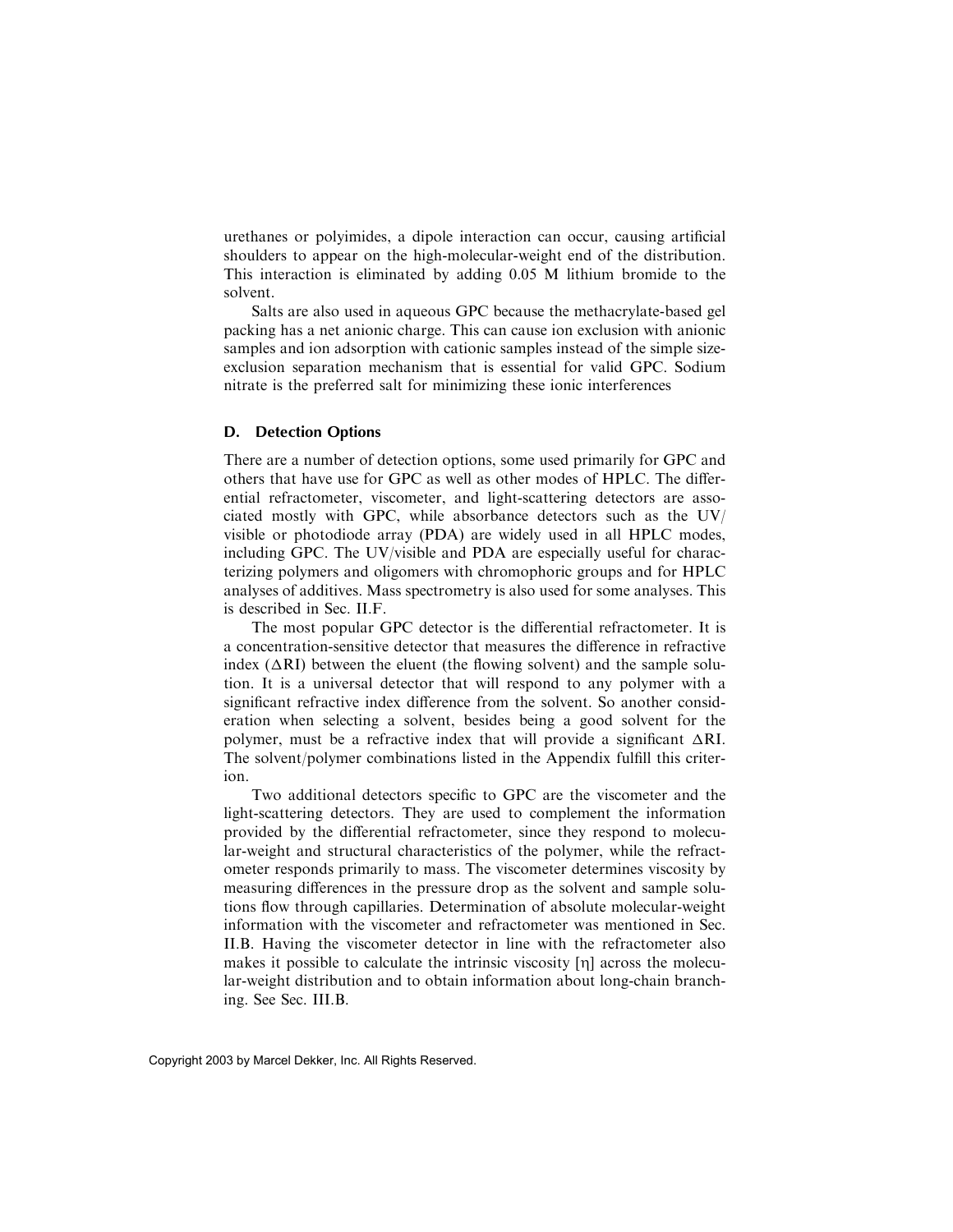Light scattering, coupled with the refractometer, is another powerful mode of advanced GPC detection. A laser beam is scattered by the dissolved polymer molecules as they flow through a cell. The intensity of scattered light is proportional to the size of the scattering molecules. Measuring the intensity at various angles enables very accurate determination of weightaverage molecular-weight, Mw. Light-scattering detection also provides information about the polymer radius of gyration and branching. See Sec. III.B.

Absorbance detection, either UV/visible or photodiode array, has broad but specific applicability, especially for styrenic polymers, epoxies, phenolics, polycarbonates, polyurethanes, aromatic polyesters, and many additives. When other HPLC modes are used, additional separating capability is sometimes achieved by changing the solvent composition during the analysis (gradient elution). For this work the UV or PDA detector is essential, since the RI detector would drift excessively as the composition, and therefore the refractive index, changes. See Sec. II.F.

The PDA can monitor the separation at hundreds of wavelengths simultaneously in the range from 190 to 800 nm. This makes it possible to generate the actual UV spectra of polymers and additives and evaluate the chemical composition distribution. Block SBR copolymers are distinguishable from random copolymers [8]. Spectral libraries can be created for known polymers and additives to assist identification and deformulation of unknowns.

#### E. Data Reduction

A wide variety of choices exist for processing the GPC data, extending from simple integrators to powerful computer-based systems. Most integrators will process only one sample chromatogram at a time and offer little or no flexibility in presenting information.

Using computers and commercially available GPC software, calibration, molecular-weight averages and distributions, and structural information are determined quickly and easily. These packages can process chromatograms from the various detectors and present the information in multiple, user-selectable formats. Multiple calibration procedures are supported. GPC software is available from Polymer Laboratories, Polymer Standards Service, Viscotek, and Waters Corp. Some packages have enough flexibility to enable the user to automate the entire procedure in a ''run and report'' mode or to integrate specific chromatograms manually if desired.

In addition, the most advanced software will also control the instrumentation and archive the raw data and results in a relational database that links instrumentation records with operating conditions, data processing,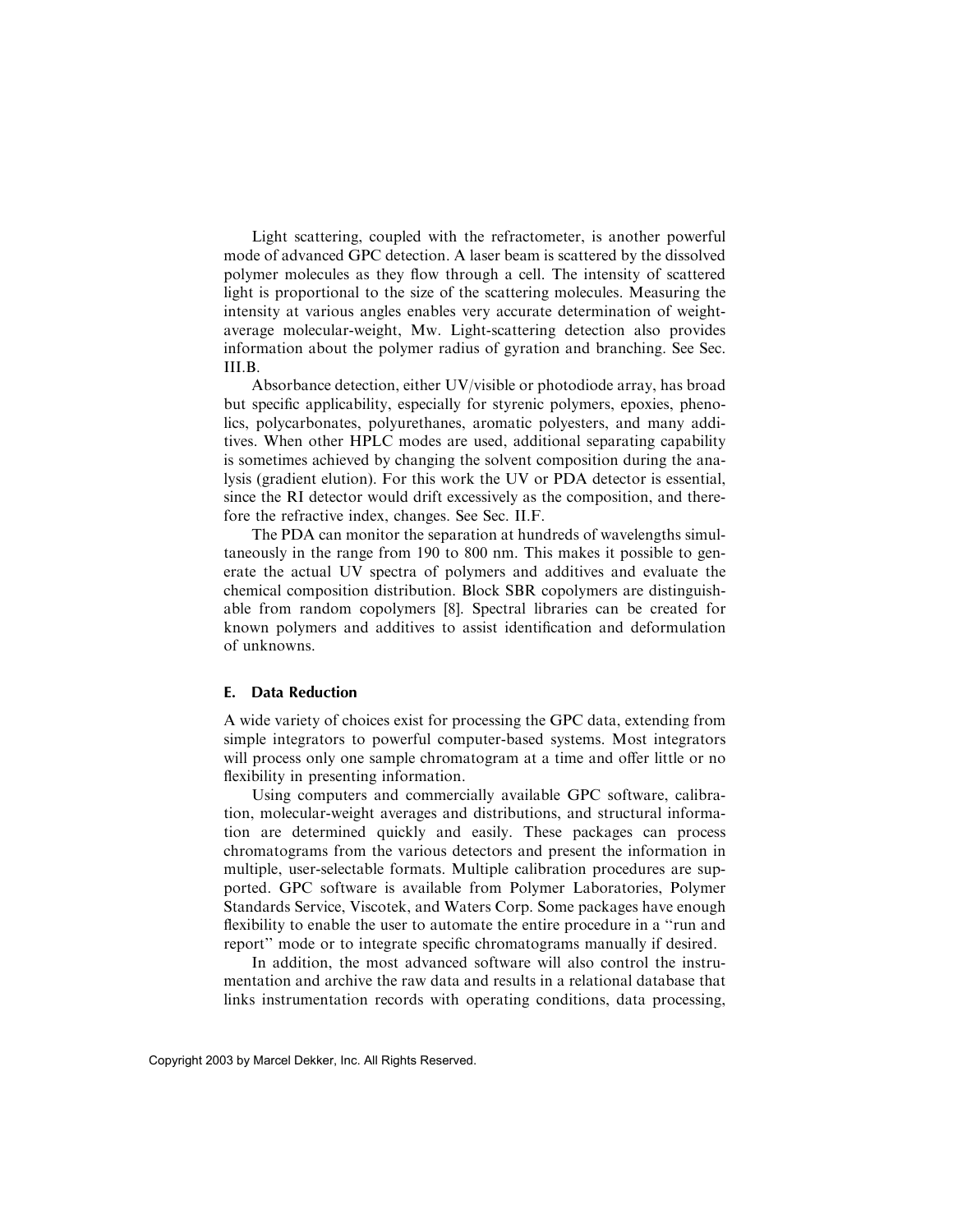and reporting methods. User-designed reporting for standard or custom purposes is also integrated into the software. Statistical options permit tailored information retrieval for tracking and trending purposes. Workstations may be operated independently or as elements of a network within the laboratory or throughout the operations of multinational corporations.

## F. HPLC of Polymers and Additives

Modes of HPLC other than GPC can be used to evaluate polymer mixtures, copolymer composition, and to analyze additives. As indicated in [Fig. 8](#page-10-0) and in Secs. II.A and II.D, for this work a number of changes are made to the system, especially the type of column and detection methods. The mechanism of separation is no longer exclusion, in which no adsorptive interaction between the sample components and the column packing material is tolerable. Instead, there is deliberate adsorptive interaction between the samples and the column packing in order to achieve separations based on differences in chemical composition of the sample components, independent of molecular size, Sec. III.C.

HPLC columns usually contain packings based on porous silica particles, often with organic chemical groups bonded to the surface. The solvents used with these bonded-phase packings range from nonpolar to aqueous phases, depending on the characteristics of the sample. Solvent composition is often programmed during the analysis to further regulate the separation.

In GPC instrumentation the pumping system delivers a single eluent throughout the analysis. It may be a single solvent, a blend of solvents, or a solvent plus an additive, Sec. II.C, but the composition remains constant. Solvent programming, also termed gradient elution, in HPLC requires more capability from the solvent delivery system to ensure precise flow and reproducible solvent composition profiles.

While RI detectors are used for isocratic HPLC, the other detectors, viscometer and light scattering, are not generally suitable for HPLC. As noted in Sec. II.D. absorbance detectors, either UV/visible or photodiode array (PDA), are much more useful. [Table 5](#page-22-0) and Fig. 13 show the HPLC of a polymer additive mixture. The reproducibility of 12 consecutive injections shown in [Fig. 13](#page-22-0) demonstrates exceptional reproducibility of the analysis, especially considering that both the solvent composition and solvent flow rates were programmed for this work.

Depending on the nature of the work, other detection techniques that can be employed in conjunction with absorbance detection, or alone, include mass spectrometry (MS) and evaporative light scattering, Sec. III.C. While MS has been used to characterize polymers for a number of years, the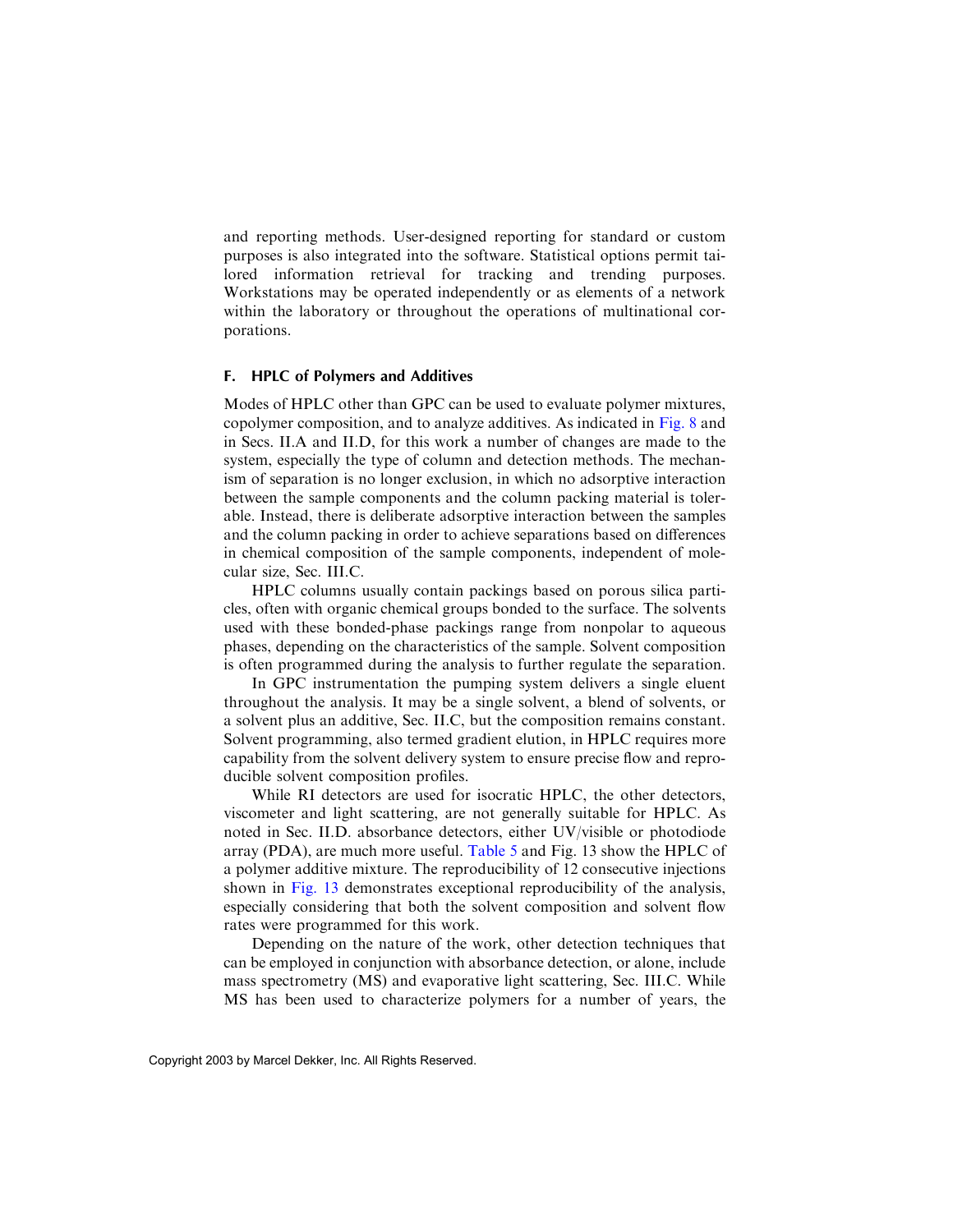## <span id="page-22-0"></span>Table 5 Chromatographic Conditions for Polymer Additive Analysis by Gradient HPLC

System: Waters Alliance System with 996 PDA detector Column: Symmetry C8,  $3.9 \times 150$  mm Column Temperature: 50 C Solvent program: 70% acetonitrile (ACN)/water to 100% ACN in 5 min Flow program: Initially 2.0 mL/min, at 6.0 min ramped to 3.0 mL/min in 0.2 min Injection volume: 10 µL of standard additive mixture Reproducibility study: 12 duplicate injections

The separation was performed using a packing material with a nonpolar C8 bonded phases. The column temperature was set above ambient to ensure reproducible conditions. Analytical HPLC injection volumes are typically an order of magnitude smaller than GPC injection volumes.

utilization of MS as an HPLC detector is a more recent development. An example of this use is shown in [Table 6](#page-23-0) and [Figs. 14](#page-24-0) and [15.](#page-25-0) The data system is able to extract ion and adsorbance spectra from the total chromatogram, Fig. 14. Closer examination of electron ionization spectrum in Fig. 15 shows the correspondence of fragments with the parent molecule and likely pathways to the dominant ions, enabling definitive identification of the Irganox 1076 (Ciba Specialty Chemicals, Additives Division, Tarrytown, NY).



Figure 13 Polymer additive analysis by HPLC of a synthetic mixture of antioxidants and UV stabilizers (Alliance reproducibility study). An analysis of this type could be used to deformulate a competitive material.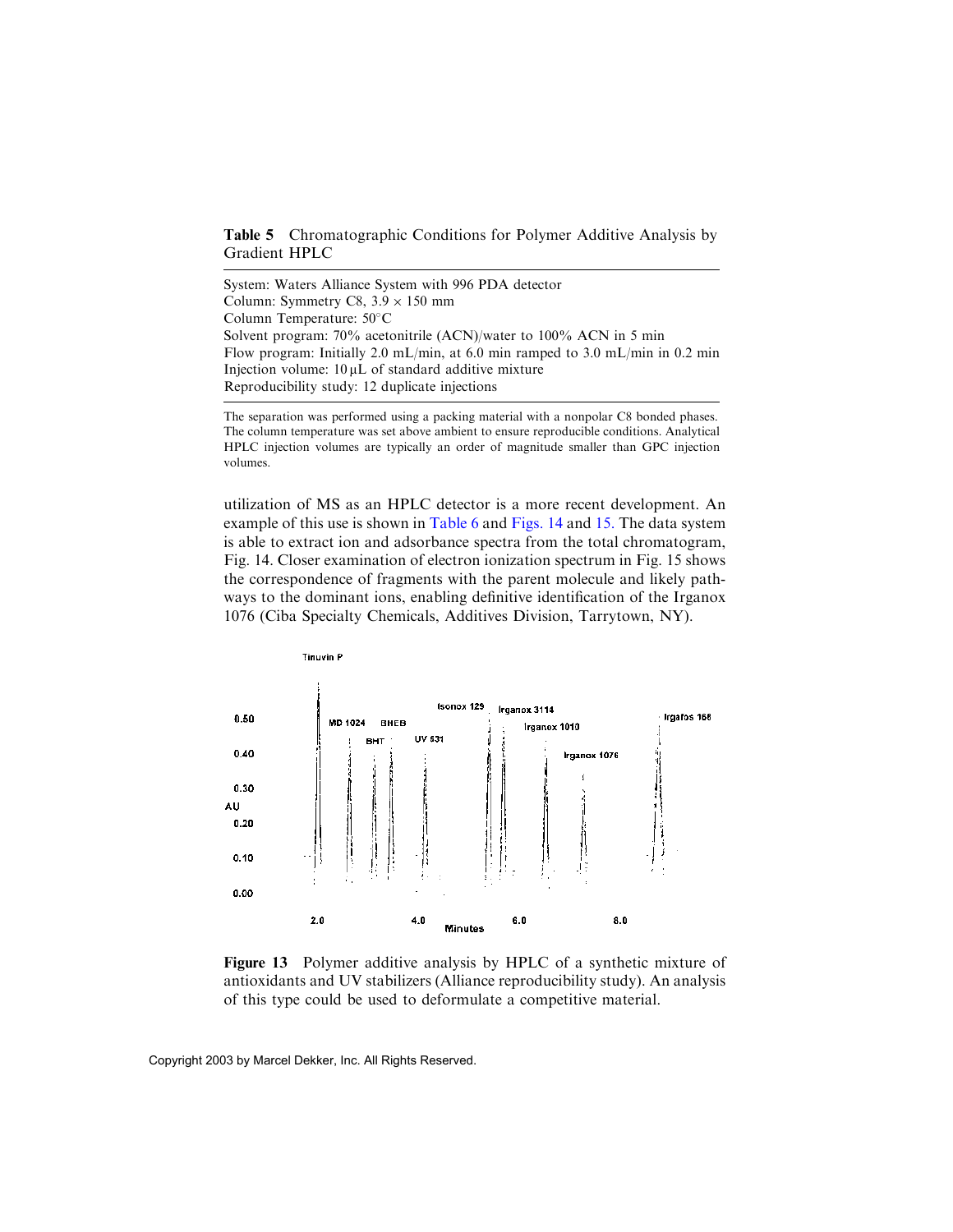# <span id="page-23-0"></span>Table 6 Chromatographic Conditions for Polymer Additive Analysis by LC/MS

| LC conditions                                                                           |  |
|-----------------------------------------------------------------------------------------|--|
| Gradient conditions:                                                                    |  |
| Solvent A: water                                                                        |  |
| Solvent B: acetonitrile                                                                 |  |
| Gradient: $80\%$ to $100\%$ B in 5 min, holds for 10 min                                |  |
| Column: Waters Symmetry C8 $(3.0 \text{ mm} \times 150.0 \text{ mm})$ at $50^{\circ}$ C |  |
| Flow rate: $0.6$ mL/min                                                                 |  |
| The LC/MS system used is a Waters Integrity system consisting of:                       |  |
| ThermaBeam mass detector                                                                |  |
| Waters 996 photodiode array detector                                                    |  |
| Waters 2690 separations module                                                          |  |
| Millennium 2010 data system                                                             |  |
|                                                                                         |  |

The gradient program in this work is less complex than that listed in [Table 5.](#page-22-0) Use of MS and photodiode array detection provides extensive information about the sample.

For the multifunctional plastics analysis laboratory, the most versatile, basic chromatography instrument would be an HPLC system containing a PDA detector plus an RI detector and a supply of HPLC and GPC columns. This would enable the system to be configured for GPC analyses and yet still provide enough solvent-delivery flexibility to perform the more complex operations that are associated with additive analyses. All of the detection enhancements, viscometry and light scattering for GPC as well as mass spectrometry for HPLC, could also be accommodated as dictated by budget and analytical requirements. The only limitation would be the analysis of polyolefins and other polymers that are not soluble at room temperature. Here a dedicated, integrated GPC system is required, as noted in Secs. II.A and III.D.

# III. CHROMATOGRAPHY RESULTS

# A. Design Influences on Performance

The primary purpose of GPC is to accurately and reproducibly characterize polymeric materials, typically a complex mixture and distribution of closely related components. Therefore it is essential that the GPC system is able to reliably delineate differences that, although very slight, may be quite significant. For this to occur, the pumping system must deliver the solvent accurately, precisely, and uniformly. Flow fluctuations during an analysis or from one analysis to the next will seriously impair the quality of the results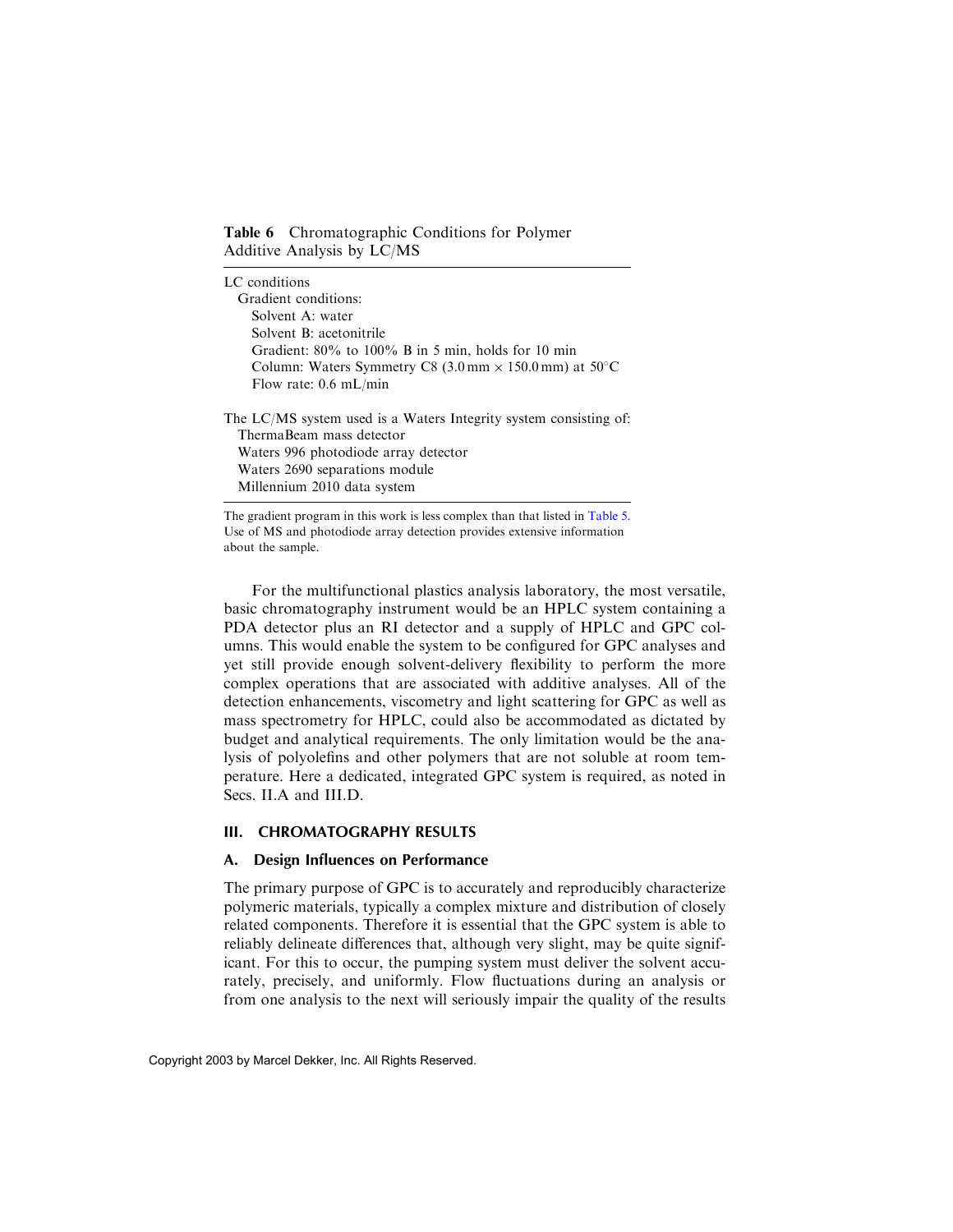<span id="page-24-0"></span>

Figure 14 Additive analysis results. The chromatogram is an overlay of the MS and PDA responses. Each response curve contains extraordinary amounts of information. The mass spectrum, upper left, and a spectral measure of peak purity, upper right, have been extracted from the chromatogram. — TMD: total ion chromatogram from 100 to 700 amu. ... PDA: extracted chromatogram at 230 nm.

and dependability of the information. In the extreme, these fluctuations may mask any true differences between samples.

The critical dependence on the flow characteristics arises from the calibration procedure that is the basis for quantitating the GPC chromatograms, Sec. II.B. Recall that calibration involves chromatographing a series of narrow-dispersity standards of known molecular-weight and plotting their log molecular-weight versus elution time. Although the time scale is used, GPC is actually a volumetric effect. The assumption is made that the flow rate remains constant throughout the analysis and from analysis to analysis, enabling time and volume to be used interchangeably. Any variation in the volume of solvent being delivered will cause the particular molecular-weight fraction to elute at a different time and shift the calibration curve. The error is magnified because of the log scale used for the molecularweight, [Fig. 6.](#page-6-0)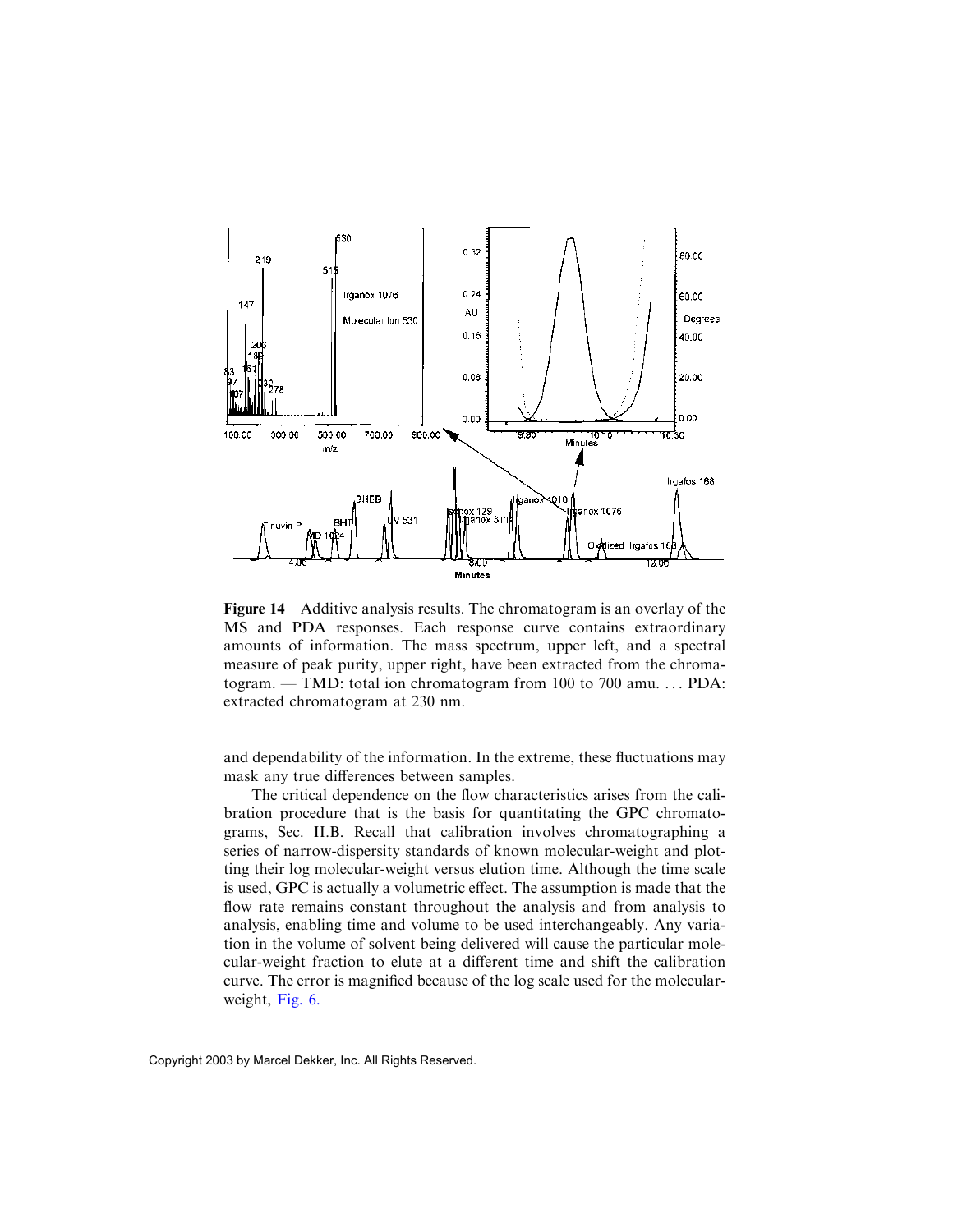<span id="page-25-0"></span>

Figure 15 The classical electron impact mass spectra produced enable definitive compound identification, Irganox 1076 in this example. Electron impact mass spectra are interpretable as well as library-searchable.

The impact of flow fluctuation on the accuracy of molecular-weight calculations can be shown by analyzing a known sample at a slightly different flow rate than the flow rate used to develop the calibration curve. Dow 1683 is a well-characterized polystyrene introduced a number of years ago by the research department at Dow Chemical Company (Midland, MI, USA). Many investigators have used it as a reference material during studies of various polymer characterization techniques. The accepted molecularweight values for this material are  $Mn = 100,000$  and  $Mw = 250,000$ .

A sample of Dow 1683 was analyzed at 1.0 mL/min, the same flow rate that was used to construct the calibration curve. Then it was analyzed again at 0.95 mL/min and quantitated with the 1.0-mL/min calibration curve [\(Table 7\).](#page-26-0)

The use of the log molecular-weight scale versus time (volume) for calibration results in about a 10-fold magnification of any flow error. This general relationship is shown in [Fig. 16.](#page-26-0) Hence the emphasis on using the most precise solvent delivery system possible. It is still good practice to periodically bracket samples with narrow-distribution calibration standards and compare them to the calibration curve to monitor the condition of the system and columns.

A manufacturer of medical devices found that product made from a new batch of resin differed from that fabricated from the resin he had been using. The resin supplier claimed the batches were identical. Comparison of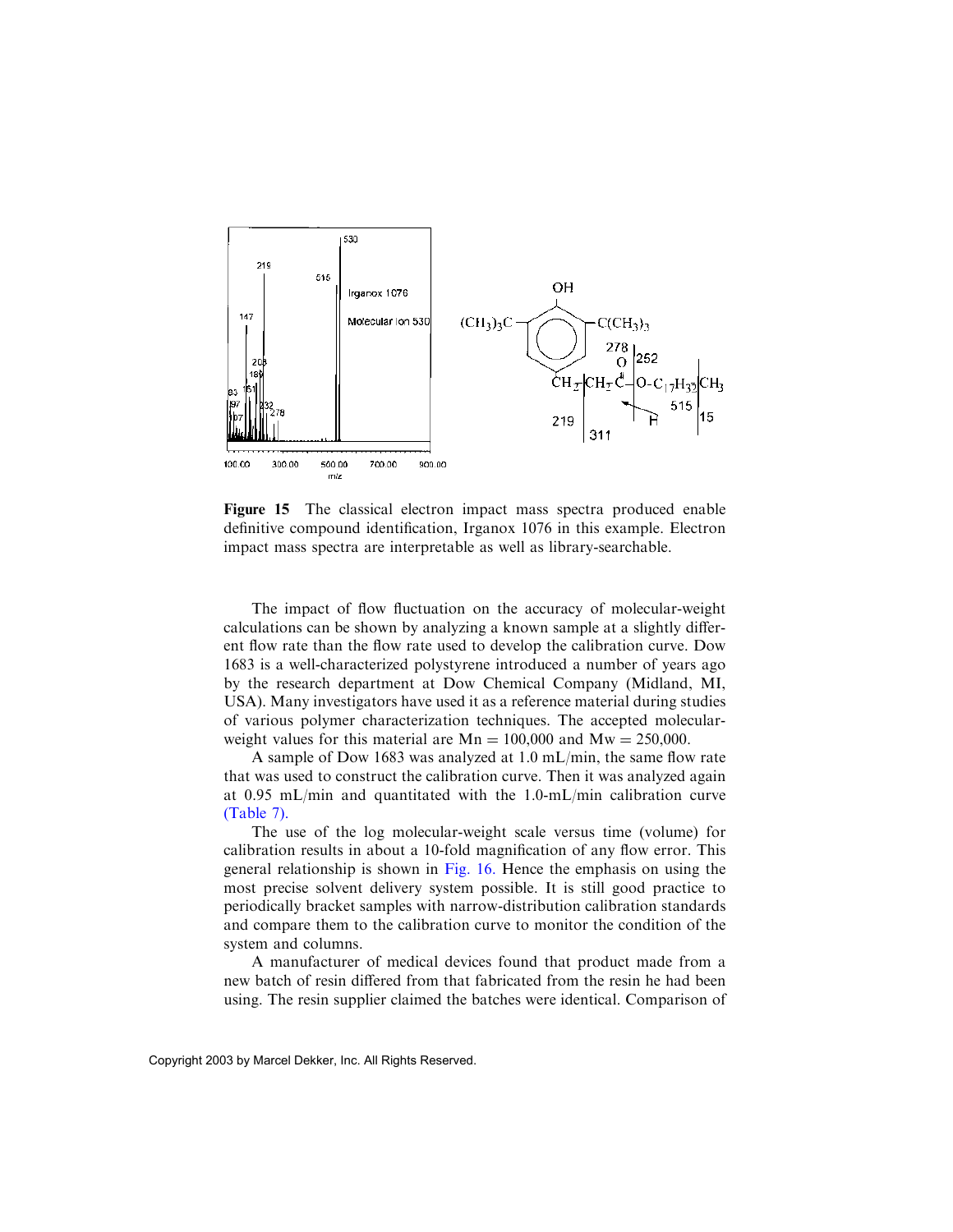|                 | Accepted values | Values at<br>$1 \text{ mL/min}$ | Values at<br>$0.95$ mL/min |
|-----------------|-----------------|---------------------------------|----------------------------|
| Number avg., Mn | 100,000         | 98.457                          | 43,264                     |
| Weight avg., Mw | 250,000         | 246,501                         | 108,143                    |

<span id="page-26-0"></span>Table 7 Analysis of a Sample of Dow 1683 (at the same flow rate used to construct the calibration curve)

the two batches with an Alliance GPC system revealed slight but reproducible differences, [Fig. 17.](#page-27-0) To ensure that these subtle changes were not due to fluctuations in system operation, each sample was analyzed five times. All 10 molecular-weight distributions are included in the display. The tables show the extraordinary reproducibility of the analyses. The ability to compare the entire distributions by overlaying the composite chromatograms enabled the manufacturer to identify the likely causes of changes in processability and product performance.

In addition to flow precision, flow smoothness is also essential. Flow smoothness results in a very stable, low-noise baseline signal from the RI detector. Detector sensitivity is governed by the ratio of the signal that is produced to the baseline noise. With lower noise it is possible to reduce the scale of operation and still obtain a good signal for quantitation. Reducing



Figure 16 Effect of pump flow rate precision. Each 1% error in GPC flow rate results in a 10% error in molecular-weight value.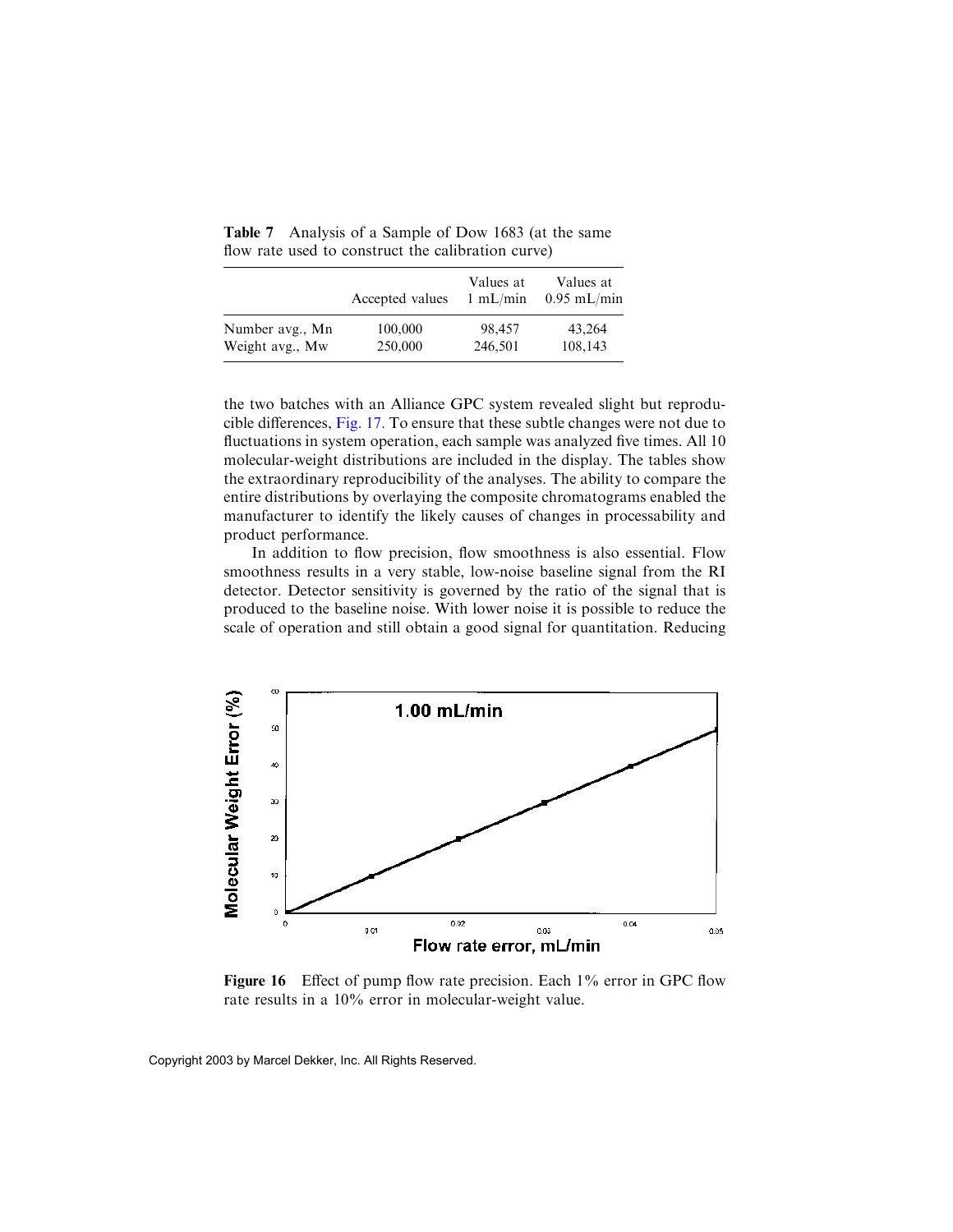<span id="page-27-0"></span>

Figure 17 Alliance narrow-bore GPC (medical, pastic-grade polyether amide). Very subtle differences in the molecular-weight distributions are determined reliably with modern, high-performance instrumentation. Each chromatogram is actually an overlay of five consecutive analyses.

the scale of operation involves using 4.6-mm-ID instead of 7.8-mm-ID columns. Flow rates and injection volumes are reduced proportionately, lowering solvent consumption by about two-thirds. The polyether amide medical-grade resin, Fig. 17, is soluble only at room temperature in a very expensive solvent, 1,1,1,3,3,3-hexafluoro-2-propanol (HFIP). Being able to operate with only one-third the amount of HFIP that would have been necessary with a conventional GPC system was a very significant economic benefit to this laboratory.

An interlaboratory comparison of GPC results provides another demonstration of the exceptional reproducibility provided by the modern high-performance instrumentation. Three polycarbonate resins were independently analyzed by two laboratories, one in the United States and the other in Europe. The conditions each used were similar but not identical [\(Table 8\)](#page-28-0). This work was also done with 4.6-mm-ID narrow-bore columns and absorbance detection, Sec. II.D, photodiode array in the United States and tunable UV (TUV) in Europe. The most significant difference in the setup between the two labs was the column sets that were used. Polystyrene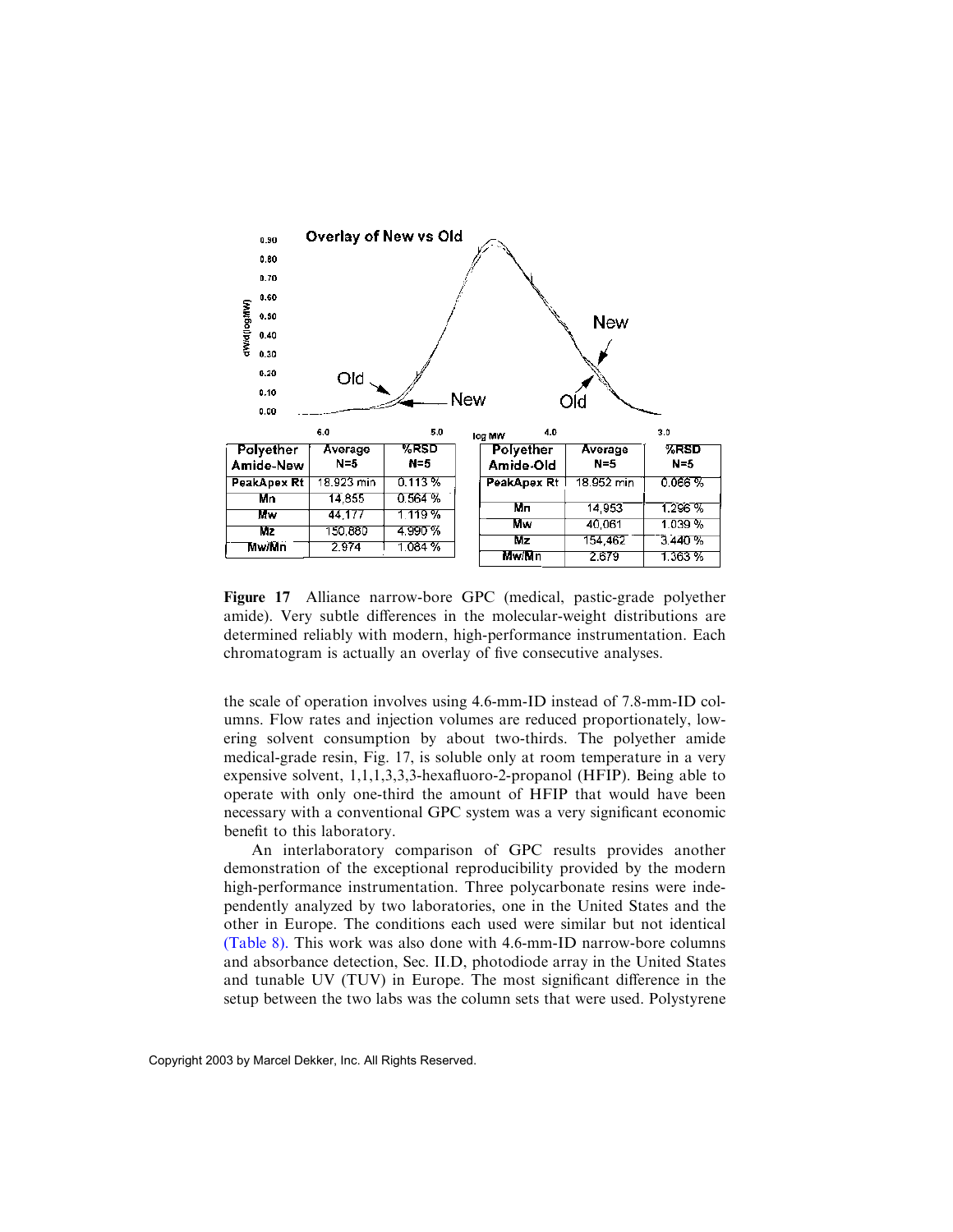|                             | US Lab               | Europe Lab           |
|-----------------------------|----------------------|----------------------|
| Calibration                 | PS Stds. in $Me2Cl2$ | PS Stds. in $Me2Cl2$ |
| Columns $4.6 \times 300$ mm | HR 2, 3, & 4         | HR 3 & 4             |
| Injection                   | $25 \mu L$           | $25 \mu L$           |
| Concentration               | 0.15%                | $0.10\%$             |
| Flow rate                   | $350 \mu L/min$      | $350 \mu L/min$      |
| Detection                   | PDA @ 239 nm         | TUV @ 254 nm         |

<span id="page-28-0"></span>Table 8 Conditions for Analyzing Three Polycarbonate Samples in Two Laboratories

The conditions were chosen independently. Methylene chloride was the solvent used in both locations.

standards were used for calibration, so the results in Fig. 18 and [Table 9](#page-29-0) are relative molecular-weights, Sec. II.B.

Each laboratory performed all analyses in triplicate, with precision of molecular-weights less than 1% for virtually every value. The exceptional agreement between labs proves that using a highly reproducible system for calibration and analysis will ensure consistent results within and between labs, even if the operating conditions between labs are not identical.



Figure 18 Alliance GPC interlaboratory results (polycarbonates). Reproducibility within labs and accuracy of results, as measured by the agreement between labs, was exceptional, despite slightly different operating conditions.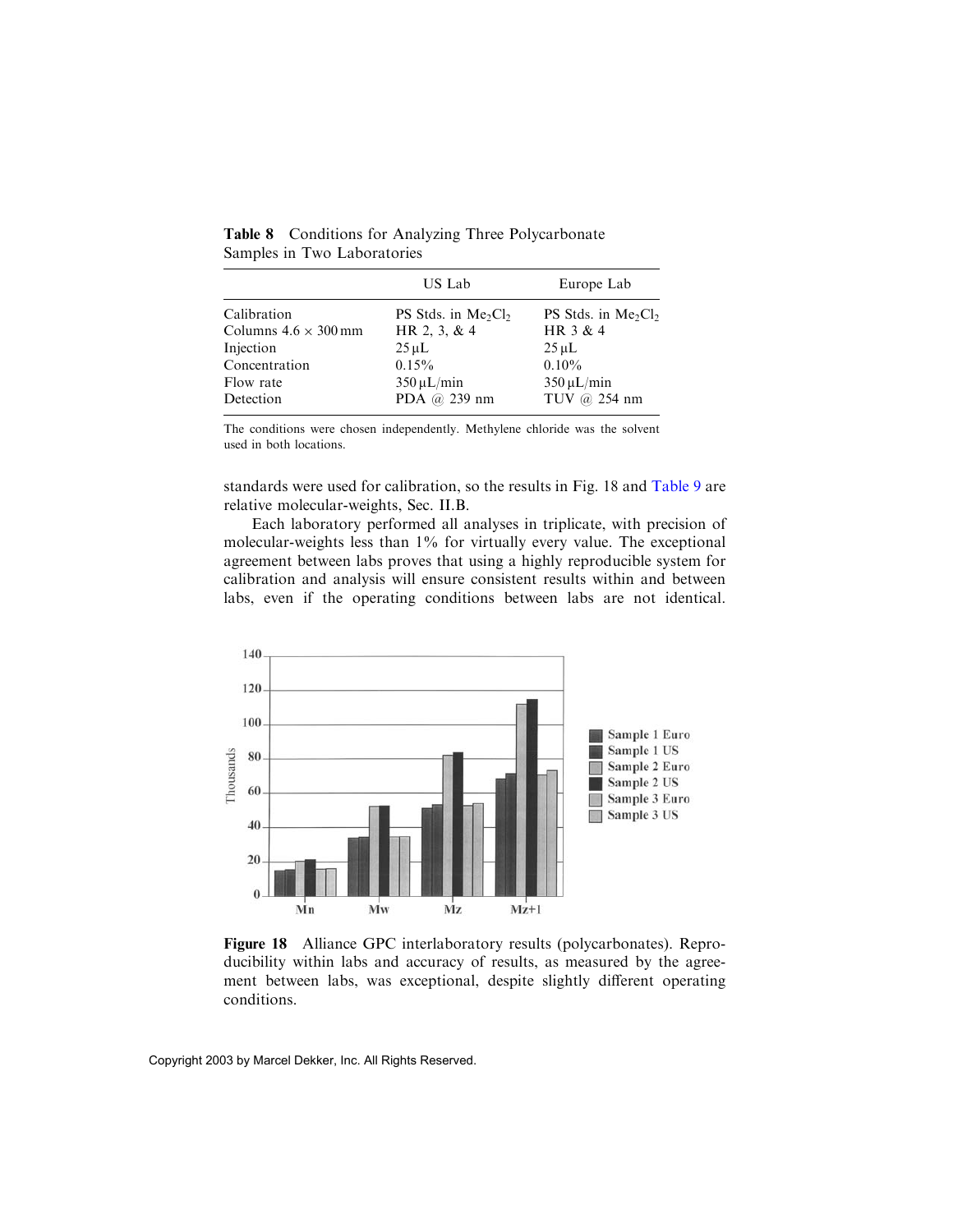|               | Mn     | Mw     | Mz     | $Mz + 1$ |
|---------------|--------|--------|--------|----------|
| Sample 1 Euro | 15,144 | 33,607 | 51,142 | 68,104   |
| Sample 1 US   | 15,628 | 34.145 | 52.980 | 71,360   |
| Sample 2 Euro | 20,482 | 52,033 | 81,931 | 111,986  |
| Sample 2 US   | 21,257 | 52,330 | 83,426 | 114,851  |
| Sample 3 Euro | 15,878 | 34,300 | 52,536 | 70,647   |
| Sample 3 US   | 16,124 | 34.398 | 53,782 | 73,078   |

<span id="page-29-0"></span>Table 9 Alliance GPC Interlab Results (Polycarbonates)

Nevertheless, for best results the operating conditions and column sets should be as similar as possible, and each system must be calibrated under the exact conditions at which it will be used to analyze samples. It should also be noted that all of the results reported by the European lab were very slightly lower than those from the United States. Slight differences in factors such as procedure, data reduction parameters, or the difference in detector absorbance wavelengths might have caused this consistent bias, rather than random variability.

## B. Structural Determination

Depending on monomer chemistry and polymerization conditions, polymer chains may be linear, resembling a long, randomly coiled strand of repeating units, or they may be branched, with side chains extending off the main, linear backbone. For some polymers, branching has as much influence on processability and properties as molecular-weight averages, if not more. GPC with multiple detectors, Secs. II.B and II.D, can be used to determine whether a polymer is linear or branched, and if branched, the degree of branching.

When an on-line viscometer is used together with the refractive index detector to generate the intrinsic viscosity  $[n]$  in order to build the universal calibration curve, Sec. II.B, the intrinsic viscosity  $[\eta]$  can also be used to determine the presence and degree of branching. This is done by plotting the  $\log$  of  $[\eta]$  versus log molecular-weight for each slice of the distribution. This plot is called the viscosity law plot, or the Mark-Houwink plot. It is described by the equation

 $[n]$  =  $KM^{\alpha}$ 

in which K is the intercept and  $\alpha$  is the slope, also known as the Mark-Houwink constant [9]. If the polymer is linear, the viscosity will increase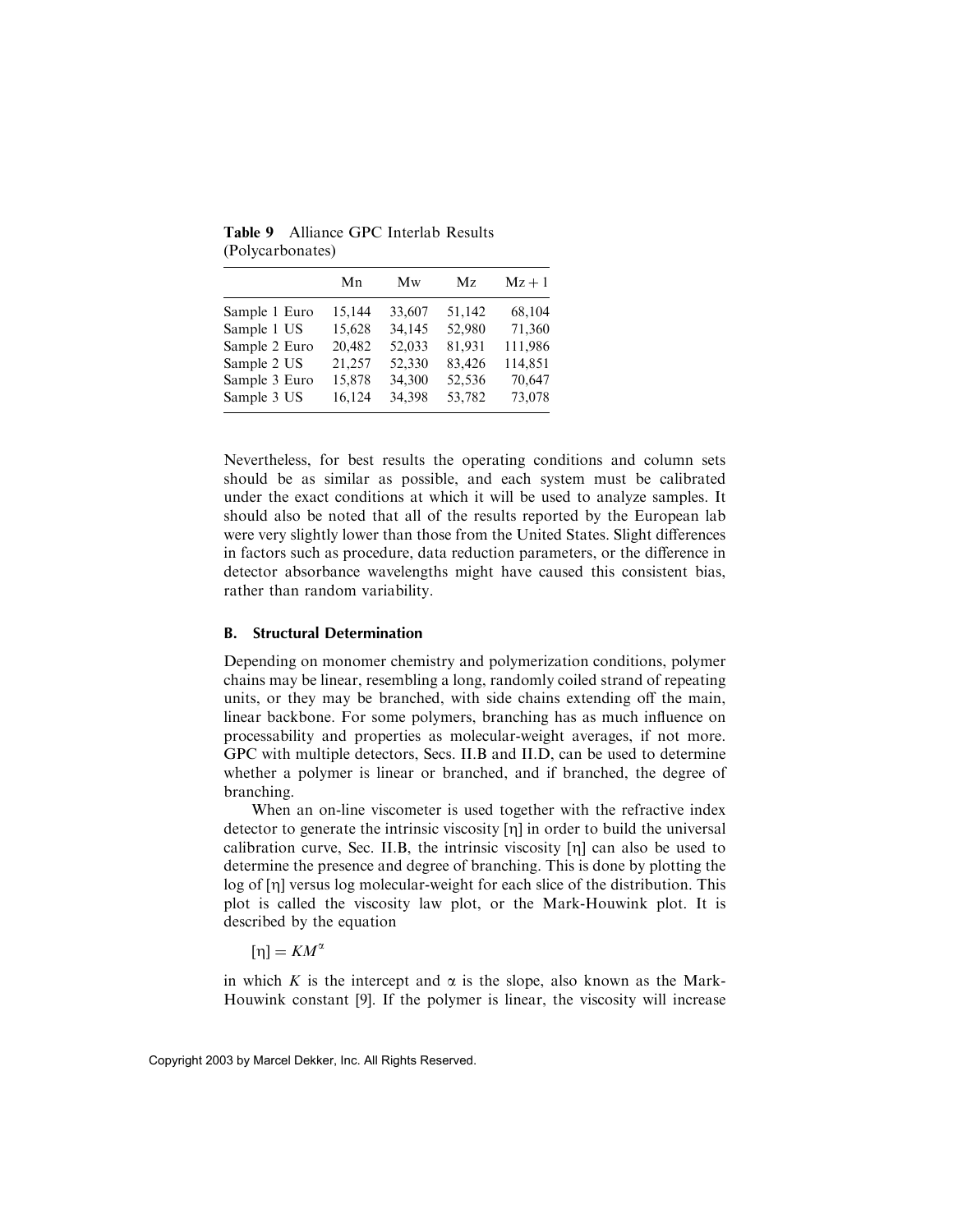<span id="page-30-0"></span>linearly with molecular-weight and the slope will remain constant. However, if there is any long-chain branching,  $[n]$  will not increase linearly with molecular-weight and may even approach a constant value. Corresponding  $\alpha$ values will decrease in the branched region of the distribution.

The slope of the Mark-Houwink curve for a branched polymer will still be linear at low molecular-weights when there is no long-chain branching. This linear region can be extrapolated into the high-molecular-weight region to enable determination of the branching index,  $g'$ , which is defined by the ratio of intrinsic viscosities at a specific slice or molecular-weight point:

$$
g' = \frac{[\eta]_{\text{branched}}}{[\eta]_{\text{linear}}}
$$

The divergence of the viscosity law plot from linear and subsequent decline in  $g'$  for a lightly branched polyethylene is shown in Fig. 19. The work was done with an integrated GPC system that can maintain all zones at the temperature needed to keep the sample in solution. In this presentation the molecular-weight scale is high to low. This is a user preference that is chosen in the software. In addition to the degree of branching indicated by



Figure 19 Molecular-weight distribution and branching information for a low-density polyethylene heavy-wall trash bag. The decrease in branching index,  $g'$ , indicates that the higher-molecular-weight fractions have significant long-chain branching.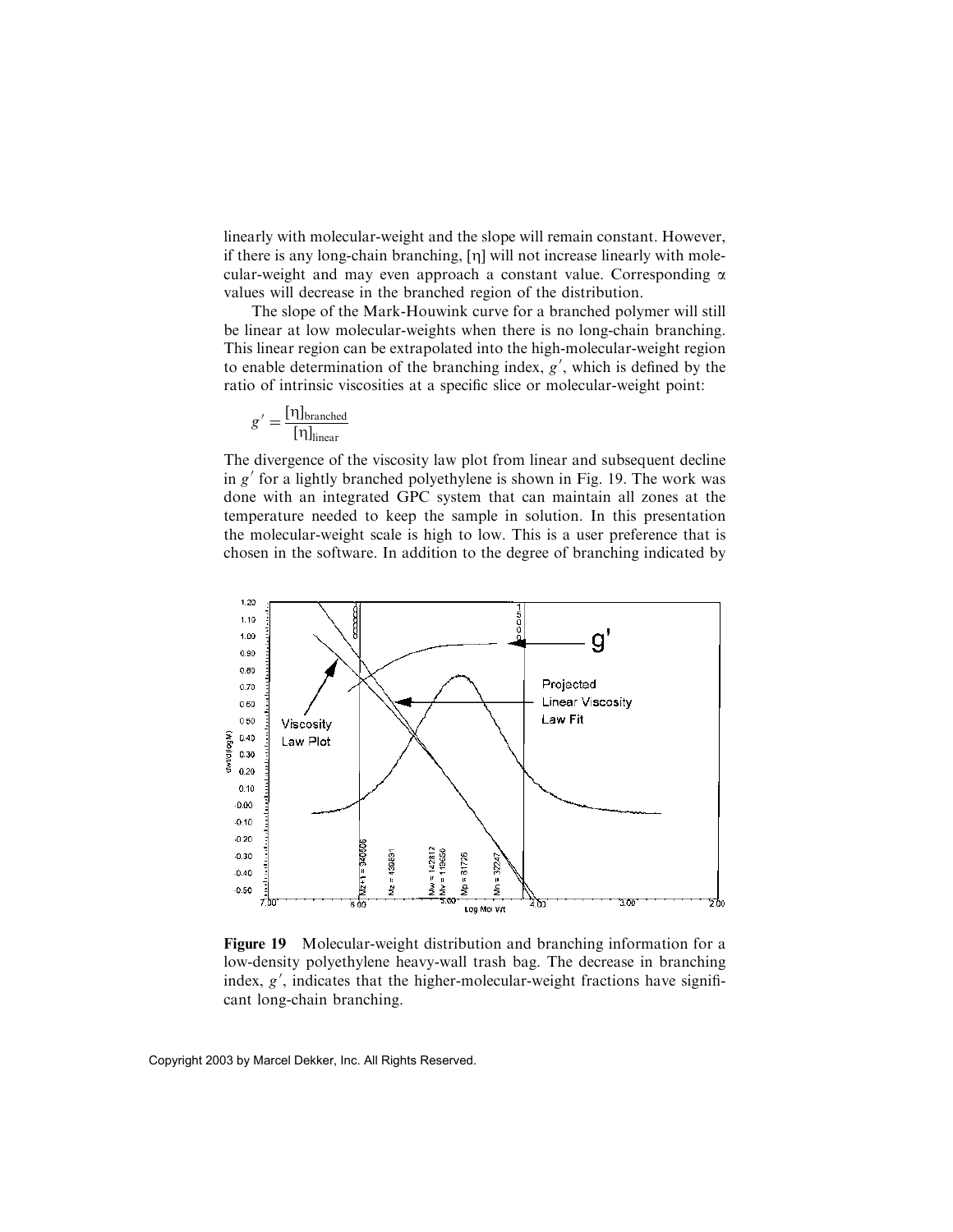$g'$ , the software is also capable of calculating how often branches occur along the backbone. This is known as branching frequency,  $\lambda$ , and is determined using the Zimm-Stockmayer equation [10].

Light scattering and viscometry detectors are molecular-weight-dependent detectors. As such, they respond more strongly to higher-molecularweight fractions than RI detectors. Conversely, the RI detectors are more sensitive to low-molecular-weight regions of the distribution. Light scattering is especially useful for determining the conformation of polymers in solution, the radius of gyration, and whether there is agglomeration or aggregation of polymer chains. Branching information is also provided by light-scattering detectors.

### C. Compositional Determination

Analysis of polymer blends and alloys often requires the ability to separate two or more types of polymers or copolymers with varying monomer ratios. Size separation is less useful than other HPLC modes in which the separation is based on differences in chemical composition, Sec. II.F.

Polymer separations by HPLC are usually optimized by changing the solvent composition during the analysis. This is termed solvent programming or gradient elution. Since the refractive index of the solvent changes significantly during the gradient, differential RI detection cannot be used. Absorbance detectors are very popular for this work, providing the polymers being analyzed contain UV absorbing (chromophoric) groups. The evaporative light-scattering detector (ELSD) is a general-purpose detector that is compatible with gradient HPLC of polymers.

In an evaporative light-scattering detector the eluent leaving the column is mixed with a gas and forced through a nozzle to form a mist of uniform droplets that passes into a heated chamber. As the droplets are carried through this heated chamber or ''drift tube'' by the gas stream, the solvent evaporates, leaving a fine dispersion or cloud of sample particles. The particles travel through a laser light beam, scattering the light. The scattered light is detected in response to the presence of the sample.

One scheme for separating polymer mixtures by HPLC is based on a selective precipitation–redissolution model [11]. It has been used with the evaporative light-scattering detector to monitor the separation of a threepolymer mixture [\(Fig. 20\)](#page-32-0). Solvent programming was used. The author suggests that this technique can be used to determine chemical composition of copolymers, but no examples are shown.

A subsequent study by another investigator used gradient elution to control the separation of a series of polymethyl methacrylate/butyl acrylate copolymers with varying monomer ratios. Elution times increased linearly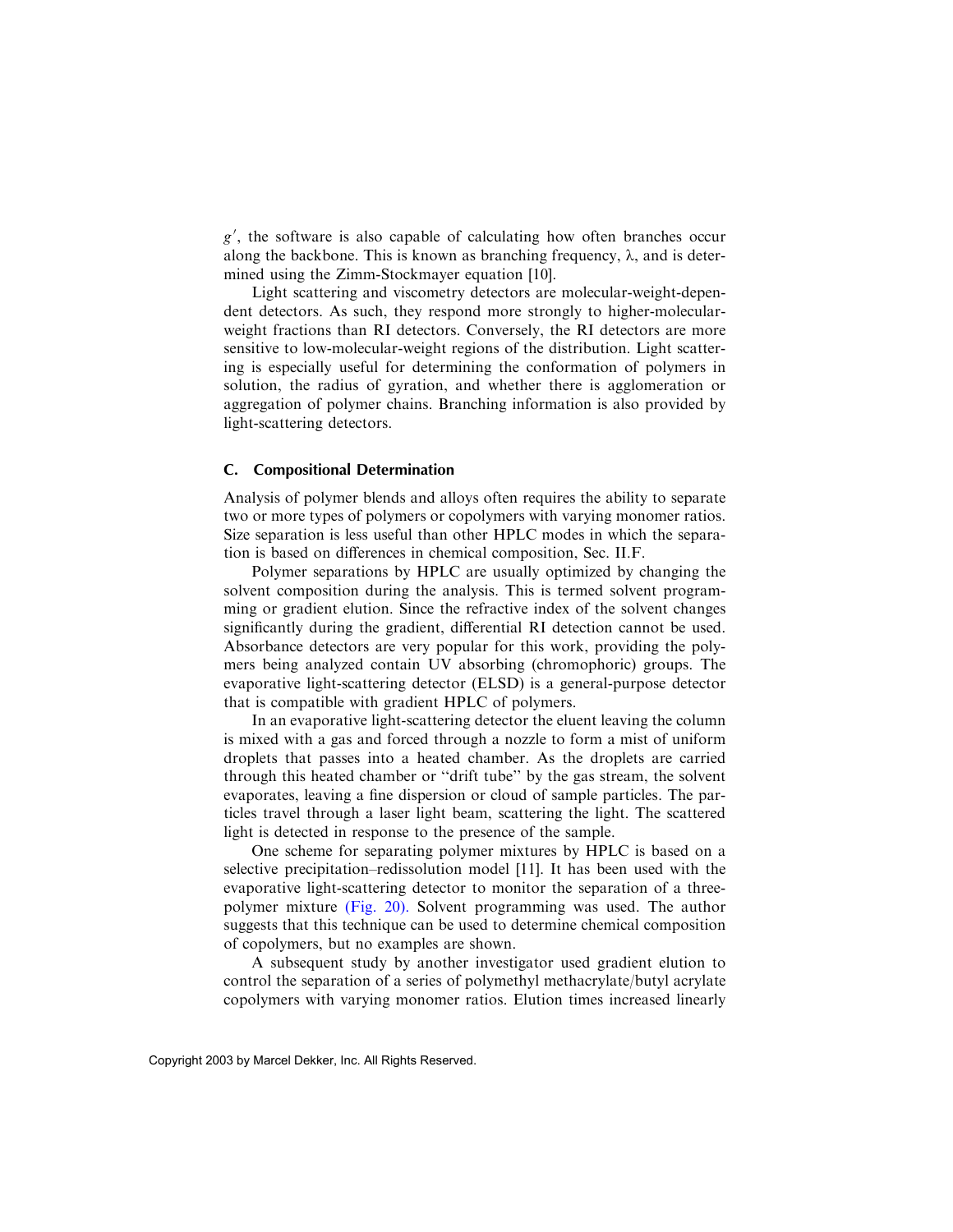<span id="page-32-0"></span>

Figure 20 Chromatogram of poly(methyl methacrylate) 3, poly(styrene) 2 and poly(butadiene) 1. Chromatographic conditions: 30-min. linear gradient, 100% methanol to 100% tetrahydrofuran at 1 mL/min. NovaPak Cyano-Propyl  $3.9 \times 75$  mm, 4-µm column at  $30^{\circ}$ C, evaporative lightscattering detector.

with butyl acrylate content. Monomer ratios were determined with an HPLC/mass spectrometer employing an electron ionization interface [12]. MS of polymers has been practiced for many years, but using the technique on-line to combine it with the separating power of HPLC makes it possible to examine the composition of more complex samples.

The monomer mass spectra were similar to those produced by pyrolysis GC/MS [\(Fig. 21\)](#page-33-0). The MS detector was calibrated for the amount of butyl acrylate present and was used to determine the amount of this monomer present in unknown polymers. Linear relationships were observed between ion intensity/concentration and ions characteristic of both methyl methacrylate ( $m/z = 100$ ) and butyl acrylate ( $m/z = 127$ ). The peak compositions in Fig. 21 range from methyl methacryate homopolymer, A, to butyl acrylate homopolymer, F, in 20% butyl acrylate increments.

# D. Analysis of High-Temperature Soluble Polymers

More polyolefins are produced and used worldwide than any other polymer group. All polyolefins, whether linear or branched, amorphous or crystalline, homopolymer or copolymer, are soluble only at elevated temperatures [\(Figs. 1](#page-2-0) and [19\)](#page-30-0). This imposes extra demands on instruments that are used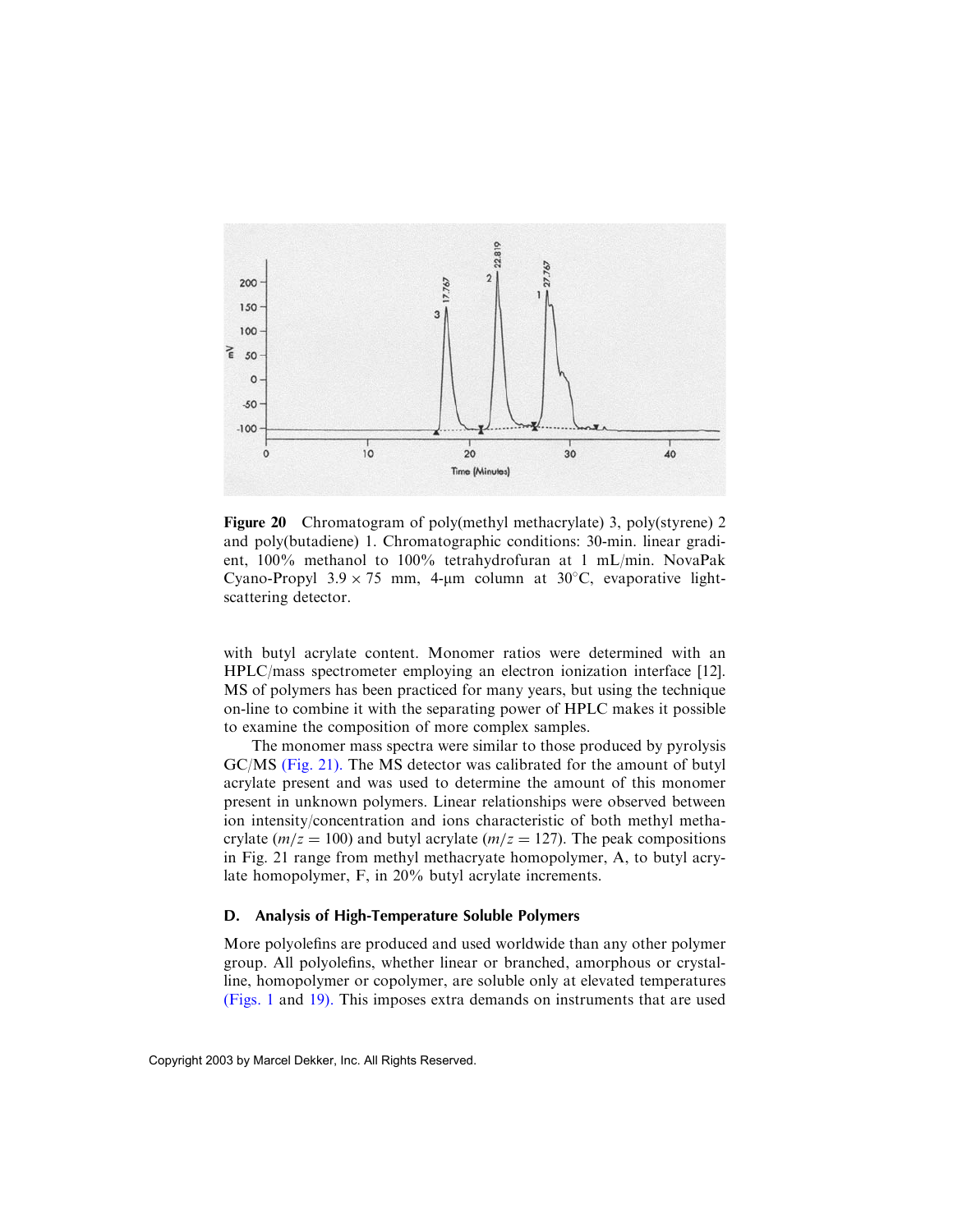<span id="page-33-0"></span>

Figure 21 HPLC/MS spectrum index plot of pMMA/BA copolymers. Mass spectra extracted from the total ion chromatogram show the progression from polymethyl methacrylate homopolymer (A) to polybutyl methacrylate homopolymer (F) in 20% butyl acrylate increments.

to determine polyolefin molecular-weight values by GPC. The most common conditions for this work are to dissolve the sample in either TCB or ODCB and operate the instrument with injector, column, and detectors at 135–145 C (Appendixes A and C).

The most dependable approach to controlling temperature throughout the analytical instrument is to integrate all components into a self-contained system such as the Waters Alliance GPC 2000 [\(Fig. 11\).](#page-13-0) In this way, the modules and connecting tubing can be maintained at the desired temperatures without concern for cold spots that might cause the sample to precipitate and possibly plug the system. Considering that some of the organic solvents used for high-temperature GPC are hazardous, safety features such as flow and pressure monitors, leak sensors, and spill containment can be readily incorporated into an integrated system with greater reliability than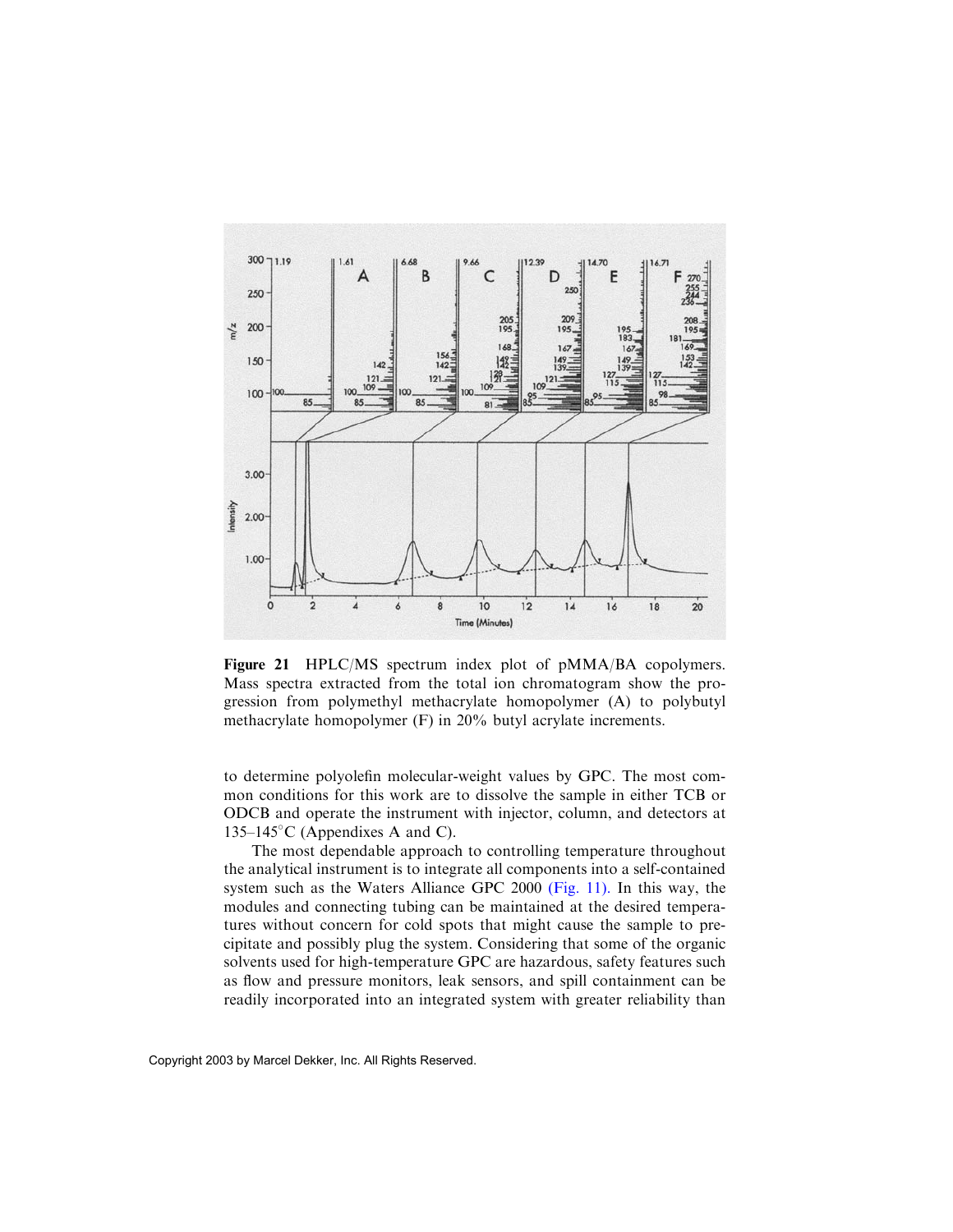in an open, modular configuration. A unique user interface based on an onboard computer produces real-time displays of detector signals and system operating conditions as well as facilitating setup, documentation, reporting, and archiving of results.

These same considerations apply to other important polymer groups that must be dissolved at elevated temperature. They include polyacetals, polyvinylidene fluoride, polyetherketone (PEK), polyetheretherketone (PEEK), polyether sulfone, polyimide, and imide copolymers. Traditionally polyamides and polyesters also were analyzed at elevated temperature, but HFIP will dissolve them at room temperature [\(Fig. 17\).](#page-27-0)

## IV. NATIONAL AND INTERNATIONAL STANDARDS FOR POLYMER LIQUID CHROMATOGRAPHY

## ASTM Methods (U.S.)

- D 1996-92: Determination of Phenolic Antioxidants and Erucamide Slip Additives in Low Density Polyethylene Using Liquid Chromatography (LC)
- D3016-78(1992): Use of Liquid Exclusion Chromatography Terms and Relationships
- D5296-92: Molecular Weight Averages and Molecular Weight Distribution of Polystyrene by High Performance Size-Exclusion Chromatography
- D5524-94: Determination of Phenolic Antioxidants in High Density Polyethylene Using Liquid Chromatography
- D5815-95: Determination of Phenolic Antioxidants and Erucamide Slip Additives in Linear Low-Density Polyethylene Using Liquid Chromatography (LC)
- D5910-96: Determination of Free Formaldehyde in Emulsion Polymers by Liquid Chromatography
- D6042-96: Determination of Phenolic Antioxidants and Erucamide Slip Additives in Polypropylene Homopolymer Formulations Using Liquid Chromatography (LC)

## DIN Method (Germany)

DIN 55672-1: Gelpermeationschromatographie (GPC)

#### ISO (International Organization for Standardization)

Draft International Standard ISO/DIS 13885: Binders for paints and varnishes-Gel permeation chromatography (GPC) with tetrahydrofuran (THF) as eluent—draft under consideration, 1997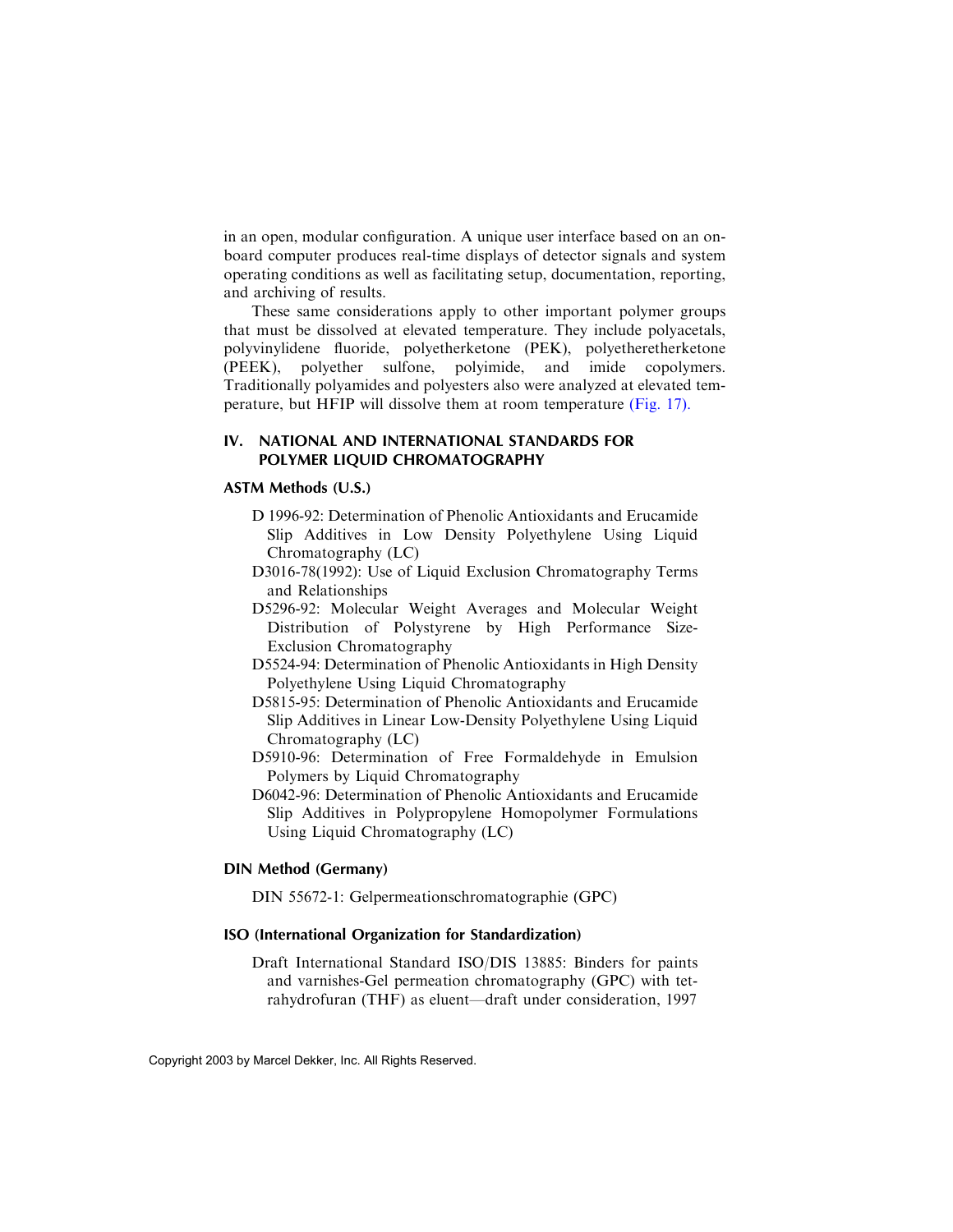Draft International Standard ISO/DIS 16014: Plastics— Determination of average molar masses and molar mass distribution of polymers using size exclusion chromatography. Part 1: General Principles. Part 2: Measurement at lower temperatures. Part 3: Measurement at higher temperatures—draft under consideration, 1999

### JIS (Japan Industrial Standards)

JIS K0124: General Rules for Analytical Methods in High Performance Liquid Chromatography

| Solvent/full name                            | Boiling<br>point $(^{\circ}C)$ | Comments                                                                  |
|----------------------------------------------|--------------------------------|---------------------------------------------------------------------------|
| THF (tetrahydrofuran)                        | 66                             | Highly flammable peroxides<br>may form                                    |
| Toluene                                      | 111                            | Highly flammable                                                          |
| DMF(N,N')<br>dimethylformamide)              | 153                            | Strong irritant/toxic (0.05 M<br>LiBr added to minimize polar<br>effects) |
| DMAC $(N, N')$<br>dimethylacetamide)         | 166                            | Same as DMF                                                               |
| HFIP (1,1,1,3,3,3-hexafluoro-2-<br>propanol) | 58                             | Very expensive, corrosive<br>vapors                                       |
| TCB (1,2,4-trichlorobenzene                  | 213                            | Toxic; 1.0 $g/4$ L of an<br>antioxidant should be added                   |
| ODCB (orthodichlorobenzene)                  | 173                            | Somewhat toxic, also needs<br>antioxidant                                 |
| $NMP$ ( <i>n</i> -methyl pyrrolidone)        | 202                            | Strong irritant/toxic $(0.05 \text{ M})$<br>LiBr added as for DMF)        |
| $CHCl3$ (chloroform)                         | 61                             | Known carcinogen                                                          |
| $CH2Cl2$ (methylene chloride)                | 40                             | Toxic, possible carcinogen                                                |
| DMSO (dimethyl sulfoxide)                    | 189                            | Nontoxic                                                                  |

#### APPENDIX A: ORGANIC SOLVENTS FOR GPC

Several other solvents and solvent blends are used occasionally, such as decalin, (for polyolefins), xylene, (for amorphous polypropylene), *m*-cresol, and trifluoroethanol (for certain nylons and polyesters), etc. These are the solvents used most often as eluents in GPC analysis.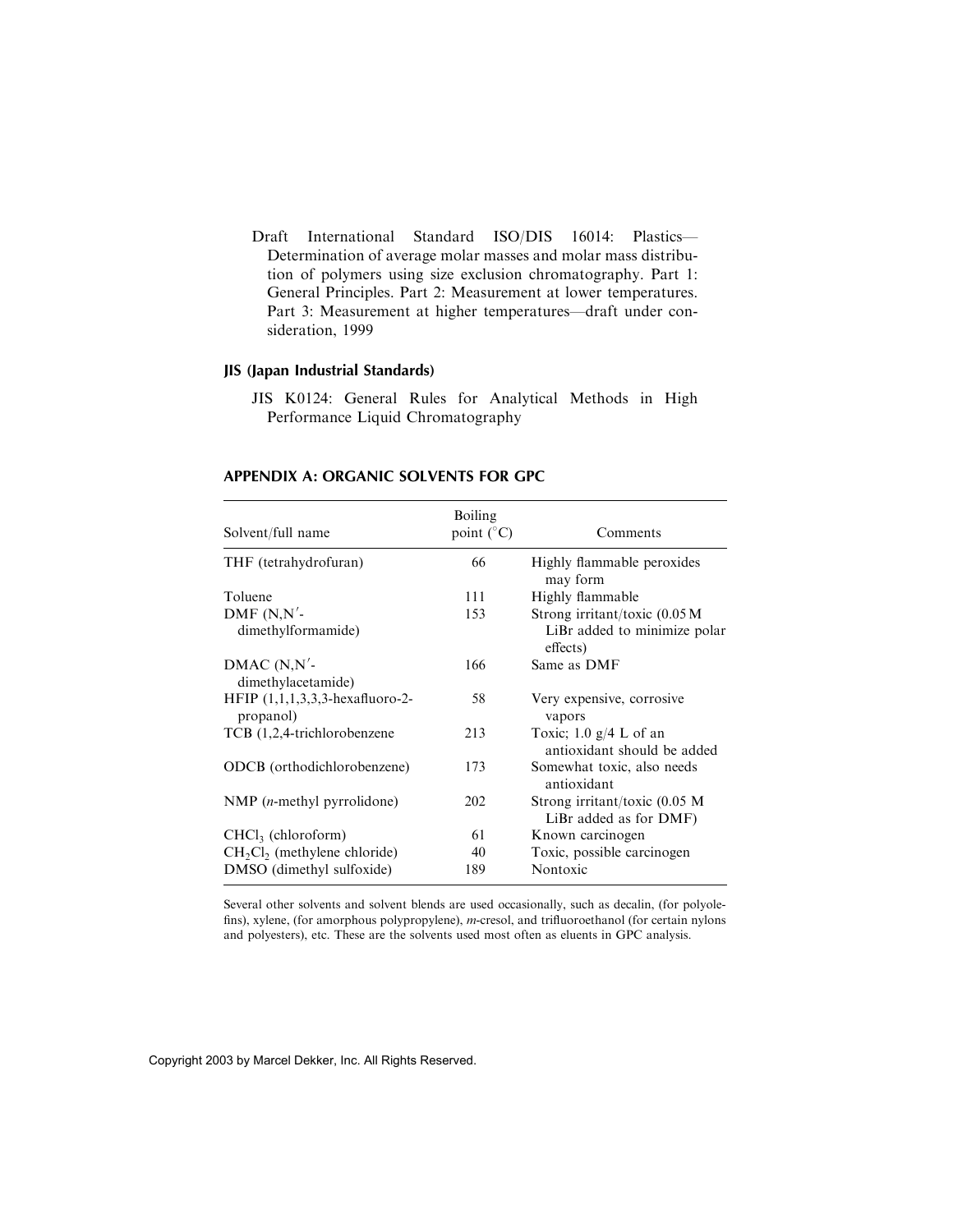# APPENDIX B: SOLVENT SELECTION FOR ROOM-TEMPERATURE ORGANIC SOLUBLE POLYMERS

|                                                            |            | Column<br>temp. |
|------------------------------------------------------------|------------|-----------------|
| Polymer                                                    | Solvent    | $({}^{\circ}C)$ |
| Acrylonitrile/methylmethacrylate                           | <b>THF</b> | 40              |
| Cellulose acetate                                          | <b>THF</b> | 40              |
| Cellulose acetate/butyrate                                 | THF        | 40              |
| Cellulose acetate/propionate                               | THF        | 40              |
| Cellulose triacetate                                       | <b>THF</b> | 40              |
| Diallyl phthalate                                          | <b>THF</b> | 40              |
| Ethyl cellulose                                            | <b>THF</b> | 40              |
| Epoxy resins                                               | <b>THF</b> | 40              |
| Phenolic resins                                            | <b>THF</b> | 40              |
| Polyglycolic acid                                          | <b>THF</b> | 40              |
| Polyester alkyd resins                                     | <b>THF</b> | 40              |
| Polymethylmethacrylate and other<br>acrylics and acrylates | THF        | 40              |
| Polypropyleneglycol                                        | <b>THF</b> | 40              |
| Polystyrene                                                | <b>THF</b> | 40              |
| Polystyrene/acrylonitrile (SAN)<br>(low ACN)               | <b>THF</b> | 40              |
| Polysulfone                                                | <b>THF</b> | 40              |
| Polyurethane (some)                                        | THF        | 40              |
| Polyvinylacetate                                           | <b>THF</b> | 40              |
| Polyvinylbutyral                                           | THF        | 40              |
| Polyvinylcloride                                           | <b>THF</b> | 40              |
| Polyvinylchloride/acetate                                  | <b>THF</b> | 40              |
| Polyvinylidenechloride                                     | <b>THF</b> | 40              |
| Polyvinylformal                                            | <b>THF</b> | 40              |
| Thermosetting polyesters                                   | <b>THF</b> | 40              |
| Rosin acids                                                | <b>THF</b> | 40              |
| Polybutadiene                                              | Toluene    | 75              |
| Polychloroprene (neoprene)                                 | Toluene    | 75              |
| Polydimethylsiloxane (silicone<br>oils and rubber)         | Toluene    | 75              |
| Polyisobutylene (butyl rubber)                             | Toluene    | 75              |
| Polyisoprene (natural rubber,<br>chlorinated rubber)       | Toluene    | 75              |
| Styrene/butadiene rubber (SBR)                             | Toluene    | 75              |
| Styrene/isoprene (SI)                                      | Toluene    | 75              |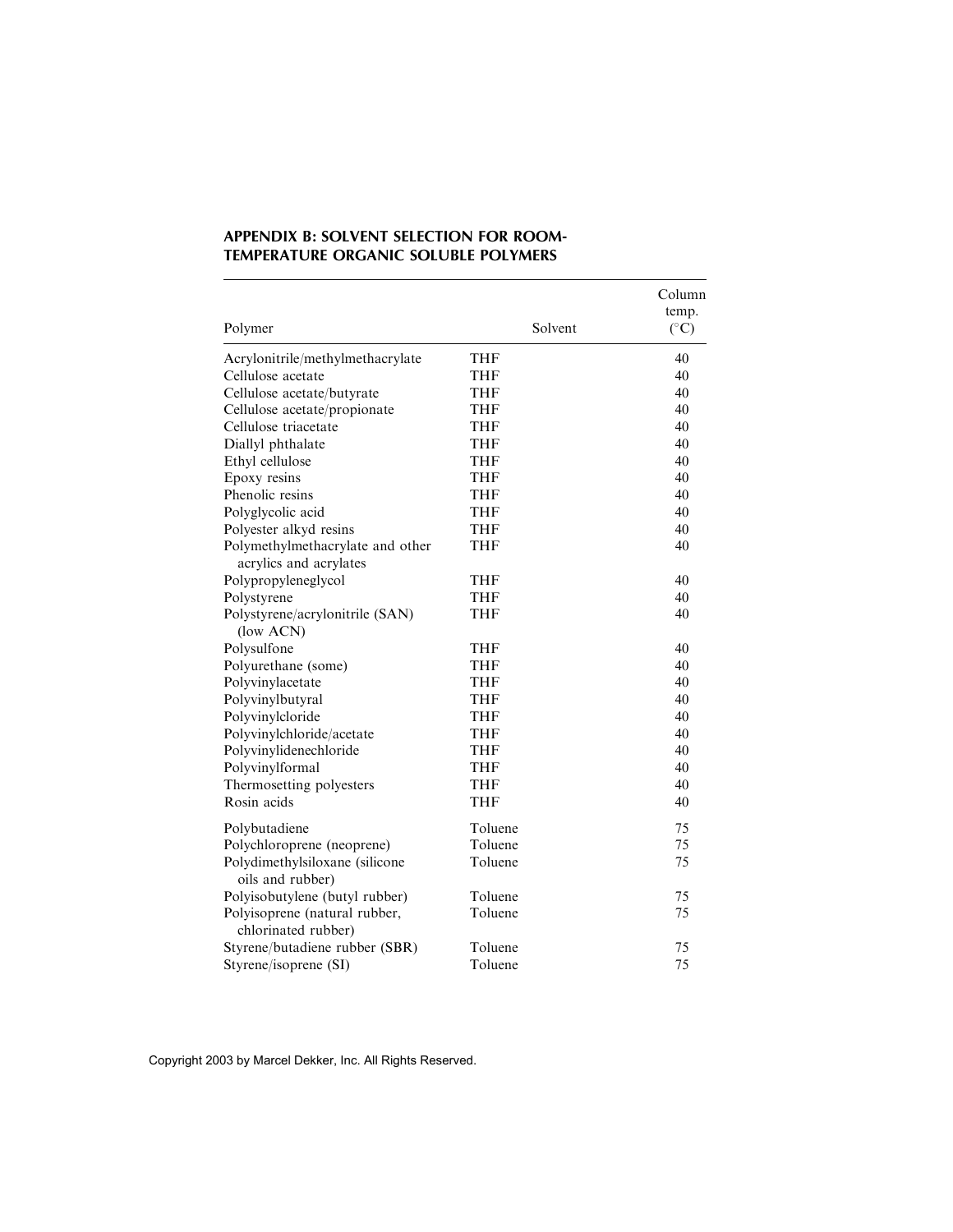|  | <b>APPENDIX B: CONTINUED</b> |
|--|------------------------------|
|--|------------------------------|

|                                                  |                                                                  | Column<br>temp. |
|--------------------------------------------------|------------------------------------------------------------------|-----------------|
| Polymer                                          | Solvent                                                          | $({}^{\circ}C)$ |
| Acrylonitrile/butadiene styrene (ABS)            | $DMFa$ with 0.05 M LiBr                                          | 85              |
| Acrylic/butadiene/acrylonitrile (ABA)            | $DMFa$ with 0.05 M LiBr                                          | 85              |
| Acrylic/butadiene/acrylonitrile<br>(ABA)         | $DMFa$ with 0.05 M LiBr                                          | 85              |
| ABS/polycarbonate                                | $DMFa$ with 0.05 M LiBr                                          | 85              |
| Carboxymethylcellulose                           | $DMFa$ with 0.05 M LiBr                                          | 85              |
| Polyacrylonitrile                                | $DMFa$ with 0.05 M LiBr                                          | 85              |
| Polybutadiene/acrylonitrile                      | $DMFa$ with 0.05 M LiBr                                          | 85              |
| Polystyrene/acrylonitrile (SAN)<br>(high ACN)    | $DMFa$ with 0.05 M LiBr                                          | 85              |
| Polyurethane (most)                              | $DMFa$ with 0.05 M LiBr                                          | 85              |
| Melamine/formaldehyde                            | HFIP with 0.05 M NATFA<br>(trifluoroacetic acid,<br>sodium salt) | 35              |
| Nylon (all nylons plus most other<br>polyamides) | HFIP with 0.05 M NATFA                                           | 35              |
| Polyethylene terephthalate (PET)                 | HFIP with 0.05 M NATFA                                           | 35              |
| Polybutylene terephthalate (PBT)                 | HFIP with 0.05 M NATFA                                           | 35              |

<sup>a</sup>In most cases, DMAC may be substituted for DMF, again with the 0.05 M LiBr.

Copyright 2003 by Marcel Dekker, Inc. All Rights Reserved.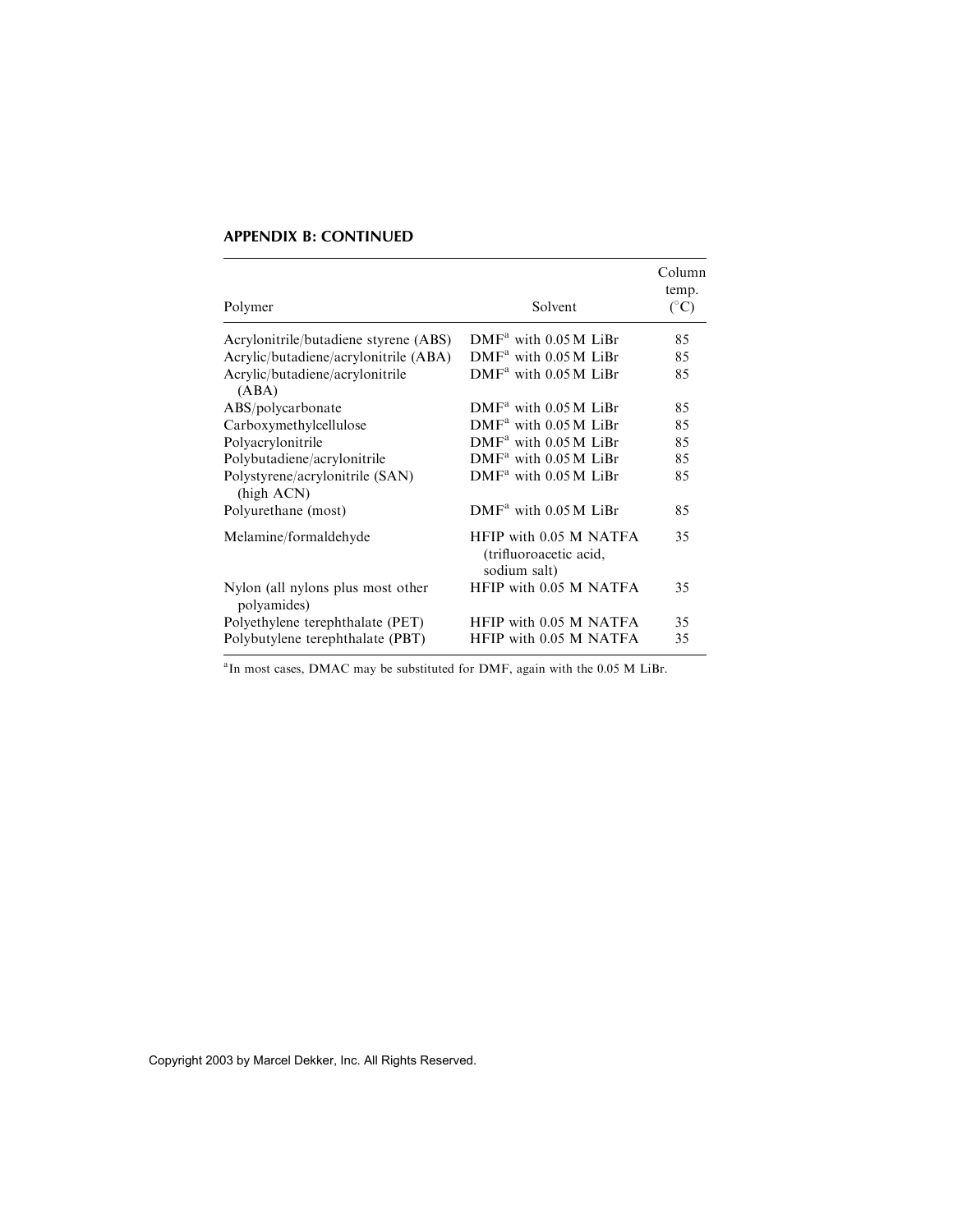# APPENDIX C: SOLVENT SELECTION FOR ELEVATED TEMPERATURE ORGANIC SOLUBLE POLYMERS

| Polymer                                    | Solvent                | Column/injector<br>temp. $(^{\circ}C)$ |
|--------------------------------------------|------------------------|----------------------------------------|
| Chlorinated polyethylene                   | TCB <sup>a</sup>       | $135 - 145$                            |
| Ethylene/propylene diene<br>monomer (EPDM) | <b>TCB</b>             | 135                                    |
| Polyethylene                               | <b>TCB</b>             | $135 - 145$                            |
| Polyethylene/ethyl acrylate                | <b>TCB</b>             | $135 - 145$                            |
| Polyethylene/vinyl acetate (EVA)           | <b>TCB</b>             | 135                                    |
| Polyethylene/methacrylic acid              | <b>TCB</b>             | $135 - 145$                            |
| Polyphenylene oxide                        | <b>TCB</b>             | 135                                    |
| Poly-4-methyl pentene                      | <b>TCB</b>             | 135                                    |
| Polypropylene                              | <b>TCB</b>             | $135 - 145$                            |
| Ultra-high-molecular-weight<br>PE (UHMWPE) | <b>TCB</b>             | 145                                    |
| Polyamide-imide                            | NMP with 0.05 M LiBr   | 100                                    |
| Polyether-imide                            | NMP with 0.05 M LiBr   | 100                                    |
| Polyether sulfone                          | $NMP$ with 0.05 M LiBr | 100                                    |
| Polyimide                                  | NMP with 0.05 M LiBr   | 100                                    |
| Polyvinylidene fluoride                    | NMP with 0.05 M LiBr   | 100                                    |
| Polyacetals                                | DMF with 0.05 M LiBr   | 145                                    |
| Polyetherketone (PEK)                      | 1:1 TCB/Phenol         | 145                                    |
| Polyetheretherketone (PEEK)                | $1:1$ TCB/Phenol       | 145                                    |
| Starch                                     | <b>DMSO</b>            | $50 - 100$                             |
| Cellulose                                  | DMF with 6 M LiCl      | 85                                     |

<sup>a</sup>In most cases, ODCB may be substituted for TCB.

Copyright 2003 by Marcel Dekker, Inc. All Rights Reserved.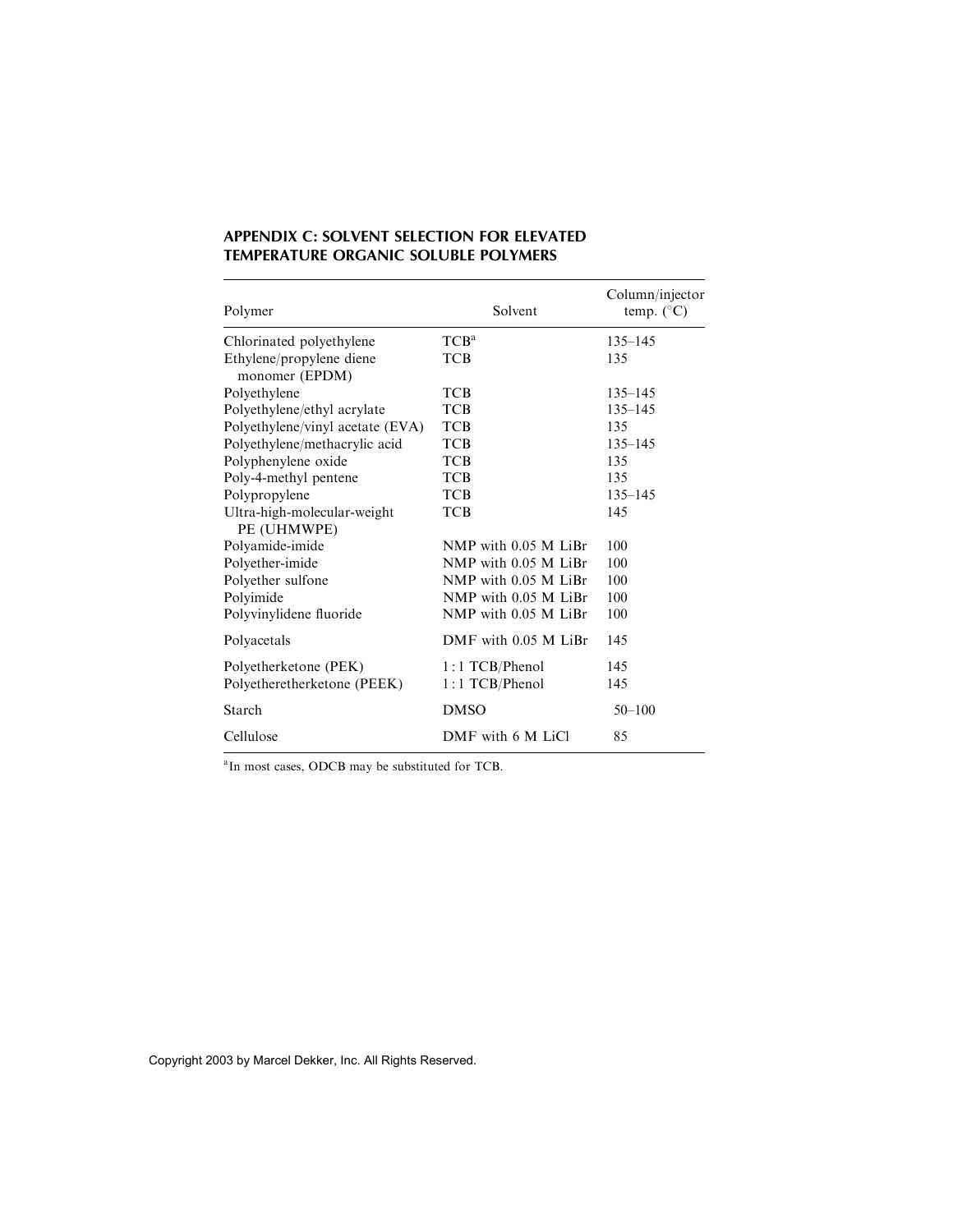# APPENDIX D: SOLVENT SELECTION FOR WATER-SOLUBLE POLYMERS WITH METHACRYLATE GEL COLUMNS

| Polymer                                             | Class                 | Eluent                                                    |
|-----------------------------------------------------|-----------------------|-----------------------------------------------------------|
| Polyethylene oxide                                  | Neutral               | $0.10$ M NaNO <sub>3</sub>                                |
| Polyethylene glycol                                 | Neutral               | $0.10$ M NaNO <sub>3</sub>                                |
| Polysaccharides, Pullulans                          | Neutral               | $0.10$ M NaNO <sub>3</sub>                                |
| Dextrans                                            | Neutral               | $0.10$ M NaNO <sub>3</sub>                                |
| Celluloses (water-soluble)                          | Neutral               | $0.10$ M NaNO <sub>3</sub>                                |
| Polyvinyl alcohol                                   | Neutral               | $0.10$ M NaNO <sub>3</sub>                                |
| Polyacrylamide                                      | Neutral               | $0.10$ M NaNO <sub>3</sub>                                |
| Polyvinyl pyrrolidone                               | Neutral, hydrophobic  | 80% 0.10 M NaNO <sub>3</sub> /20%<br>acetonitrile         |
| Polyacrylic acid                                    | Anionic               | $0.10$ M NaNO <sub>3</sub>                                |
| Polyalginic acid/alginates                          | Anionic               | $0.10$ M NaNO <sub>3</sub>                                |
| Hyaluronic acid                                     | Anionic               | $0.10$ M NaNO <sub>3</sub>                                |
| Carrageenan                                         | Anionic               | $0.10$ M NaNO <sub>3</sub>                                |
| Polystyrene sulfonate                               | Anionic, hydrophobic  | 80% 0.10 M NaNO <sub>3</sub> /20%<br>acetonitrile         |
| Lignin sulfonate                                    | Anionic, hydrophobic  | 80% 0.10 M NaNO <sub>3</sub> /20%<br>acetonitrile         |
| DEAE dextran                                        | Cationic              | $0.80$ M NaNO <sub>3</sub>                                |
| Polyvinylamine                                      | Cationic              | $0.80$ M NaNO <sub>3</sub>                                |
| Polyepiamine                                        | Cationic              | $0.10\%$ TEA                                              |
| $n$ -Acetylglucosamine                              | Cationic              | $0.10$ M TEA/1% acetic acid                               |
| Polyethyleneimine                                   | Cationic, hydrophobic | $0.50$ M sodium acetate/ $0.50$<br>M acetic acid          |
| Poly( <i>n</i> -methyl-2-vinyl<br>pyridinium)I salt | Cationic, hydrophobic | $0.50$ sodium acetate/ $0.50$ M<br>acetic acid            |
| Lysozyme                                            | Cationic, hydrophobic | $0.50$ acetic acid/0.30 M<br>sodium sulfate               |
| Chitosan                                            | Cationic, hydrophobic | $0.50$ acetic acid/ $0.30$ M<br>sodium sulfate            |
| Polylysine                                          | Cationic, hydrophobic | 5% ammonium biphosphate/<br>$3\%$ acetonitrile (pH = 4.0) |
| Peptides                                            | Cationic, hydrophobic | $0.10\%$ TFA/40% acetonitrile                             |
| Collagen/gelatin                                    | Amphoteric            | 80:200.10 M<br>NaNO <sub>3</sub> /CH <sub>3</sub> CN      |

Note that in the many cases where sodium nitrate is shown, many workers have used acetate, sulfate, sodium chloride, etc. Sodium nitrate tends to minimize ionic interferences very consistently for neutral and anionic compounds. These various eluents are used because the methacrylate-based gel packing for aqueous GPC has overall anionic charges, which can cause ion exclusion for anionic samples and ion adsorption for cationic samples if run in water alone.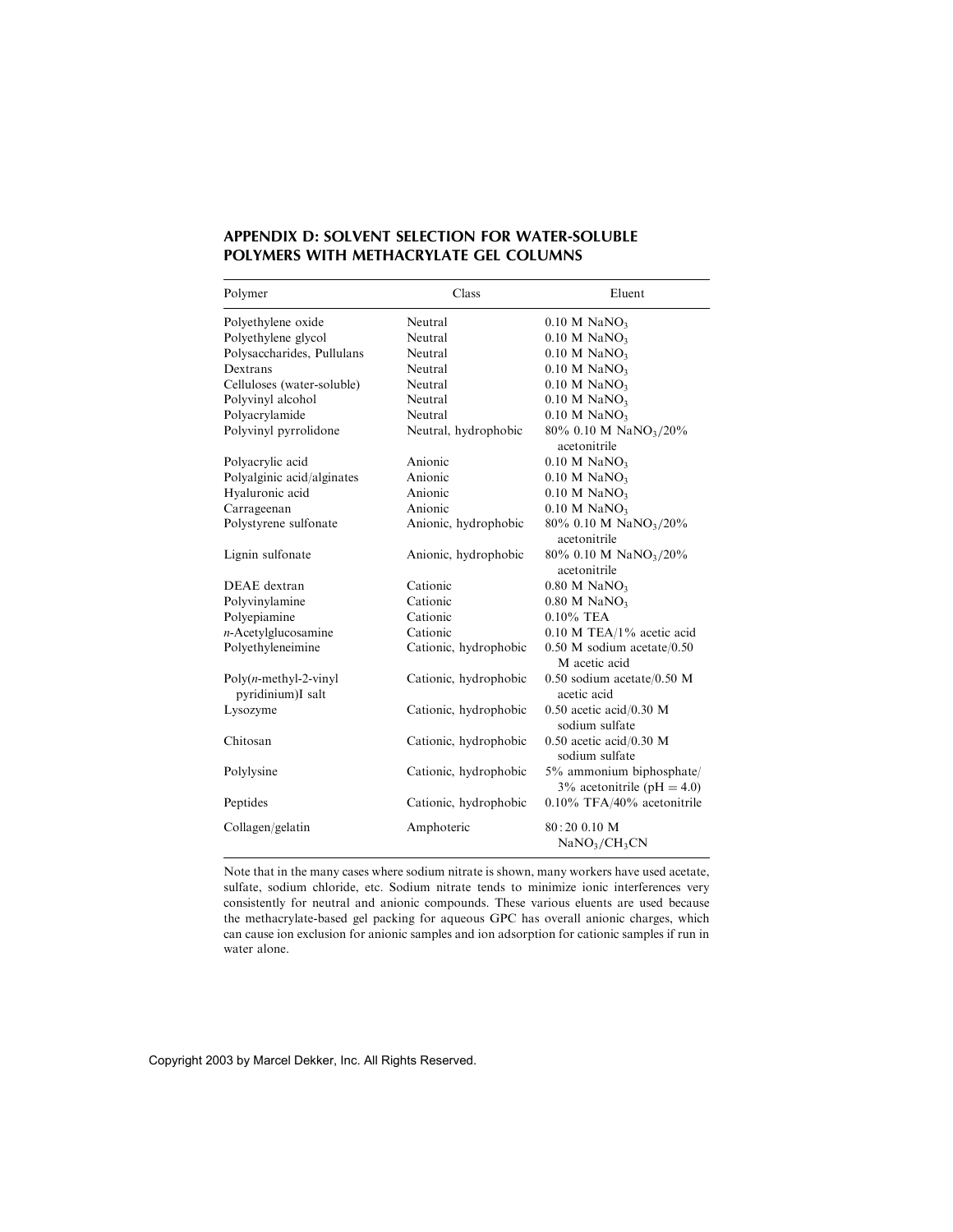# APPENDIX E: MANUFACTURERS OF GEL PERMEATION CHROMATOGRAPHY AND HPLC SYSTEMS

Chromatography, gel permeation Alltech Associates Inc. Gilson Inc. Hitachi Instruments Inc. Polymer Laboratories Inc. Shimadzu Scientific Instruments Inc. Waters Corp. Chromatography, LC, Complete Systems Alltech Associates Inc.

Beckman Instruments Inc. Bioanalytical Systems Inc. Dionex Corp. Gilson Inc. Hitachi Instruments Inc. Jasco Inc. Perkin-Elmer Corp. Polymer Laboratories Inc. Shimadzu Scientific Instruments Inc. Thermo Separation Products Inc. Varian Instruments Waters Corp.

Source: '97-'98 Lab Guide, published by ACS Publications, American Chemical Society.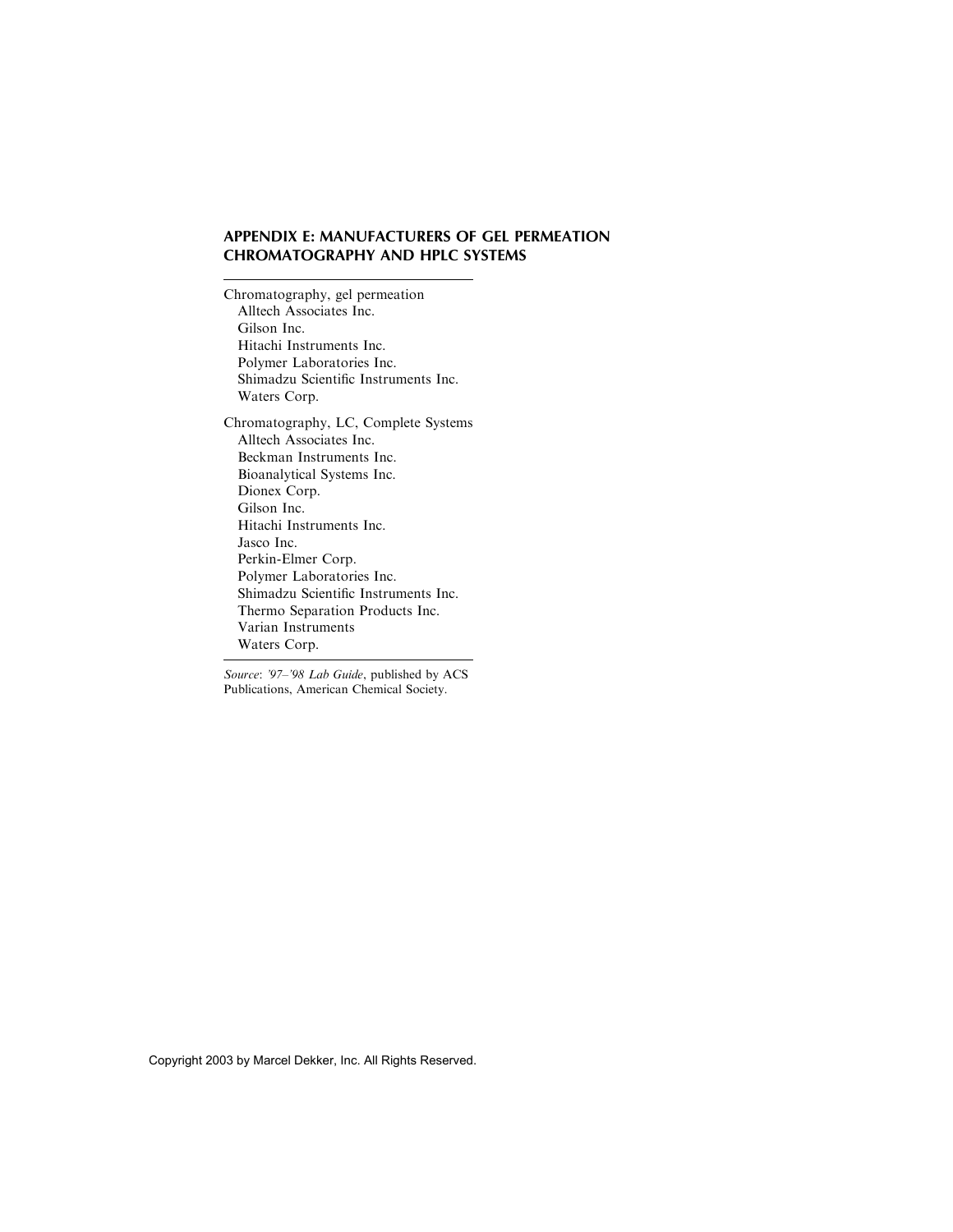### BIBLIOGRAPHY

- Application Reviews, published in alternating years by Analytical Chemistry, includes a section on analysis of synthetic polymers and rubbers in which all references to specific analytical methods, including liquid chromatography, are grouped together, e.g., Smith, P. B., et al., Analytical Chemistry, 1997, 69, 101R–103R.
- Detection and Data Analysis in Size Exclusion Chromatography, T. Provder, ed., American Chemical Society Symposium Series, 352, 1987.
- Handbook of Size Exclusion Chromatography, C.-S. Wu, ed., Marcel Dekker, New York, 1995.
- Liquid Chromatography of Polymers and Related Materials II. J. Cazes, X. Delamare, eds., Marcel Dekker, New York, 1981.
- Modern Methods of Polymer Characterization, Chaps. 1–5, H. G. Barth, J. W. Mays, eds., Wiley, New York, 1991.
- Polymer Characterization, Chaps. 14–18, C. D. Craver, ed., American Chemical Society Advances in Chemistry Series, 203, 1983.
- Proceedings, International GPC Symposium '96, R. Nielson, ed., Waters Corp., Milford, MA, 1996.
- Proceedings, International GPC Symposium '98, R. Nielson, ed., Waters Corp., Milford, MA, 1999.

#### **REFERENCES**

- 1. Yau, W. W., Kirkland, J. J., Bly, D. D., Modern Size-Exclusion Liquid Chromatography. Wiley, New York, 1979, chap. 12.
- 2. Fallick, G., Cazes, J., Modern Plastics, 1977, 54, 12, 62–66.
- 3. Foster, G. N., MacRury, T. B., Hamielec, A. E., Chromatographic Science Series, 1980, Vol. 13, 143–171 (Liquid Chromatography of Polymers and Related Materials II).
- 4. McCrum, N. G., Buckley, C. P., Bucknall, C. B., Principles of Polymer Engineering. Oxford University Press, New York, 1988, 199–200.
- 5. Tung, L. H., SPE Conference Proceedings (1958), 959.
- 6. Balke, S., Hamielec, A., LeClair, B., Pearce, S., Ind. Eng. Chem., Prod. Res., Des., 1969, 8, 54.
- 7. Benoit, H., Grubisic, Z., Rempp, P., Decker, D., Zillox, J. G., J. Chem. Phys., 1969, 63, 1507.
- 8. Adams, H. E., in Atgelt, K. H., Segal, L., eds., Gel Permeation Chromatography, Marcel Dekker, New York, 1971, 391.
- 9. Mark, H., Techniques of Polymer Characterization. Butterworth, London, 1969, chap. 6.
- 10. Zimm, B. H., Stockmayer, W. H., J. Chem. Phys., 1949, 17, 301.